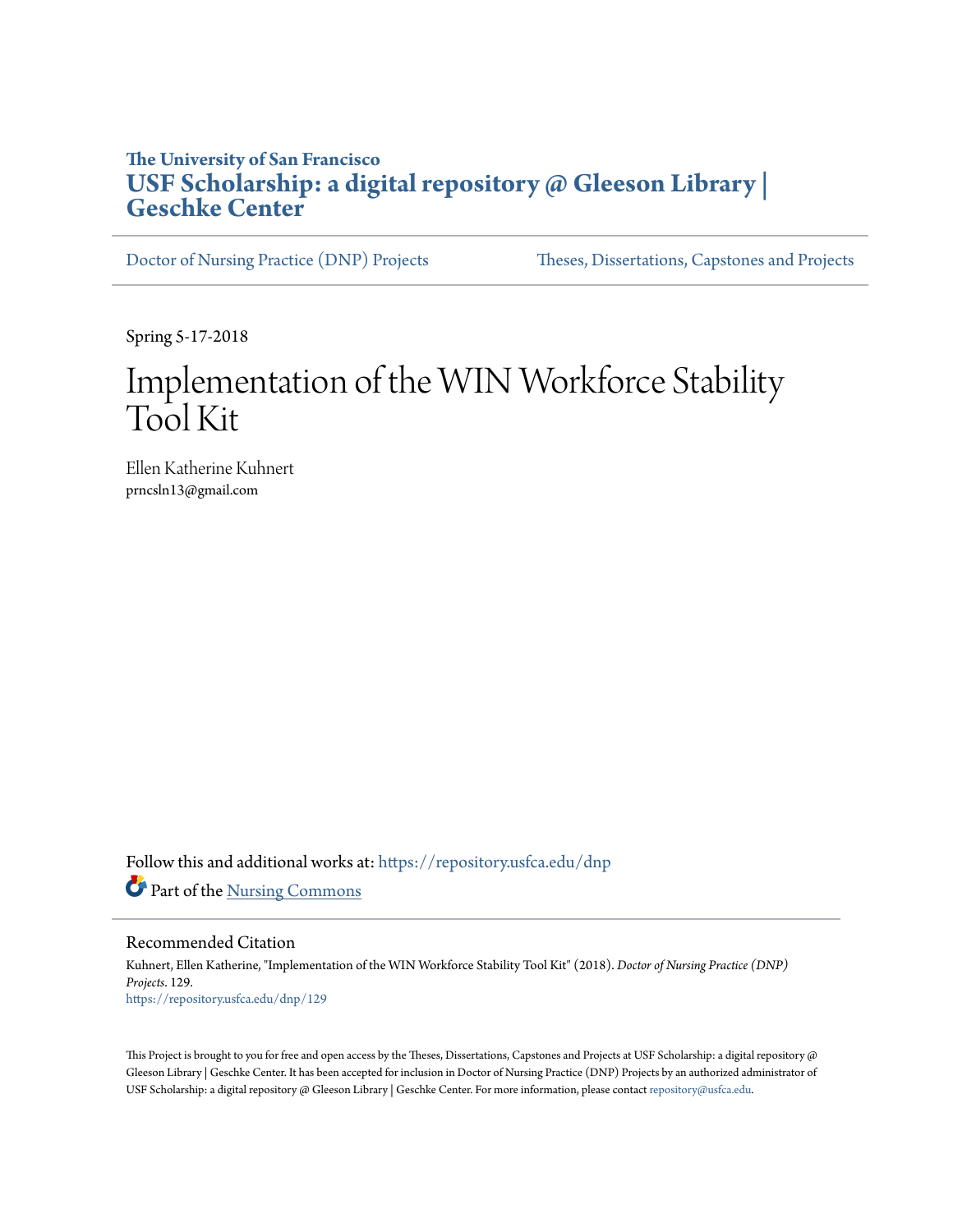Implementation of the Workforce Innovation Navigators Workforce Stability Tool Kit

Ellen Kuhnert

University of San Francisco

Dr. KT Waxman Dr. Juli Maxworthy March 15, 2018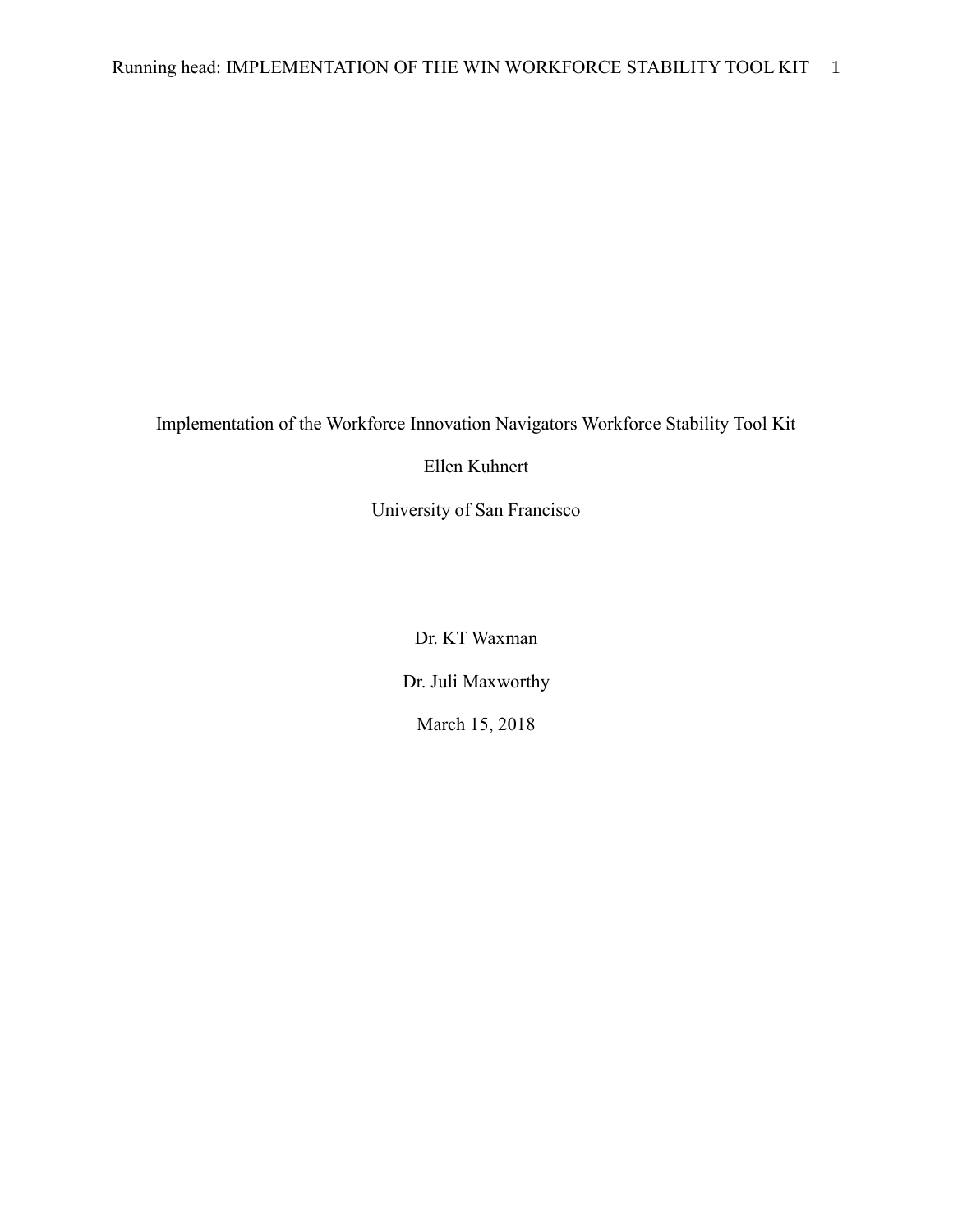#### Acknowledgements

I continue to feel grateful every day for the opportunity to be a nurse. Touching people's lives in the manner this profession does is nothing short of a true blessing. The journey to earning my DNP has challenged me in ways I didn't even know were possible. I know I am a better nurse and a better person for having tackled this immense challenge.

I would like to thank my parents, Robert and Rhea Kuhnert, for their unwavering support and love over the years. I would also like to thank my sister Amy, brother-in-law Mark, and niece and nephew Megan and Mathew. My best friend Luis Tirado has supported me every step of the way, including allowing me to take over the dining room table with research articles for the last few years. Luis believed in me even when I doubted myself. My best friend Irma Park has been my biggest cheerleader all the way from Chicago. Additional thanks go to Kay Cowling, who has supported and never lost faith in me. I am grateful to Kelly Wopershall for sharing the journey with me.

I feel an immense amount of gratitude to Jeff Ondeck and Chris Mosely from LiquidCompass for sharing their database with me, and for all the guidance and well-wishes along the way. I would also like to say thank you to Joe Novello, Nich Carlsen and Kaitlyn Applebee from NurseGrid for all their support, and for allowing us to use the application to advance the profession. To Simba and Nala, my beloved furry family members who passed away while I was on this journey: I miss you every day. To my dear cousin Nicole who fought her battle with cancer so bravely but lost in the end, you inspired me to remain strong. I promised you all I would finish despite the grief of your loss, and I did. Finn and Fiona, I love you both so much and I am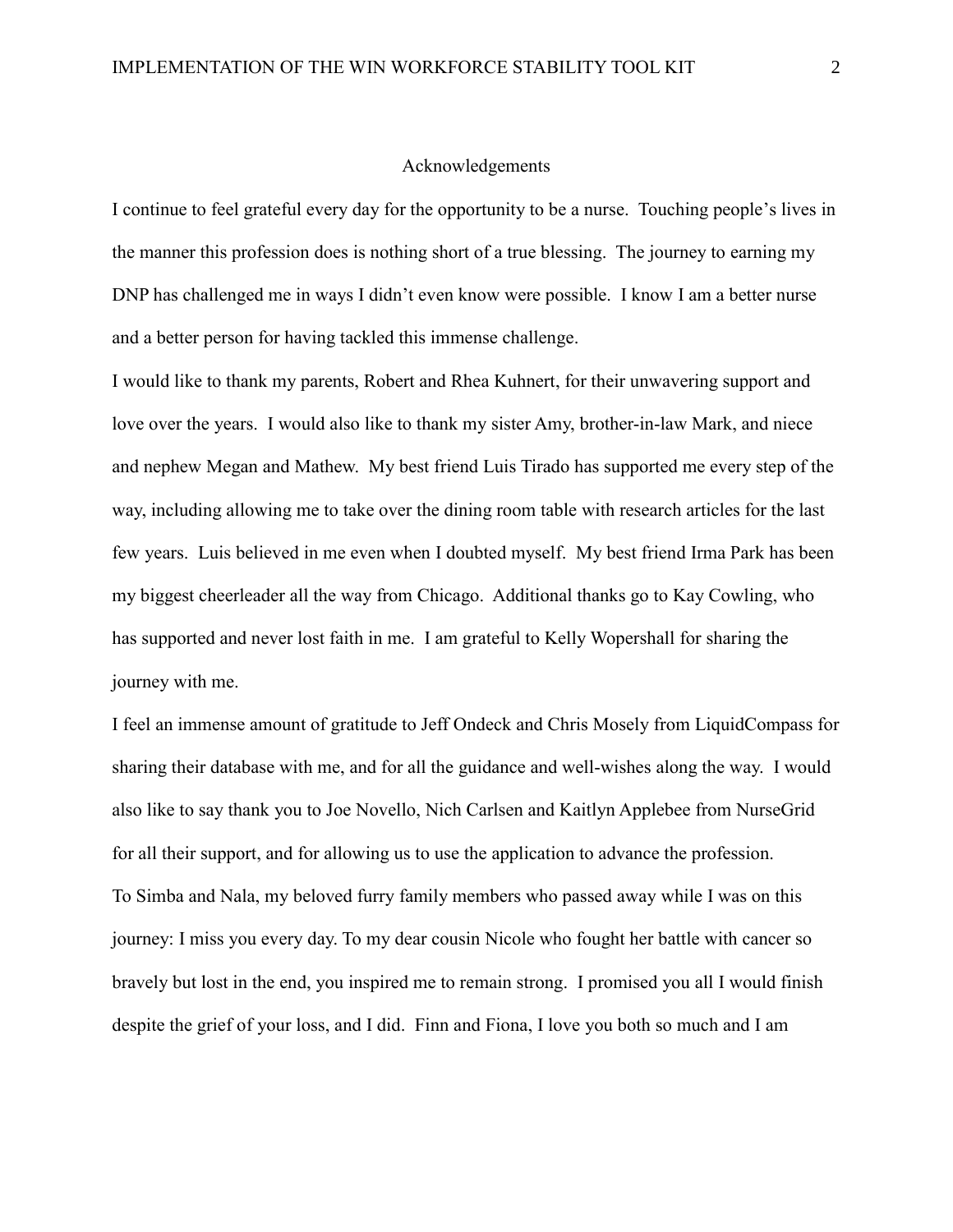thankful you have filled my life with such joy and encouraged me along the way. Thank you, Sydney, for forcing me to take some breaks at the dog beach.

To my beloved classmates in Cohort 7, no words can express the love, gratitude and support we have shared with each other. This truly has been an experience that will leave us bonded as family forever.

I would like to thank Dr. KT Waxman for her mentorship, guidance and support, and Dr. Juli Maxworthy for the expertise and guidance she provided. Also, a great deal of gratitude to Laine Snowman, I could not have done this without her.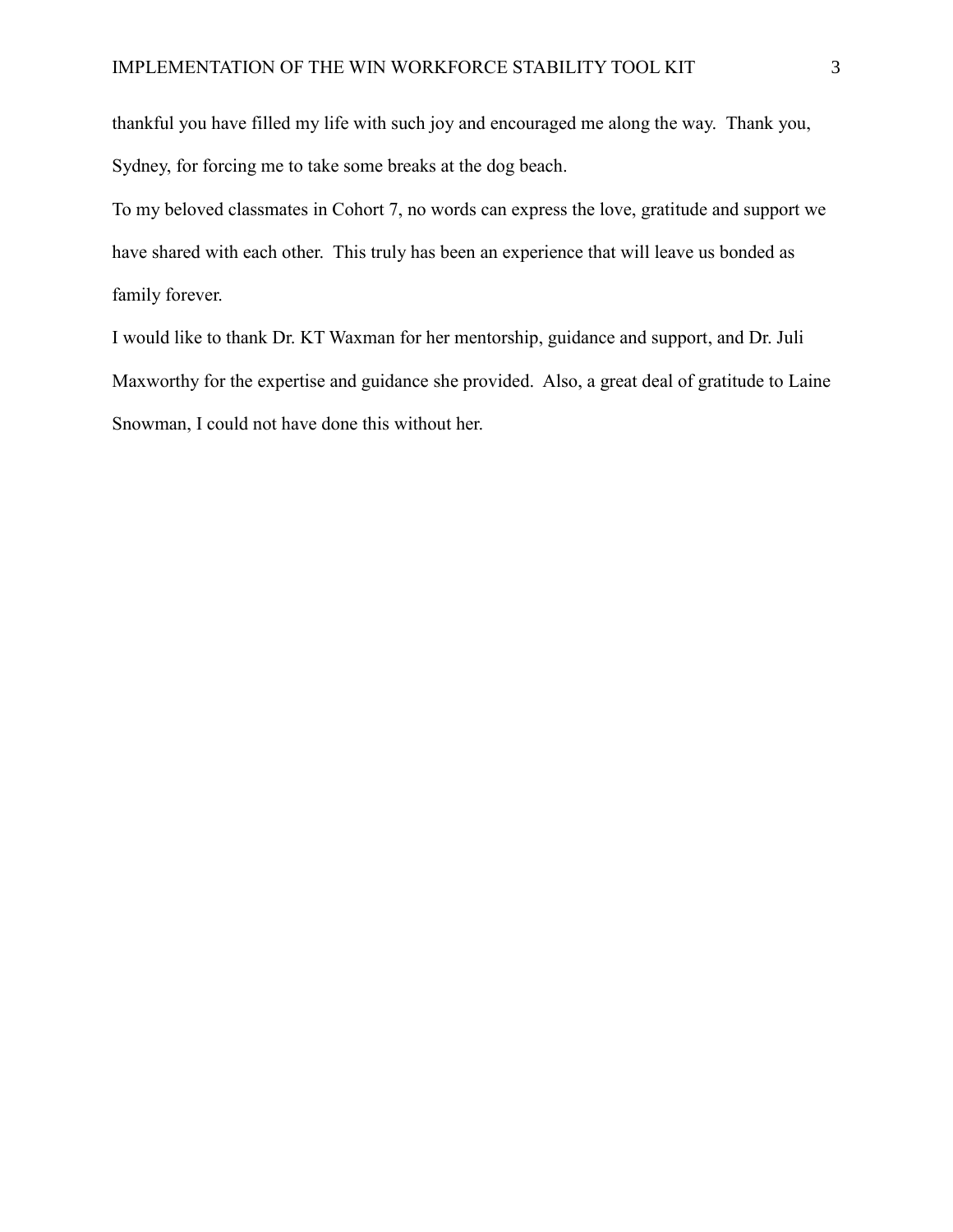## Table of Contents

## **Section I. Title and Abstract**

# **Section II. Introduction**

## **Section III. Organizational Context**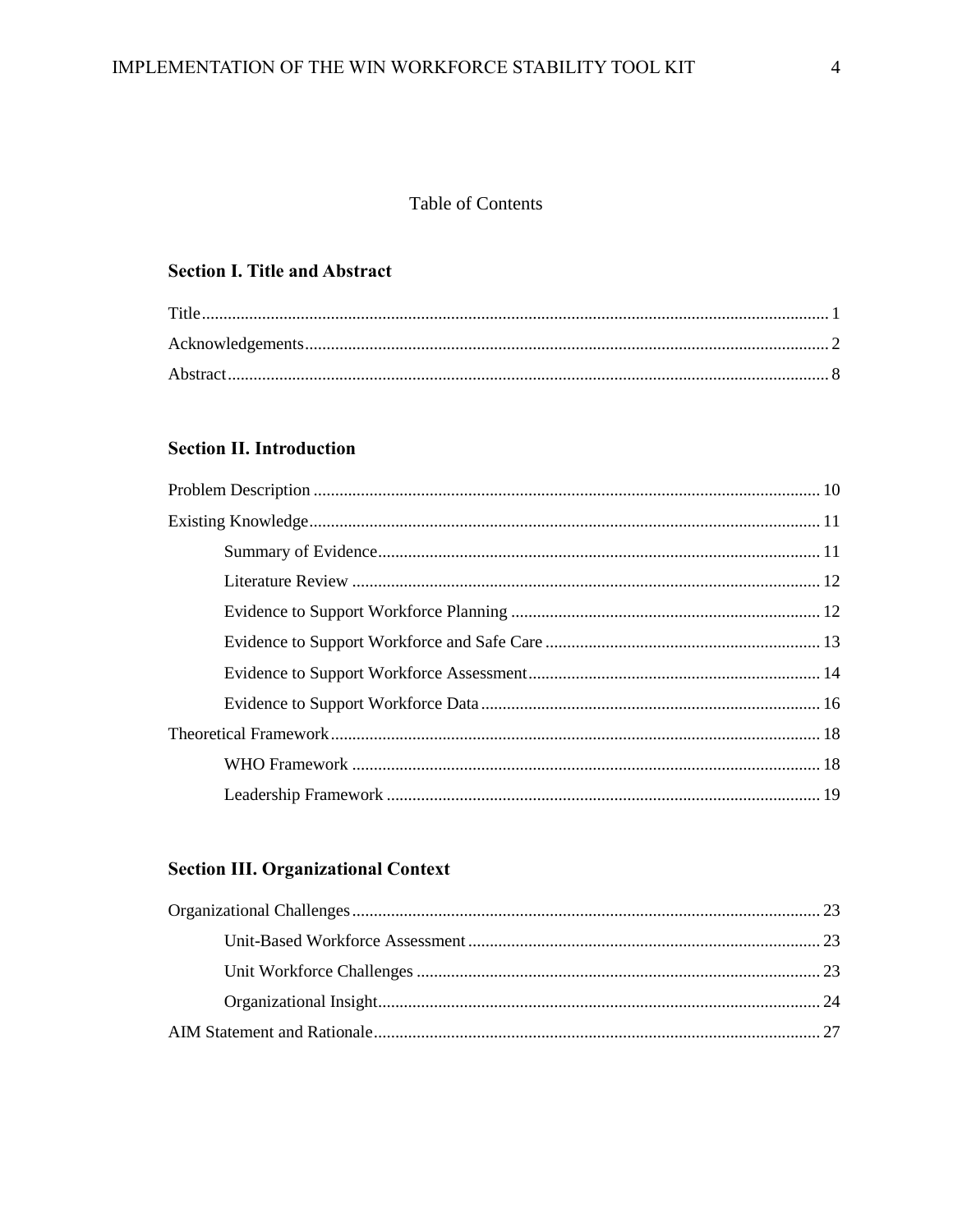# **Section IV. Intervention**

## **Section V. Results**

# **Section VI. Discussion**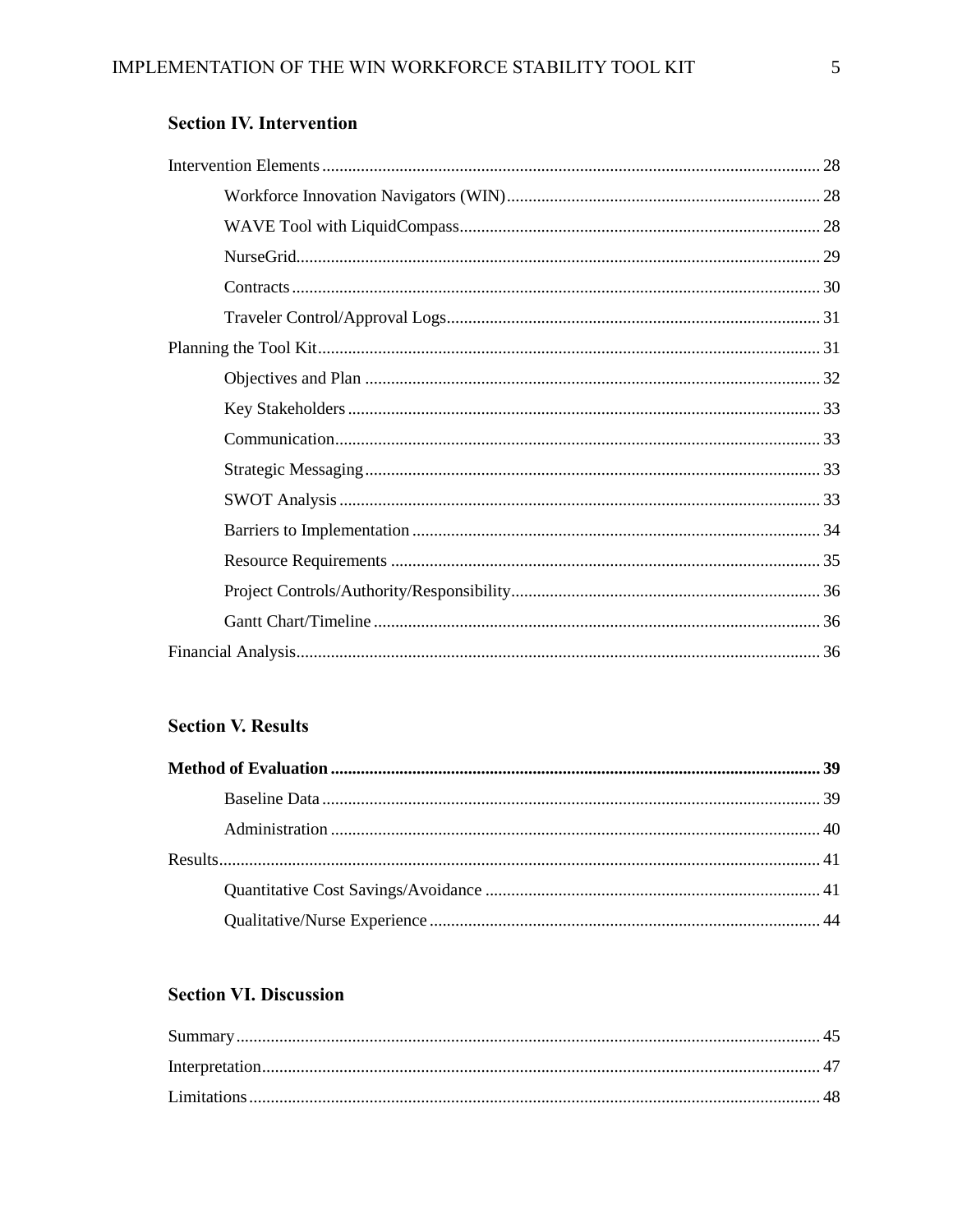## IMPLEMENTATION OF THE WIN WORKFORCE STABILITY TOOL KIT

|--|

## **Section VII. Other Information**

|--|--|

|--|--|--|

# **Section IX. Appendices**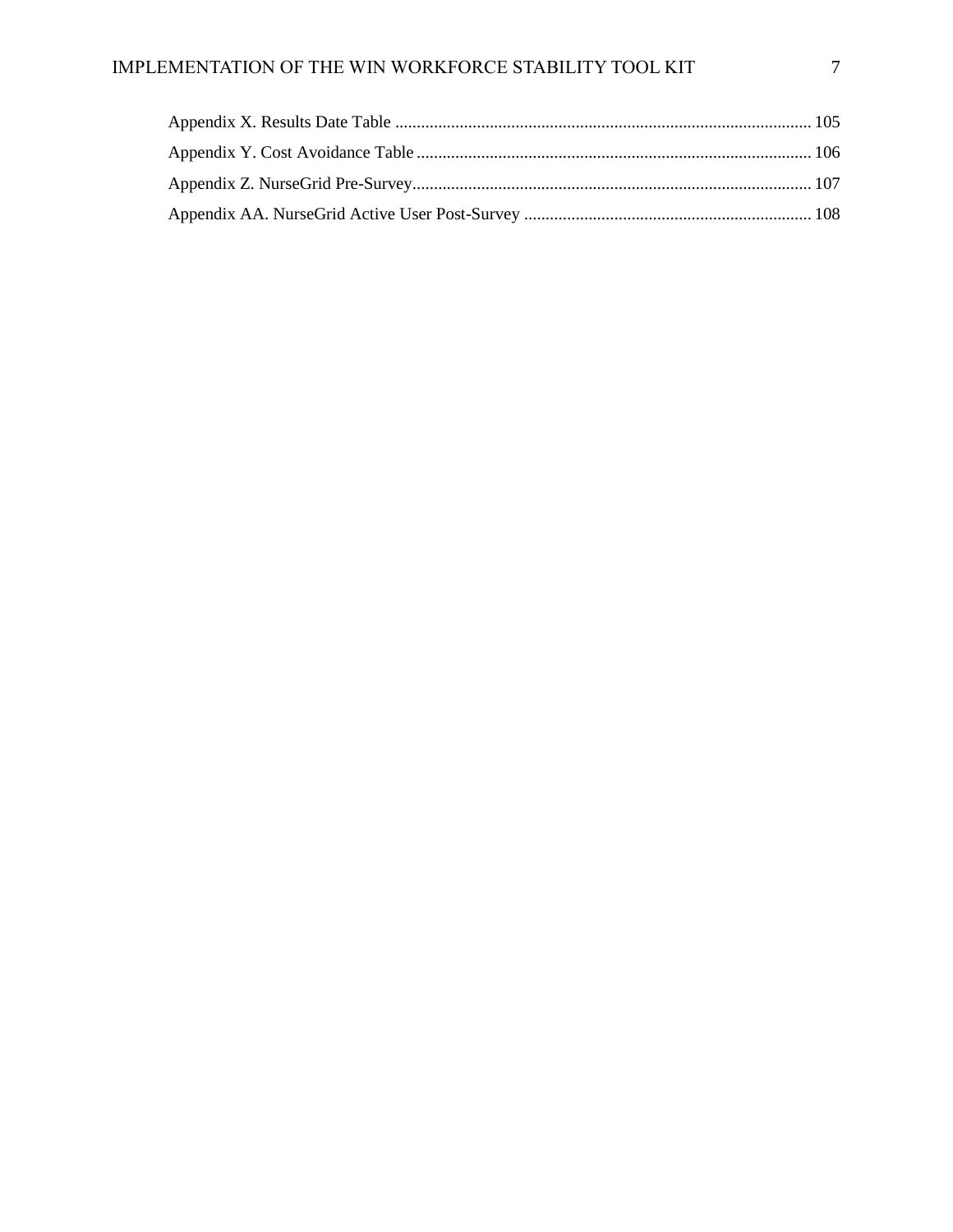#### Abstract

Precise and accurate staffing is vital to healthcare organizations. Comprehensive workforce planning is the foundation for successful staffing. Healthcare leaders need workforce data and tools that provide visibility and actionable intelligence to drive the best possible resource decisions. A workforce tool kit that nurse leaders can use to maintain visibility into their overall workforce picture can drive cost savings and provide operational wins. Lack of visibility into workforce metrics and tools drove the development of a tool kit that would aid in addressing some of these issues. The tools included provided real-time, market-specific data that was used to drive decisions on how best to use contingent resources to fill gap times in the core schedule. Other tools aided the leadership in tracking contingent resources and using flexible contract terms to more efficiently use the resources, rather than being committed to longer assignments. In addition, applications allowed staff nurses to communicate with each other regarding their schedules and receive instant notifications about open shifts, increasing their ability to step in and pick up shifts, preventing reliance on expensive contract labor resources. This application also provided staff with easy access to scheduling information, creating an online environment in which to propose shift trades in lieu of calling in sick and negatively affecting the organization. Testing of the tool kit took place in an inner-city Level II Trauma Center validated that the use of these tools had a positive impact on reducing and avoiding costs and reducing sick calls on two different units reporting to the same department director.

**Keywords:** *Workforce planning, contingent labor, time-to-fill metrics, contract labor, vacancies, turnover, retention*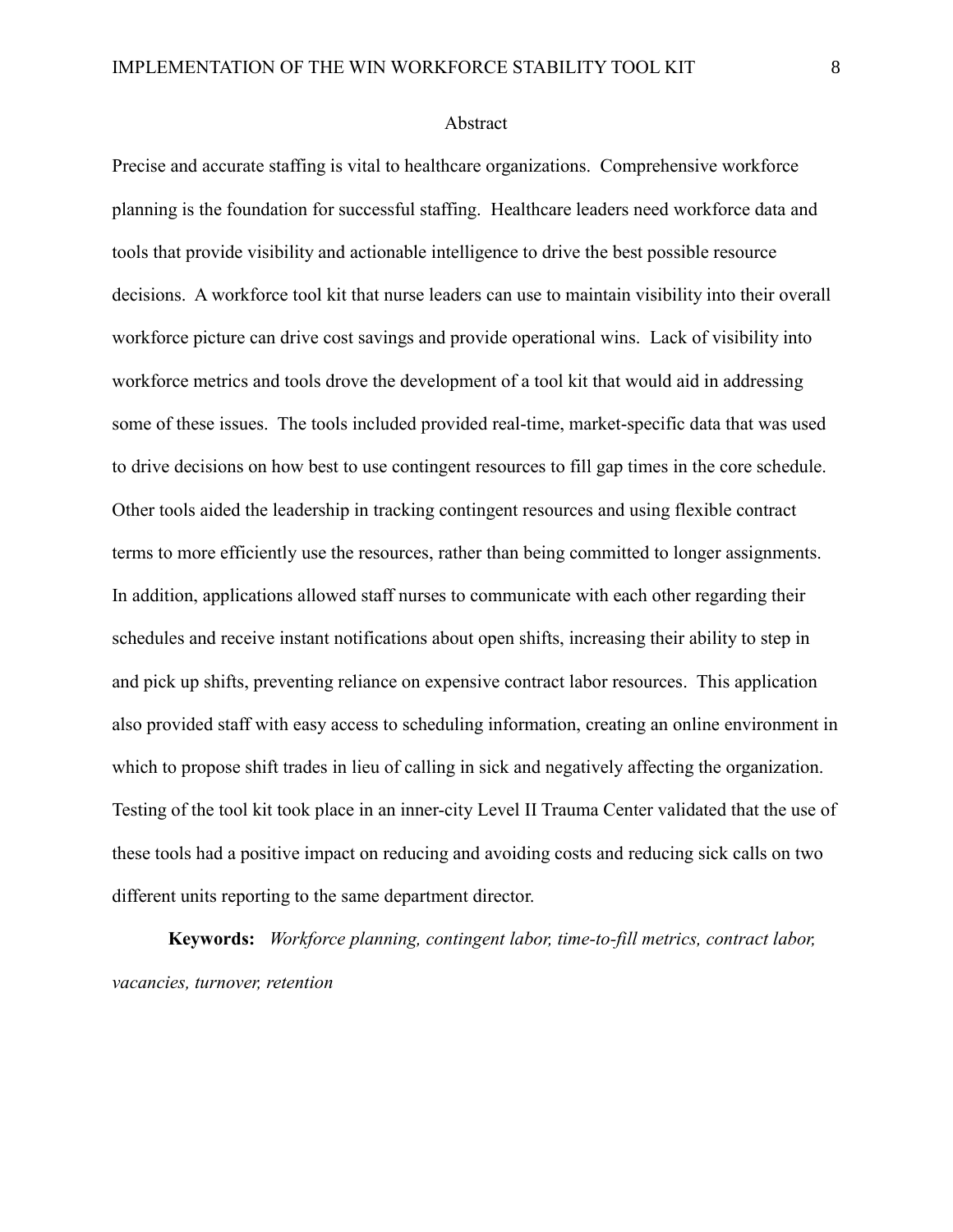#### **Section II. Introduction**

Workforce planning is the very foundation on which health systems and facilities are built. Without the necessary resources, care cannot be delivered. Every organization needs to assess and plan for current and future workforce needs. In healthcare, workforce supply and demand fluctuate regionally, requiring leaders to understand their market and how it affects their ability to acquire and retain needed resources (HRSA, 2017). Using contingent labor to fill gaps in schedules and last-minute shifts requires strategy and data monitoring. The very real need for better healthcare workforce data continues to be a focus in the industry. When leaders are developing staffing strategies and demand data is unknown it creates challenges and uncertainty (Griffiths et al., 2016). Patient care resources are essential for good patient outcomes, and nurse leaders have an ethical obligation to plan for these resources (Code of Ethics for Nurses, 2017). Leaders of facilities struggling with turnover and vacancies in key positions often turn to contingent labor to fill the holes. Without tight controls, dependency on contingent resources may develop, and it can be costly and detrimental to the overall well-being of the organization. Assessing when and how to use the contingent resources efficiently is a challenge. Nurse leaders must be acutely aware of their use of this type of staff and have a strategic plan to use them as efficiently as possible. Often, unit managers and directors will fall into the trap of committing to the resources for longer than required and continue to renew them past the time that they are needed. Workforce demands, and supplies vary, so data should be part of the strategy department leadership uses to drive decisions on when and how to commit to contingent labor. Although facilities usually track how long it takes to fill open positions, this data is provided retrospectively, which may not be helpful in making real-time decisions. Using market-specific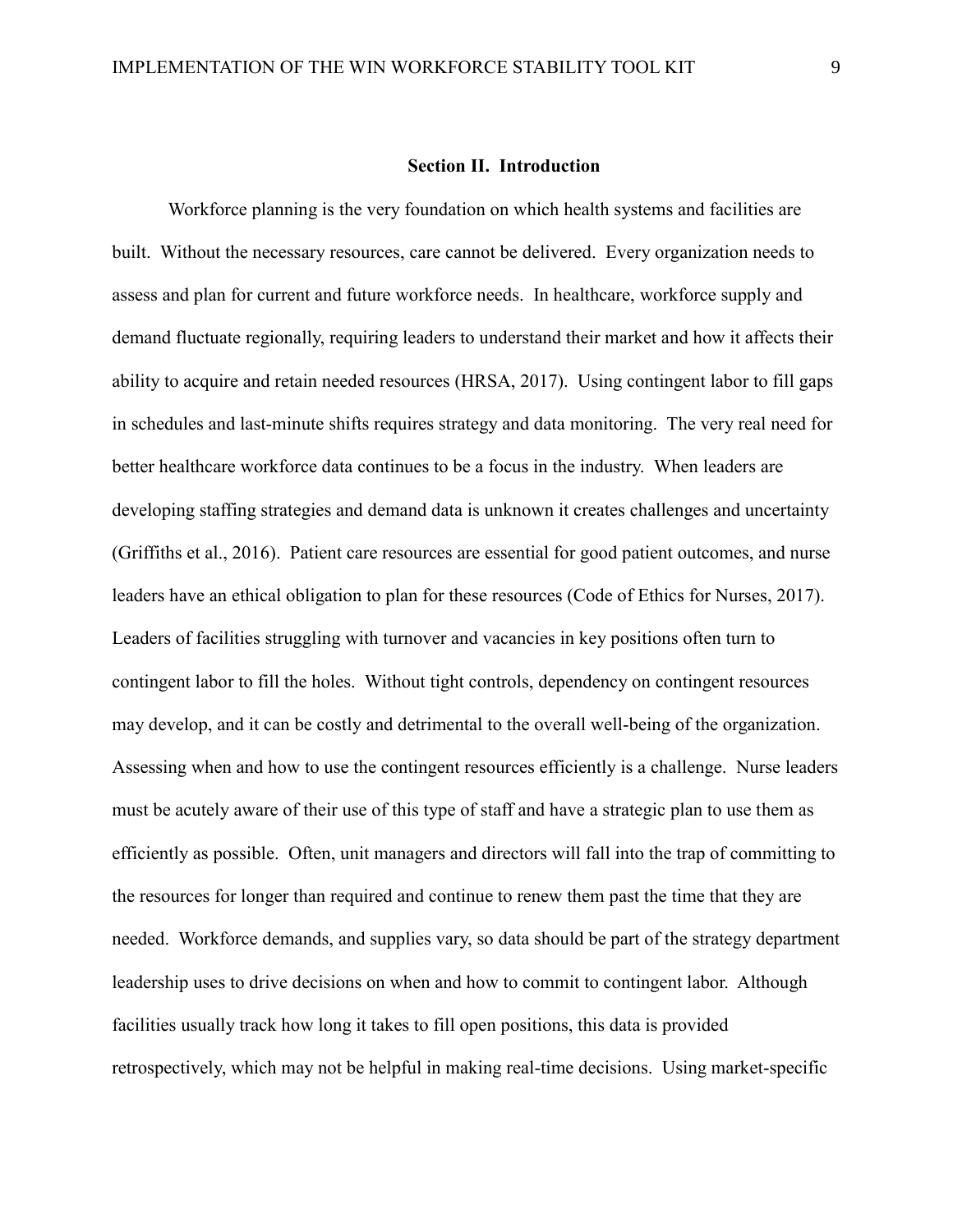real-time trends on fill times for specialty areas in a hospital can be a valuable tool for leaders to have. By combining this knowledge, along with tracking tools and flexible contracts, unit leadership can be effective in achieving cost savings, reduce dependence on contingent labor and provide some cost avoidance.

Departments already challenged with filling vacancies and core gaps in scheduling need tools to enhance communication among staff. Leadership must be able to quickly notify staff of open shifts and provide a platform whereby staff can easily see whom they are working with and where holes may exist. Better communication may enhance staff collaboration and potentially reduce the impact of last minute sick calls and filling shifts when census demands fluctuate. Using all these tools together, unit leaders can accurately plan for their workforce needs, heighten staff satisfaction, and be more effective stewards of their facility's financial resources.

#### **Problem Description**

Precise and accurate staffing is an accomplishment all healthcare organizations strive for. Comprehensive workforce planning is at the very core of this issue and is the foundation for overall long-term strategy but also encompasses the day-by-day, shift-by-shift forecasting at the care delivery level. Being unable to strategize beyond the daily staffing challenges sets leadership up for difficulties in meeting overall strategic organizational objectives. Healthcare leaders need workforce data that not only gives them intelligence on national market trends but also provides a regional perspective. Variable nurse staffing demands have always presented challenges for nursing leaders. Developing and implementing tools that aid in this decisionmaking process is essential to the overall success of the organization (Bryce & Christensen, 2011). As population health strategies and the drive for value-based care increase in demand, innovative approaches to on-demand staffing must be applied across the healthcare system. At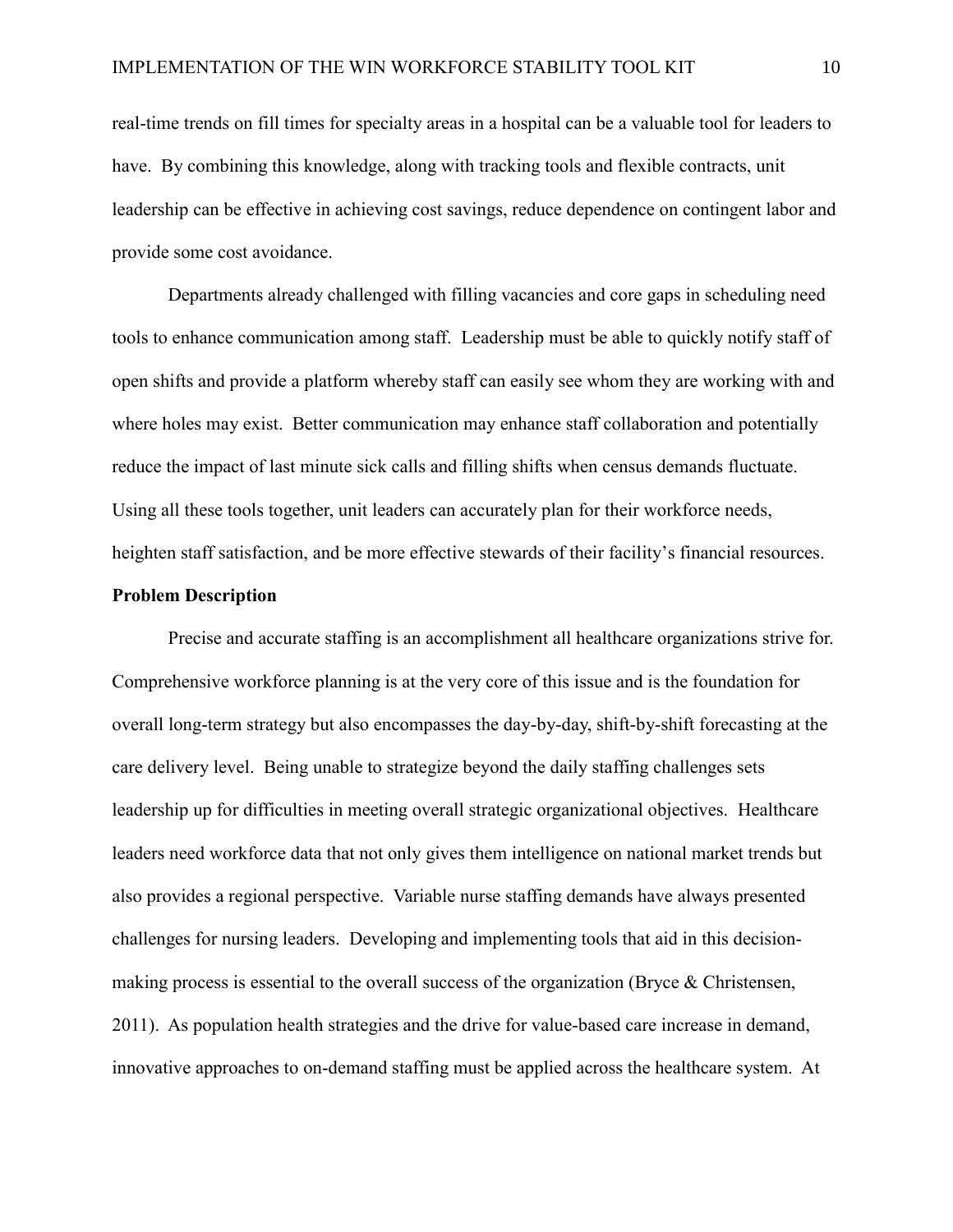every level of an organization, a calculated approach to staffing, including the use of supplemental labor and a just-in-time approach brings value and efficiency. Many tools and studies over the years have explored this challenge. As modern healthcare moves into the new era of value-based care, do proven tools from the past still hold up, providing nurse leaders with the key to unlock the door of total staffing effectiveness? Nurse leaders need to have data at their fingertips that can provide guidance and benchmarking when it comes to the best possible staffing decisions and solutions. Studies show that an integrated approach to staffing across an enterprise is beneficial to overall efficiency and effectiveness (Bryce & Christensen, 2011).

#### **PICOT Question**

A PICOT (population, intervention, comparison, outcome, timeframe) was developed to guide the search criteria and provide a framework for critical appraisal of the available evidence and research. PICOT- Can the implementation of a workforce stability tool kit aide in reducing the cost and utilization of contingent labor, when compared to no tool kit, over a 6-month period?

#### **Summary of Evidence**

A comprehensive literature search was performed using the key words: *Workforce planning, contingent labor, time-to-fill metrics, contract labor, vacancies, turnover, retention*. The initial search in the databases, CINAHL, Cochrane, Fusion and PubMed, yielded 183 articles, and subsequently the search was refined based on references from the initial articles and the additional use of the words *healthcare workforce data*. The search was continually refined as articles accessed provided further references to consider. Evidence found in the literature was evaluated using the Johns Hopkins *Non-Research Evidence Appraisal Tool* (See Appendix A). (Dearholt & Dang, 2012). Evidence was considered based on level and quality and evaluated in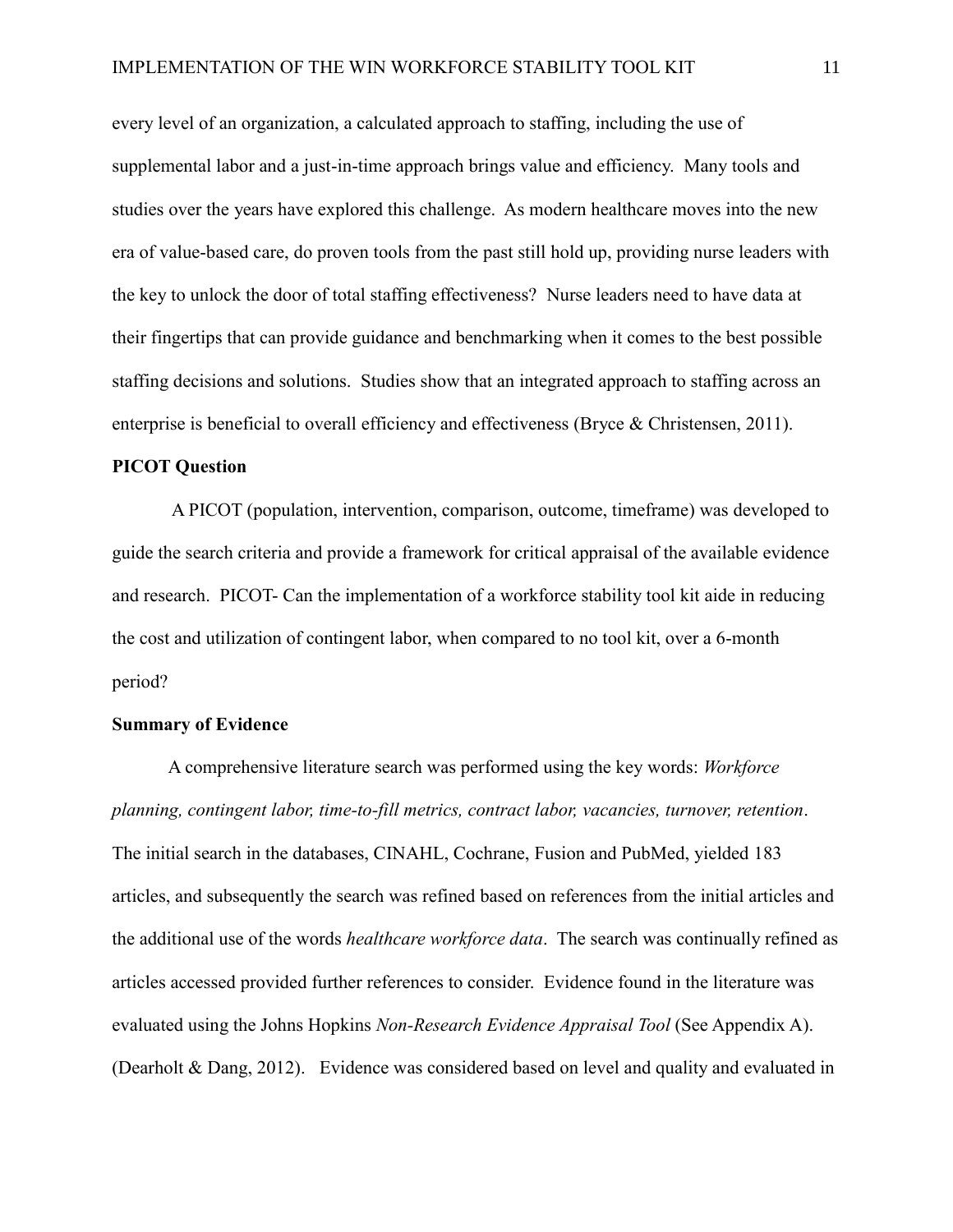relationship to support of the defined problem and possible solutions (See Appendix B). (Melnyk & Fineout-Overholt, 2015).

#### **Available Knowledge**

Comprehensive workforce planning has many contributing factors. Supply and demand is one of these, but data and tools that use that information to drive decision-making are vital elements as well. There is no simplistic approach to this complex process. A model that can be replicated and applied across a system can be very complex to develop, let alone deploy. Advocate Health's quantitative components model study states that a mathematical model that can accommodate the abundant healthcare staffing intricacies is ideal (Gavigan, Fitzpatrick, & Miserendino, 2016). In the end, the tools need to provide the best possible answer when all staffing options are considered, including costs. Various factors should also be considered and included in the models, like a seasonality of demand for certain staff types. In the Advocate Health study, supply and demand was one of the major components considered, along with clinical division definitions, work rules, cost parameters and special cause data. The inputs were run through predefined derivatives (census models, ratios, and nonproductive time) and then applied to the model. Results found the best solution by cost and skill type needed. During implementation of this model, staffing was looked at as an ecosystem involving clinical leadership, finance, education, human resources and information technology. Each piece of this ecosystem was responsible for monitoring various metrics and key performance indicators once the model was in full use, thereby targeting workforce optimization.

A simulation tool can also assist patient care departments in a hospital to optimize variable workload with demand and resources (Bryce & Christensen, 2011). This model compared on-call, call-back and scheduled time (cost) to historical data. Applying the historical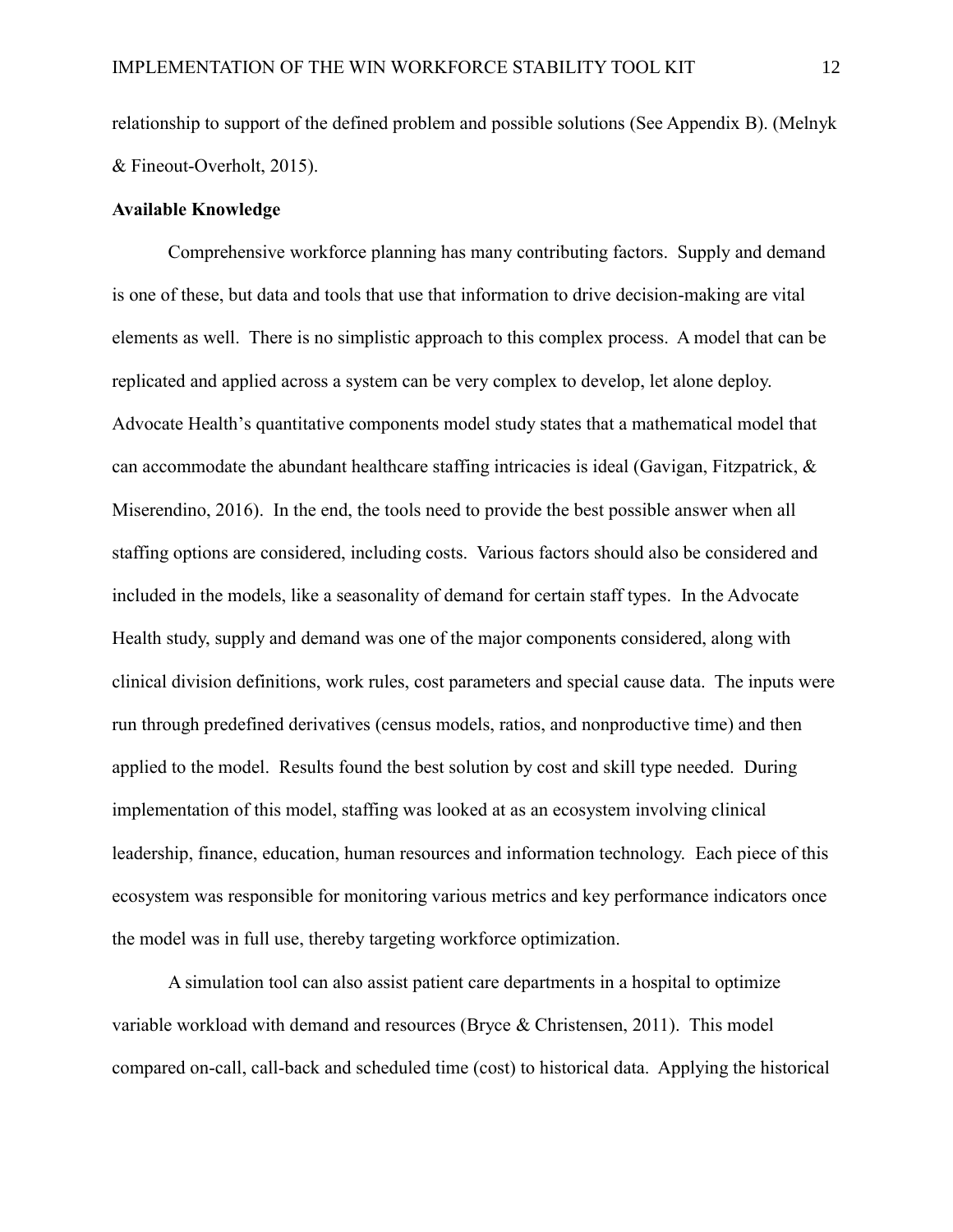data to a standard bell curve variation revealed opportunities to maximize on-call options, even though call-back costs can be exorbitant. Although temporary agency staffing should be considered in the overall model and can provide some relief during times of extreme shortages, it is not always the most cost-effective or quality-focused option (Seo & Spetz, 2014). The National Academies of Sciences, Engineering, and Medicine, formerly known as the Institute of Medicine (IOM), asserts that there are inherent risks in the use of supplemental labor even though it might be a cost-effective option (Adams, Kaplow, Dominy & Stroud, 2015). Its recommendation is that facilities and nursing leadership develop tools and strategies that assist them to eliminate the use of outside labor to the extent it is possible.

Many factors need to be considered in workforce option decisions, such as the cost of a full-time equivalent, including compensation and benefits; staff satisfaction; workload; and cost of onboarding both temporary and permanent staff (Jeffs, Grinspun, Closson, & Mainville, 2015). Additionally, the fatigue factor should always be kept in mind when considering staff schedules and the use of on-call or additional resources (Dent, 2015). Being adaptable and flexible to accommodate changing census and acuity is an ongoing challenge for most facilities, and the strategy of an internal agency is one that has gained popularity over recent years. In a study conducted at Emory University, a decision support tool and development and use of an internal agency pool proved wildly successful. In 2014, they exceeded their target hours' coverage by 133% using this internal agency and saved \$1.1 million dollars over a 12-month period (Adams, Kaplow, Dominy & Stroud, 2015).

A study performed in Singapore took publicly available data from two hospitals, in Georgia and Illinois (Davis, Mehrotra, Holl & Daskin, 2014). Using this data, they applied a "newsvendor" model to test the hypothesis that staffing up--allowing for more resources than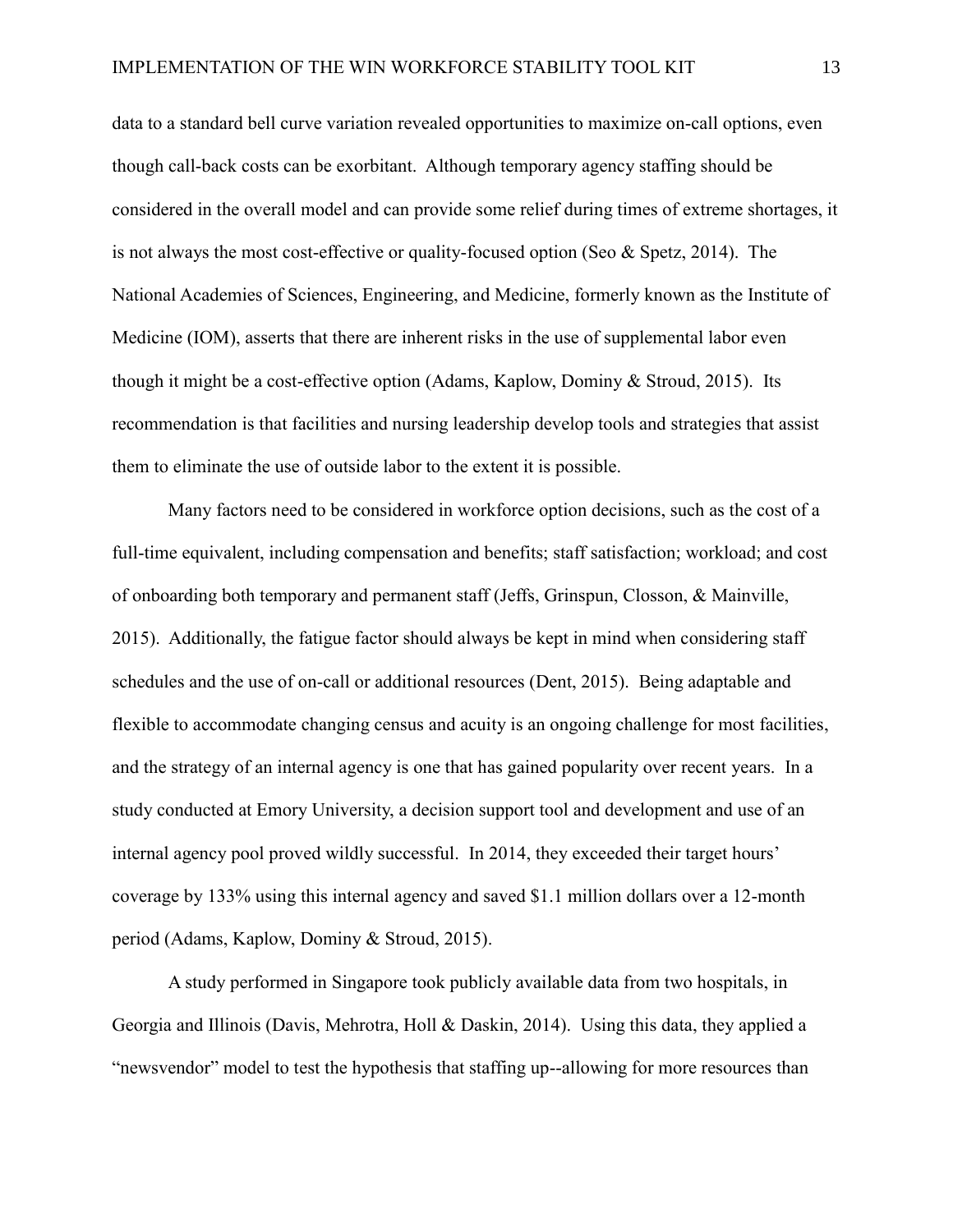required--in an ICU is never cost effective. By applying a complex mathematical equation to the data, researchers were able to achieve a 3.1% and 7.3% cost savings respectively.

Using manufacturing models of productivity in nursing has always been challenging (Nickitas & Mensik, 2015). In the era of value-based purchasing and care delivery, many nurse leaders are striving to adopt decision support tools for staffing that are not only data driven but also measured by quality. A critical element in providing high-quality care is having the nurses you need when you need them (Snavely, 2016). Anticipating gaps in position control and navigating solutions to address those gaps efficiently and successfully is sometimes an elusive goal. There is an abundance of evidence that shows a causal relationship between quality and staffing (Martin, 2016). Better patient outcomes and lower mortality rates have been at the crux of these studies and an association has been shown with adverse outcomes when resources fall short. Evidence-based practice models for staffing are still being developed and there is no doubt that this area is rich for further investigation and studies. Healthcare executives strive for and guide their staff to aspire to provide the highest quality care possible. Healthcare leaders need to use the data they have and seek out new data and insights to guide and benchmark outcomes to their staffing models and key performance indicators. Having evidence and data to support decisions gives key stakeholders credibility when alternatives must be considered. Beyond traditional tools, outside supplemental labor and internal agency pools are also factors that must be considered. Decision support tools should also be used in determining the right approach with regards to creative options and can be benchmarked and proven successful through evidence-based practice quality decisions. Having the resources, you need when you need them is critical to continuity of care.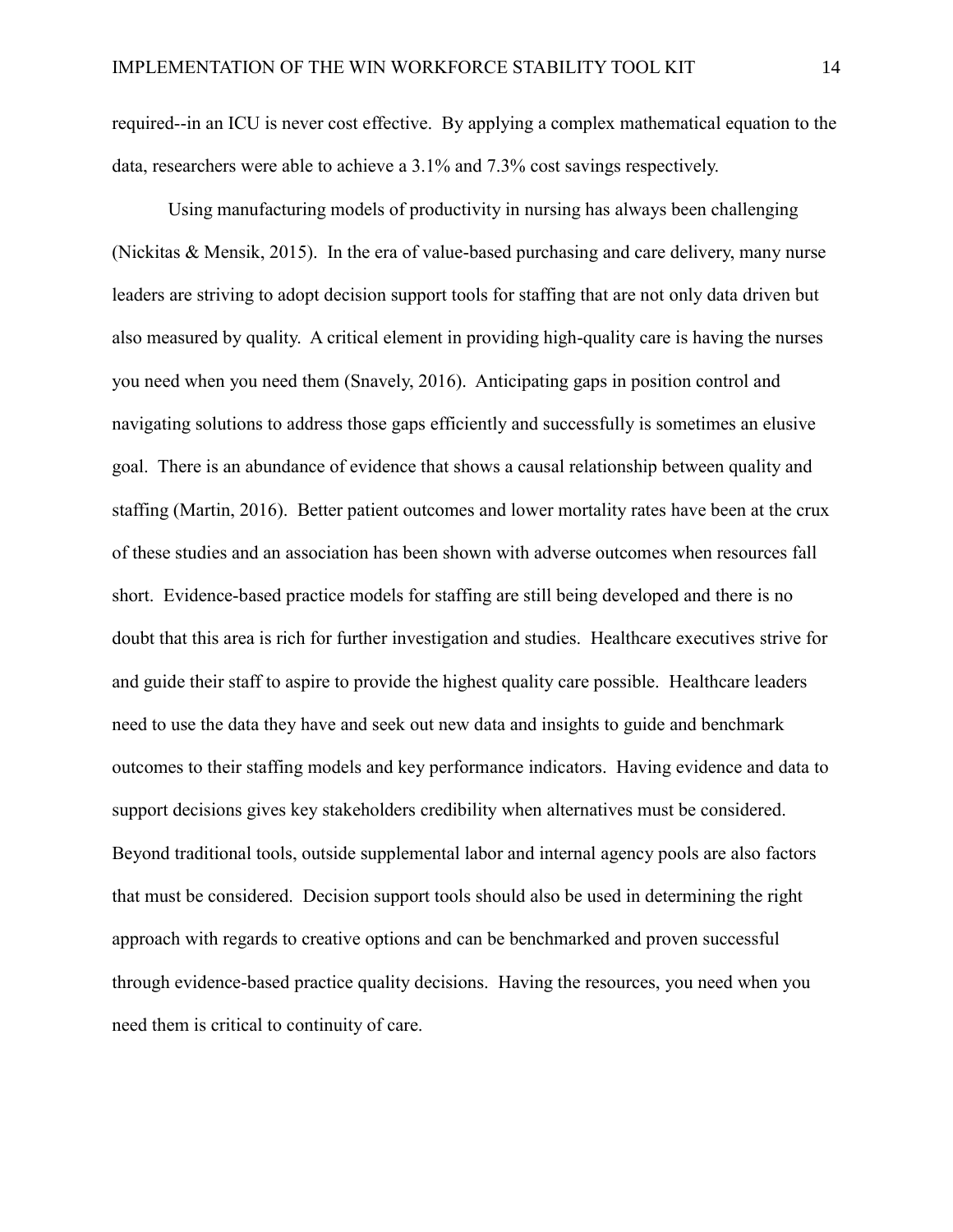#### **The Need for Better Healthcare Workforce Data**

The National Academies of Medicine, formerly, the Institute of Medicine (IOM) 2010 report on the *Future of Nursing* calls for better healthcare workforce data. Although data exists, there are gaps (IOM, 2010). Closing those gaps and making the data readily available to those planning and studying healthcare workforce policy is essential. Having a plan and best practices that promote an advanced workforce stability model can help healthcare leaders achieve this. Using workforce data to drive decision-making when it comes to an overall workforce plan is an undertaking that continues to present challenges to leaders in the industry (IOM, 2010). Healthcare leaders need to take on this challenge and use the data that already exists. Using data can provide guidance and benchmarking when it comes to the best possible workforce planning decisions and solutions. As healthcare entities work together more than ever before due to mergers and partnerships, applying this data in a useful way across an enterprise adds more complexity to an already complicated problem. Appendix B illustrates the elements of workforce planning. Supply and demand are influenced by many factors in each market. Our biggest opportunities as industry leaders exist in the bottom two sections, data and decision support tools.

Workforce data collection is vital for effective workforce planning (Bienemy, 2015). Being able to forecast needs at a regional and state level and use that model to plan more effectively at the unit and hospital level is essential. That is exactly the prototype created by the state of Louisiana in 2015 (Bienemy, 2015). This model sought to provide statewide data and apply it in a meaningful way giving leaders at the regional level insight into future RN workforce demand and supply projections. This representation took five categories of inputs and applied a model that predicted RN supply and demand in the state and by region until 2020. Subsequently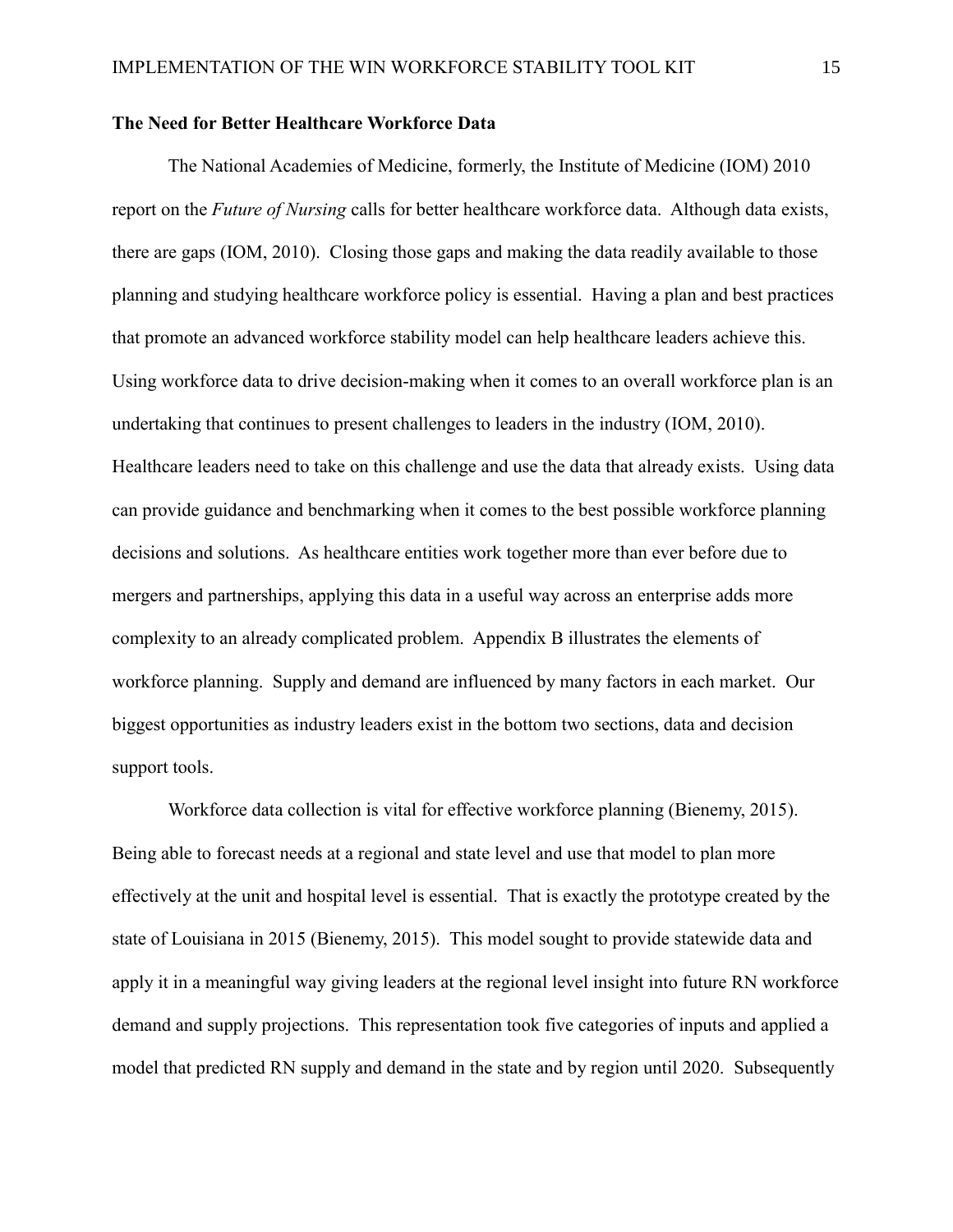this data was supplied to hospitals statewide, to use as primary inputs for future forecasting for their staffing.

Similarly, the U.S. Department of Health and Human Services set out to project healthcare workforce supply and demand through the year 2030 (See Appendix C). This endeavor focused on RNs and LPNs and was developed using the Health Resources and Services Administration (HRSA) Health Workforce Simulation Model (HWSM). This model is an integrated microsimulation model. The report warns that there will be severe variability in supply and demand of registered nurses across states. Based on a workforce modeling calculation, this bureau sought to compare 2030 supply and demand to achieve projections for each state. This model incorporated projected population healthcare needs by state. When this was applied, the model revealed seven states that will experience a severe shortage of registered nurses across the care spectrum, to meet their demands by 2030 if the current level of healthcare is maintained. California is one of these states: it is projected to have a shortage of 44,500 registered nurses to care for its population by 2030.

HWSM estimates current and future supply for many healthcare disciplines and in various settings. Supply and demand were assumed to be equal in the base year 2014. Supply encompassed many factors, like existing workforce, new entrants into the workforce, and workforce participation decisions, including retirement and patterns of current hours worked. The demand modeling included population demographics, patterns of use within healthcare and demand for healthcare. The modeling showed national trends but specifically highlighted regional locations that will have severe shortages and some surpluses by 2030. Although workforce planning is imperative for all healthcare leaders, understanding these projections and how they affect regional workforce supply and demand is critical.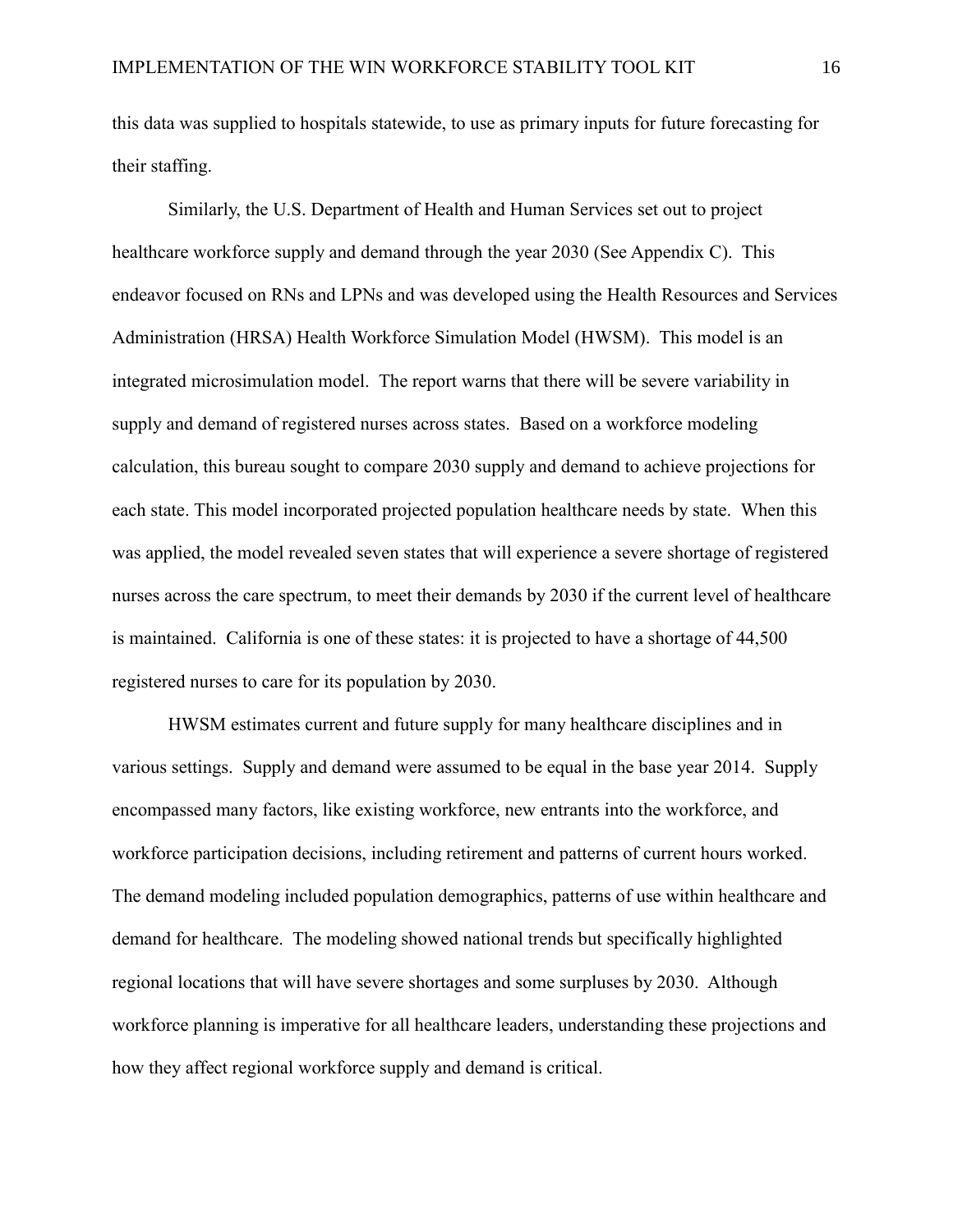#### **The Need for Workforce Planning**

Having the resources needed to delivery safe, quality- and value-based care is a core foundation for all healthcare organizations. In healthcare, every role is important, but our greatest need is for those who provide care to patients. The American Organization of Nurse Executives (AONE) recommends four steps in the workforce planning process: data, strategy, planning and evaluation (AONE, 2013) (See Appendix D). It is no surprise that data is at the top of this list, as it affects each of the other categories. The current data on workforce metrics is sometimes lacking and often reported retrospectively. Although retrospective metrics are important to review and understand for future implications, real-time data contributes to a flexible and nimble approach to getting the right nurses in the right place at the right time. Turnover and vacancies are extremely costly to an organization both financially and operationally. Furthermore, gap times, the times when there are vacancies in your position control and schedules, can also be costly if not managed efficiently and diligently. The cost has both financial and work environment implications, since the effect on employee morale and job satisfaction can be a further drain on the organization (Jeffs, Grinspun, Closson, & Mainville, 2015). Inability to fill gap times can cost you greatly in employee relations. Striking the balance between filling gap times and working efficiently is one of the keys to workforce planning.

Developing and implementing tools that aid in the decision-making process for ondemand staffing are essential to the overall success of an organization (Bryce & Christensen, 2011). As population health strategies and the drive for value-based care increase in demand, innovative approaches to on-demand staffing need to be flexible and reactive to all influences, including the outside market. Healthcare workforce planning should be a multidisciplinary and multidirectional effort between human resources, organizational leadership and clinical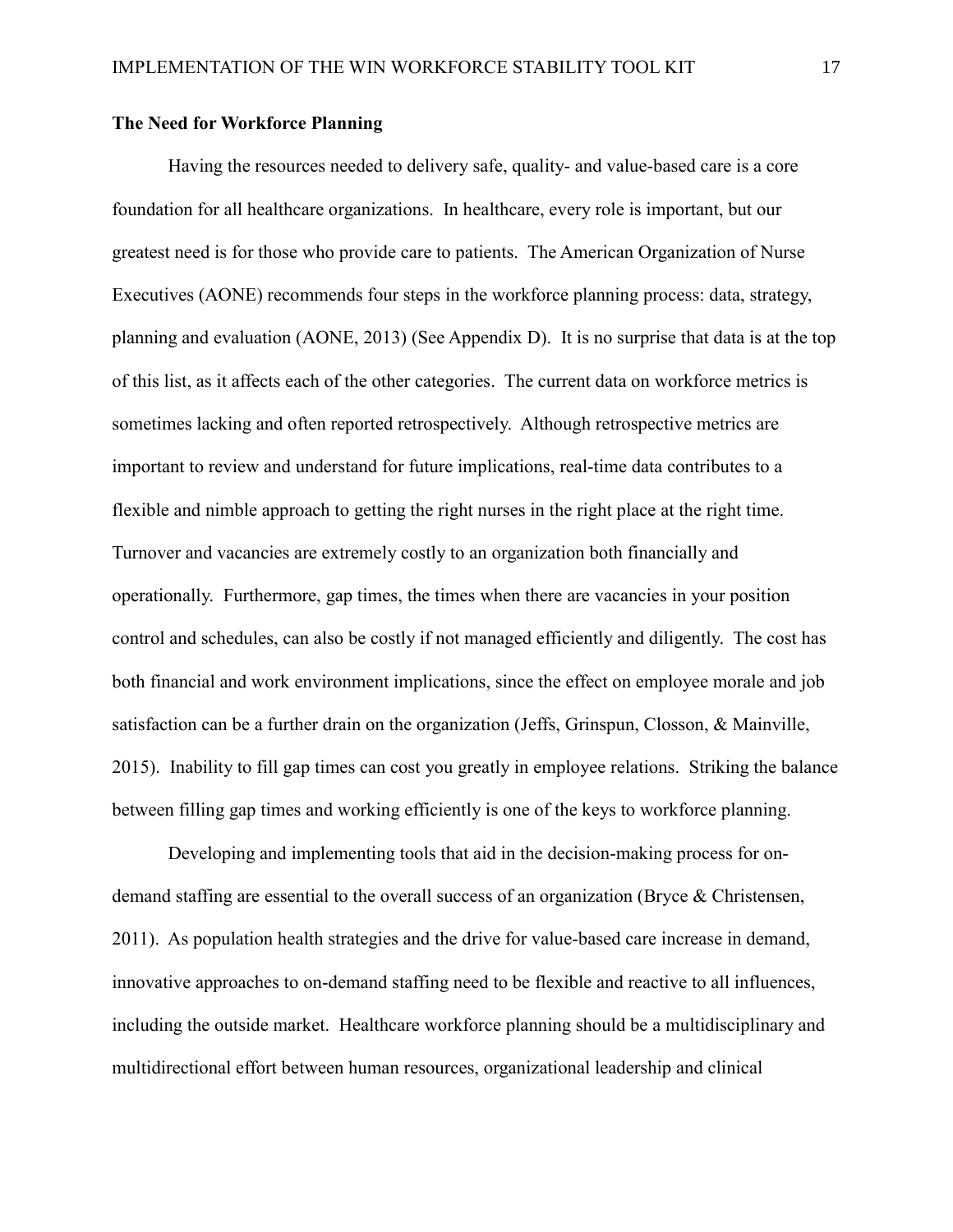leadership. Human resources executives play a key role in this endeavor; however, clinical and organizational leadership have not only a vested interest in participation, but also a professional obligation to ensure they have the necessary staff to care for the patients they are committed to. Workforce planning cannot be done in a silo, and should be multidirectional (AONE, 2014). Each area of operational leadership needs to have visibility and ample data that can help drive a plan and decision-making.

#### **Workforce Planning Models**

In September of 2014, AONE, in conjunction with the American Hospital Association (AHA), and the American Society for Healthcare Human Resources Administration (ASHHRA), published a white paper entitled "Developing an Effective Healthcare Workforce Planning Model." (Appendix E). This model provides healthcare leaders with thought-provoking questions and guidance related to developing a short- and long-term strategy in planning for current and future workforce needs. The model formulates that workforce planning in healthcare cannot be done in a vacuum and needs to incorporate a multidisciplinary and departmental approach (See Appendix F). Considering the ever-increasing constraints on supply and increasing demand, using a tool to proactively position your institution at the forefront of a dynamic healthcare workforce market can give you and your organization an industry leading position (Johnson et al., 2016). Healthcare today is a consumer-based industry, driving nurse leaders to seek more innovative options to elevate their organizations, in terms of quality and safe care across the enterprise. This approach engages consumers in their own healthcare, providing excellent outcomes for patients and ultimate job satisfaction for nurses.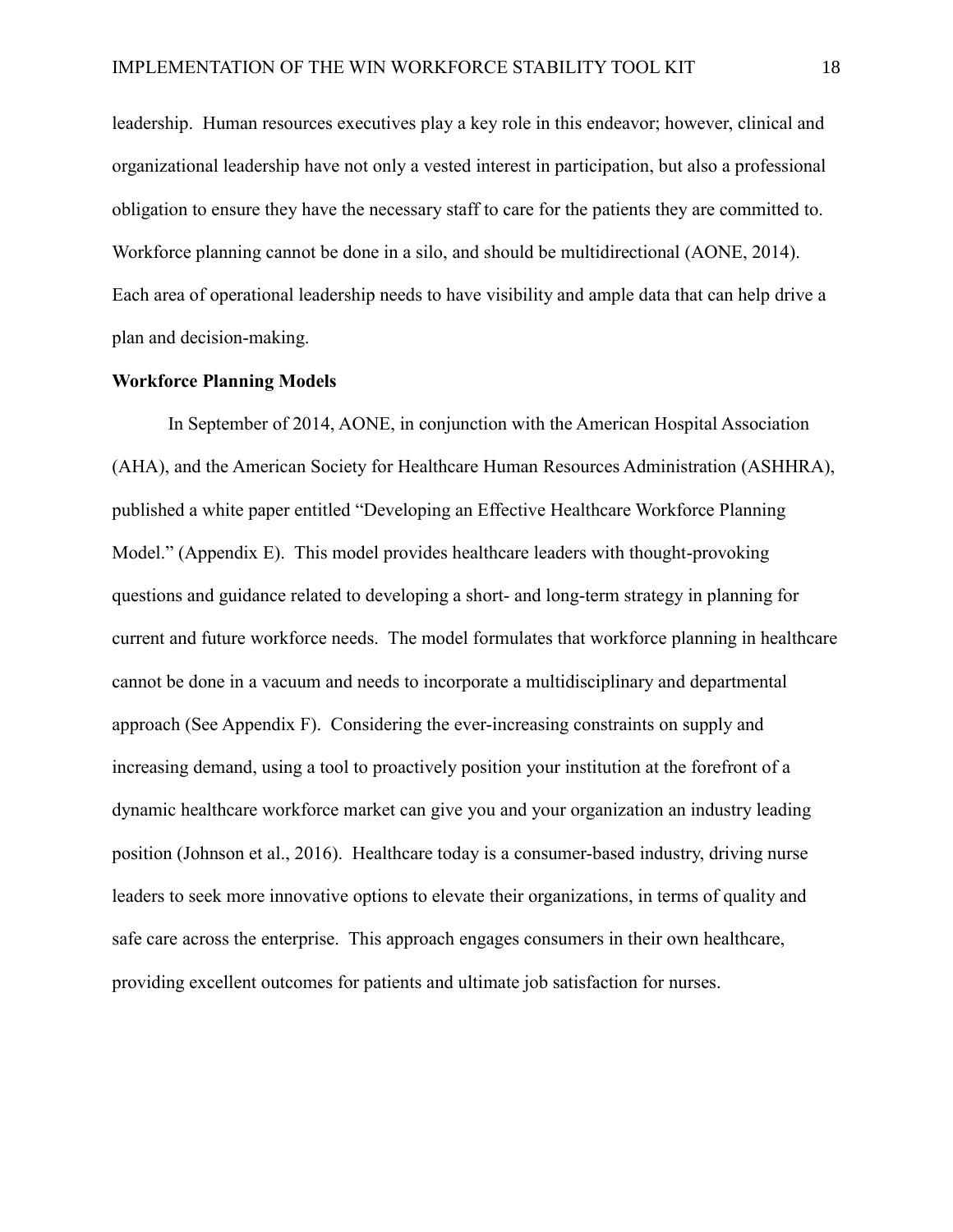#### **Rationale**

#### **Conceptual Framework**

The World Health Organization Centre on Health Workforce Planning and Research has developed a conceptual framework around healthcare workforce planning. This comprehensive model serves as a tool for considering all factors that influence and affect healthcare workforce planning (WHO Collaborating Centre on Healthcare Workforce Planning and Research, 2012) (See Appendix G). It captures the dynamic relationship between these factors and suggests that each one affects the others. Workforce planning occurs within the context of many factors, including social, economic, geographical, technical and political influences, as is evidenced by the outer circle of the framework. The model, however, contends that workforce planning begins with population health needs. Identifying these needs and understanding how they will drive the model is fundamental. These needs will vary regionally; therefore, a comprehensive understanding of regional needs and specific challenges is critical. Additionally, local considerations for supply and demand are key to understanding the workforce landscape. The supply of new providers and caregivers will drive and affect the flow of services to individuals and populations. The supply of providers is impacted by financial resources and organizational management. Management then has the responsibility to deploy the resources they do have to direct care areas and operational management. The utilization of these resources is also key. Decisions must be made about employment status offered, such as full-time, part-time or asneeded (per diem). These resources are ultimately supported by facilities and technology that will drive patient, provider and system outcomes. Keeping this structure in mind while strategizing and implementing a comprehensive workforce plan is essential to providing context of commonality in the challenges that lie within the plan (WHO Collaborating Centre on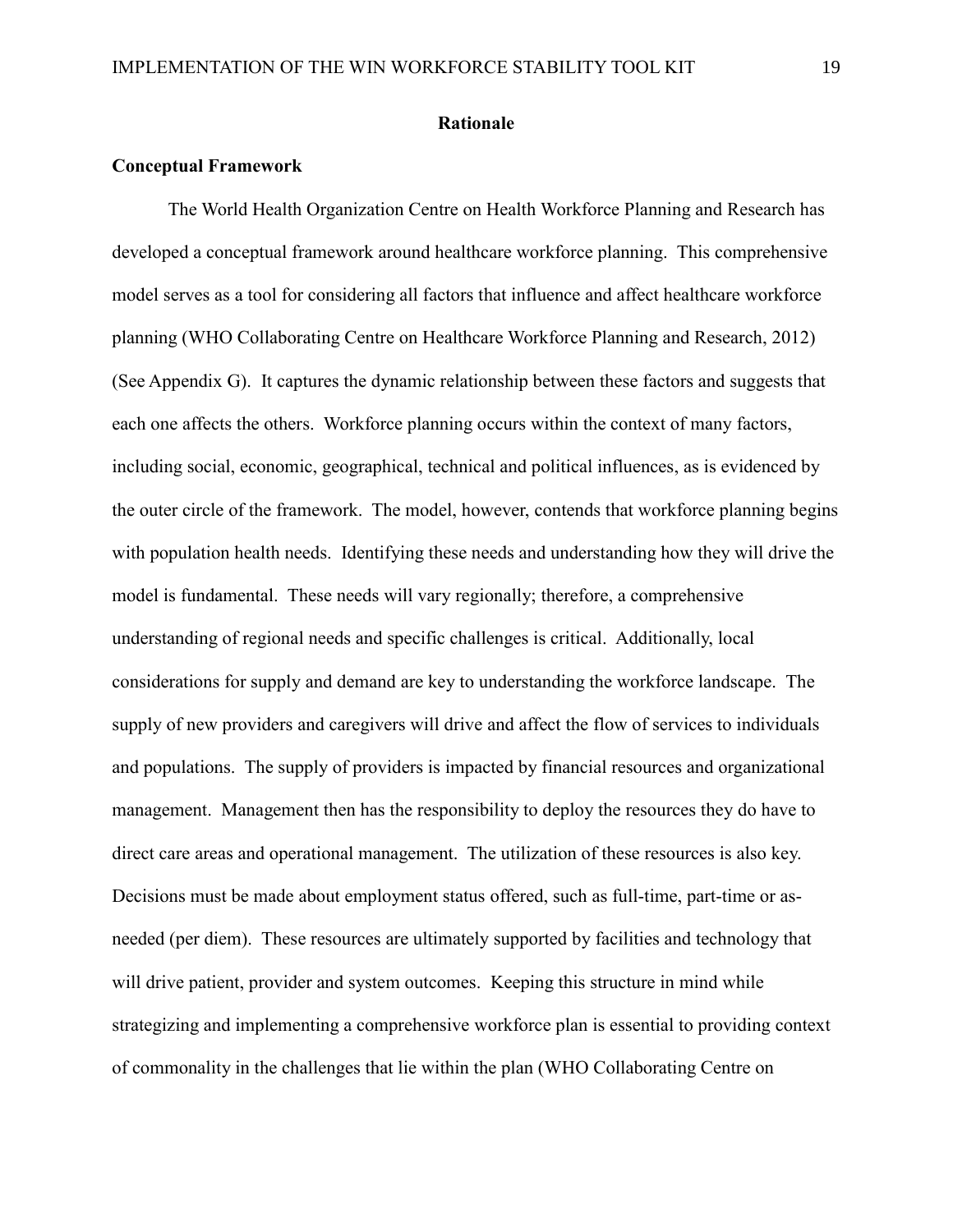Healthcare Workforce Planning and Research, 2012). As healthcare leaders begin to assess the current state of their workforce and plan for future needs, this framework brings together the complex issues in a way that is applicable to any environment.

#### **Leadership Framework**

A leadership framework is essential as a guiding tool for the overall goal of developing a comprehensive workforce plan for any unit, facility and healthcare system. In 1954, Peter Drucker authored the "Practice of Management" as part of his overall theory of business (Vohra & Mukul, 2009). This theory is an overall theoretical framework for business and leadership and is one of many conceptual frameworks and thought leadership readings published by Drucker. The theory of business in its inception was used as a management concept that challenges businesses' overall performance. The concept of organizational planning built into this framework acts as a powerful planning tool and strategy for organizations. (Daly & Walsh, 2010).

Very few people would argue with the concept that healthcare is a business. Even nonprofit systems and hospitals need to operate like a business to survive. More importantly for Drucker, the leadership theory contained in the thesis is pillared by the concept of management by objectives. This framework goes on to explain that managers often become so focused on daily tasks that they lose sight of why they are performing those tasks, the overarching objective. Healthcare leaders are often guilty of this amid the highly complex daily demands of operating clinical care delivery areas. Drucker argued that managing by objectives helps to prevent the pitfall of being focused on tasks, rather than on ultimate ends (Vohra & Mukul, 2009). This theory contends that when objectives are clear and agreed upon leaders can focus on the *what* instead of the *how*. Drucker goes on to assert that ninety percent of the time managers don't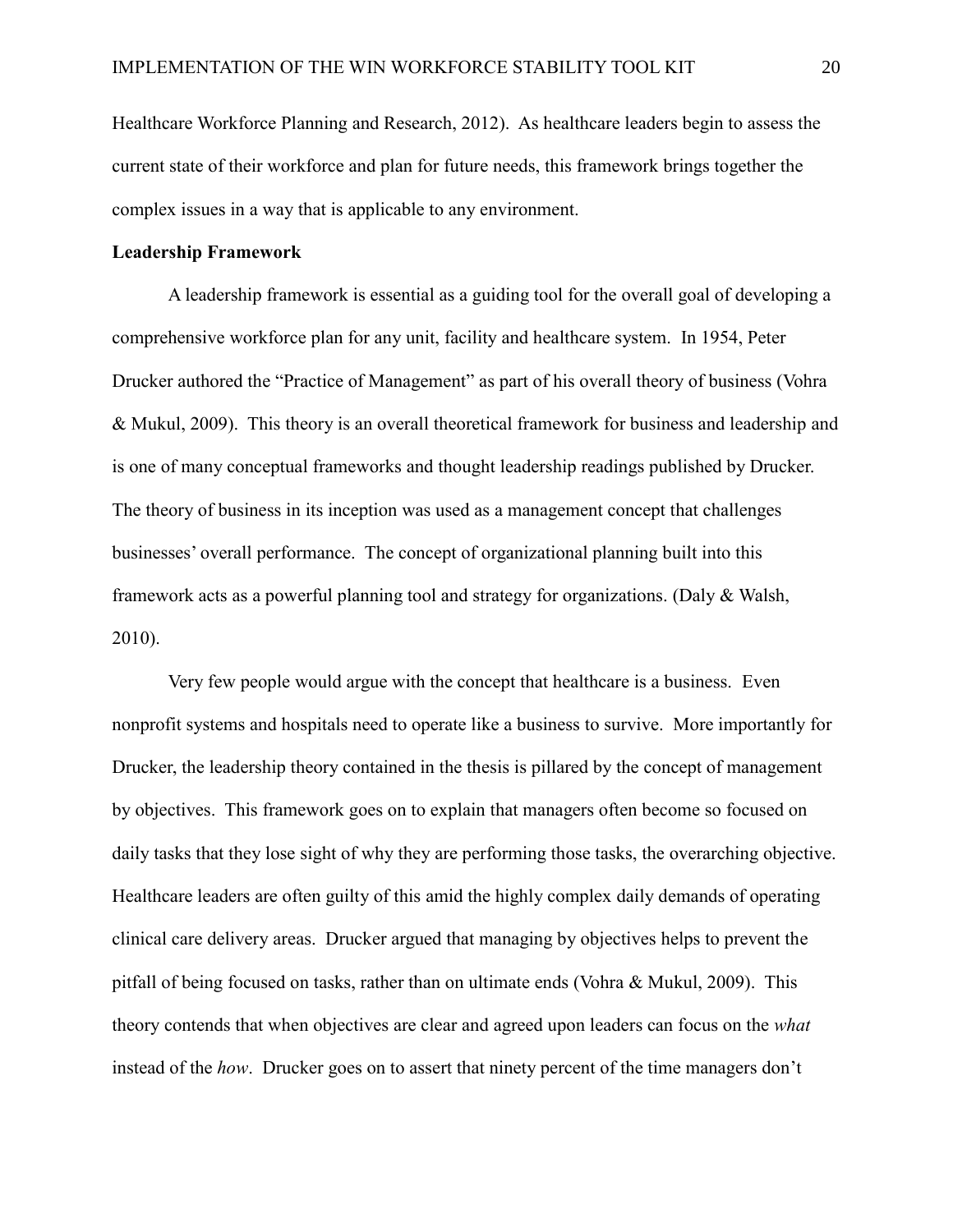know or understand the objectives of the organization and thereby get lost in daily activities, oblivious to overall system, facility or unit goals. Additionally, this theory stresses the importance of planning. Execution of those plans are in the end results that customers and others experience. In healthcare the delivery of care is the result of system and organizational planning; having the resources to deliver the care is essential. Furthermore, implementation of a plan requires strategic thinking. In his theory, Drucker suggests a process that includes thinking, planning, reflecting and implementing.

#### **Code of Ethics**

The American Nurses Association (ANA) has a code of ethics with interpretive statements applicable to all nurses (American Nurses Association, 2017). This code of ethics is broken down into nine provisions and then subdivided into applicable sections. Provision nine addresses integrity of the profession. Specifically, section 9.2 mentions sustainability of the workforce. Nursing leaders have an ethical obligation to plan for and continue to develop their current and future workforce. To achieve this, leaders need to be aware of the current workforce landscape, understand the data that is available and strategize on how to meet this obligation to the profession and the patients to whom they are responsible for providing care.

#### **Lessons from the Airline Industry**

Airline operations have some similarities to healthcare, the closest being staffing and scheduling. The airlines were early adopters of technology, as it produces good returns when it is used to eliminate low-value operational activities (Guillot, 2016). The airlines have used many forms of technology, including self-service, not just for customers but for flight crews as well. Technology allows self-scheduling for flight attendants and pilots as well as push notifications for open flights and the ability to trade flights with similarly qualified colleagues.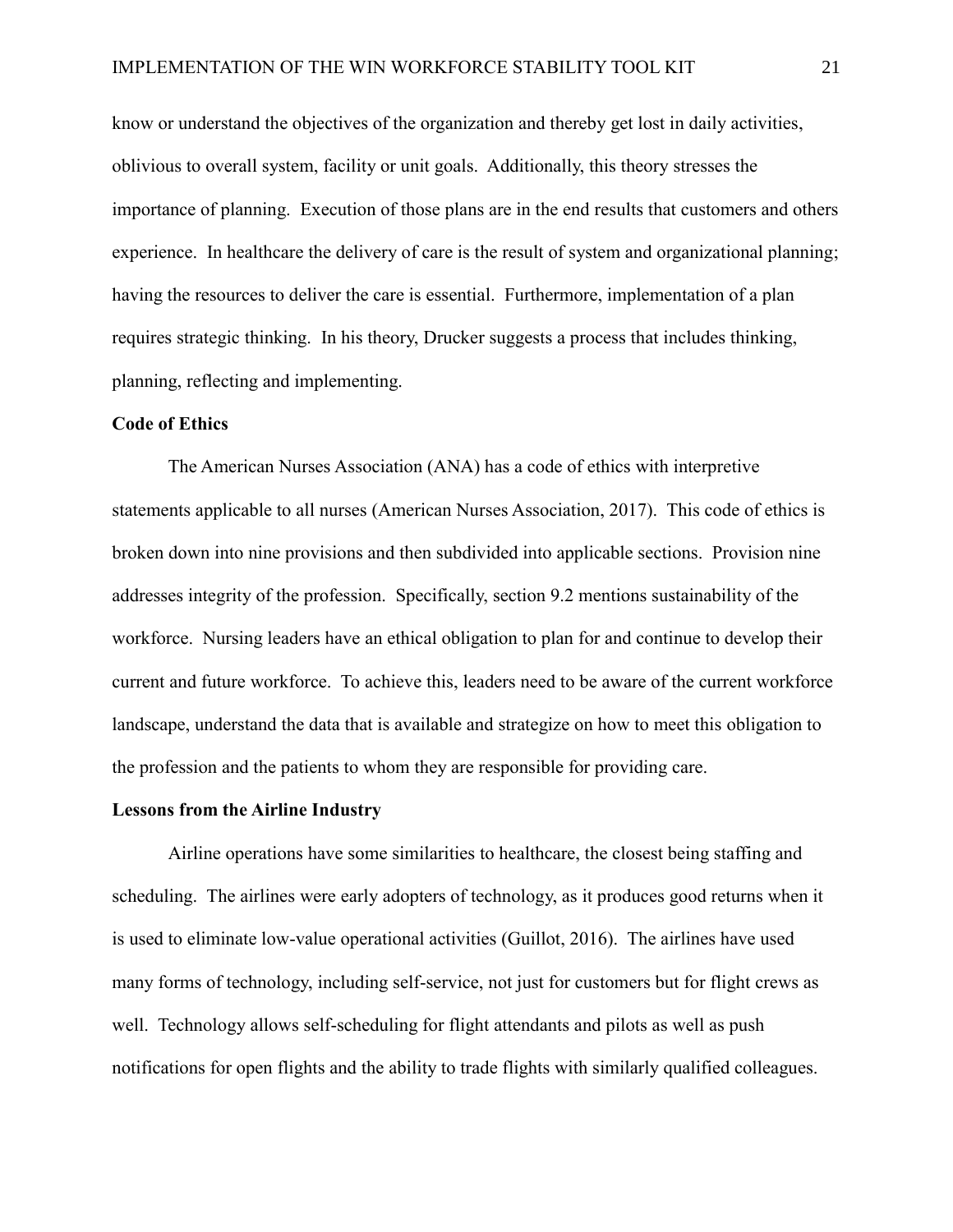By using technology allowing staff to help drive the scheduling process, the airline industry was able to significantly reduce canceled or delayed flights. These technologies are emerging in healthcare as well and should be tapped into whenever possible. Tools like these can become an integral part of unit, facility and health system culture and management.

#### **Section III Methods**

#### **Description of the Present Situation/Context**

The Perinatal Services Department at an inner city, Level II trauma center in Southern California consists of two primary units: Labor and Delivery (L & D), and Family Centered Care (FCC). These units are challenged by a high dependence on contract labor rapid response resources, to fill holes and gaps in the schedule and position control. Rapid response staff is more costly than traditional contingent labor staff, due to the quick nature of the needs. These units had relied upon this type of staff when critical holes arose, and they were unable to fill the needs timely. Once the resources were in place on the units, their contracts were continually renewed, in the absence of an exit strategy to replace them with less expensive options.

The L & D unit has a high vacancy rate in its position control and is challenged to find efficient resources to fill gaps and cover absenteeism on the unit. Absenteeism has a negative effect on the organization overall (Jeffs, Grinspun, Closson, & Mainville, 2015). From August of 2016 to August of 2017 these two units experienced 203 sick calls, negatively affecting operations within the department. The sick calls resulted in 203 shifts that either fell short of ideal staffing, as they were unable to accommodate elective procedures, and/or absent staff were replaced with costly contract labor. These shifts added to the already complex staffing challenges these units face. These sick calls have a negative and lasting impact, not only on the staff affected, but also on the ability of the units to provide services to both patients and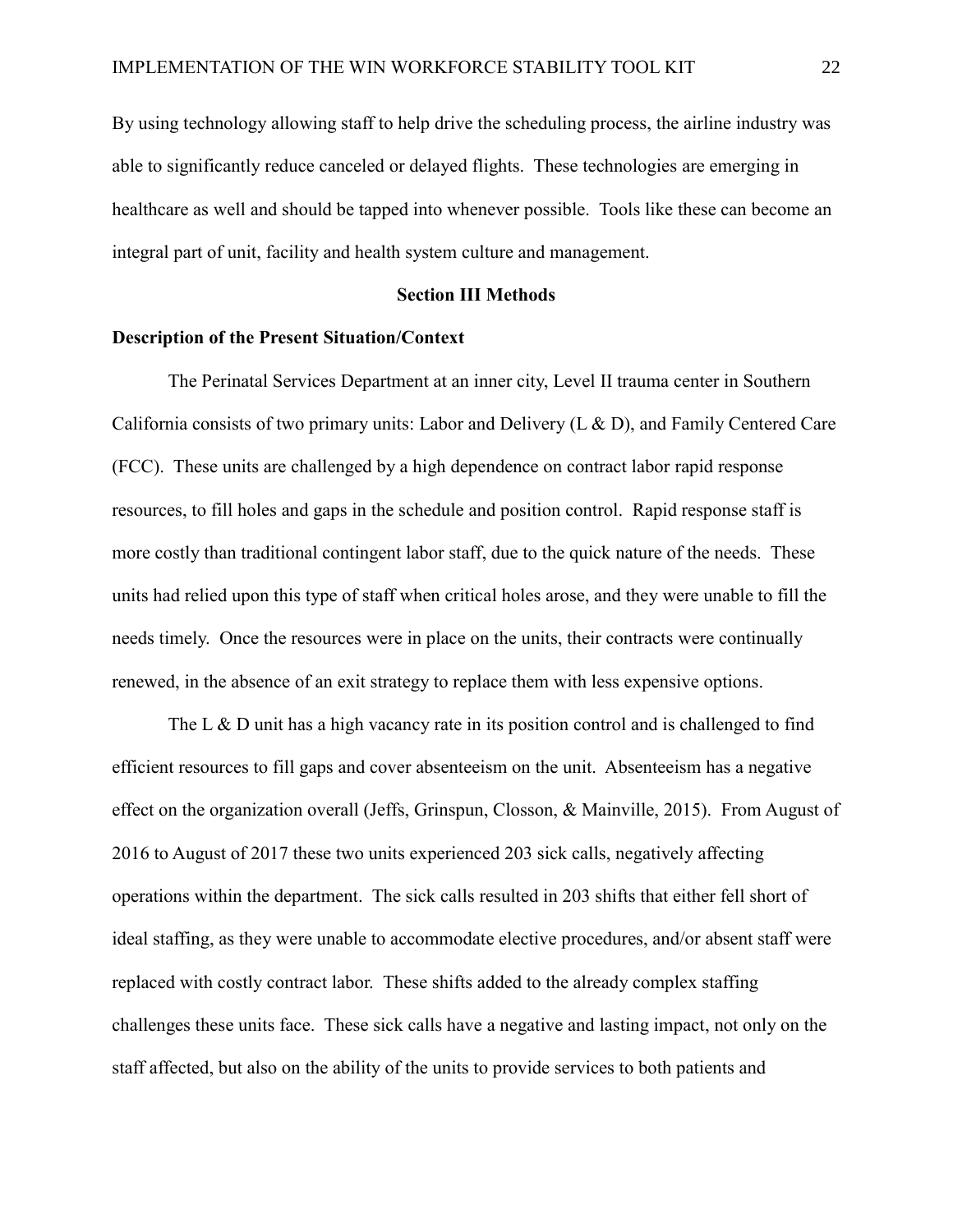physicians. Additionally, due to vacancies in position control and difficulty forecasting how long it would take to fill those vacancies, the Perinatal Services Department spent \$543,000 on contingent labor in one year.

This department has experienced some recent workforce instability. There has been an increase in vacancies and turnover and the department has become dependent on uncertain contingent labor to fill the gaps. Lacking an overall plan to address the core issues, and without an understanding of how market conditions will affect the length of time it will take to fill vacancies, contingent labor assignments have simply been renewed. The department director continues to struggle with a strategy and plan.

A comprehensive workforce assessment was performed for both units in the Perinatal Services Department, L&D and FCC. This assessment was performed in May 2017, to get a baseline status of the unique workforce challenges facing these units, considering the current business development growth strategy for the organization. A proactive approach to workforce planning is key to achieving operational and financial goals.

#### **Current Workforce Status Assessment**

These two departments have varying vacancy rates. FCC enjoys a relatively low rate at 5%, while L&D, the more difficult unit to staff, is currently experiencing a vacancy rate of  $21\%$ (See Appendix H). Additionally, the department director is currently facing a large number of medical leave of absences (MLOAs) on both units. Currently, out of fifty full-time employees, there are seven RNs out on a mix of both personal and workers compensation-related medical leaves of varying lengths. These MLOAs create unique challenges on both units from a daily staffing perspective. Because the positions cannot be permanently replaced contingent options must be considered to fill the gaps even though the defined period of leave varies in each case.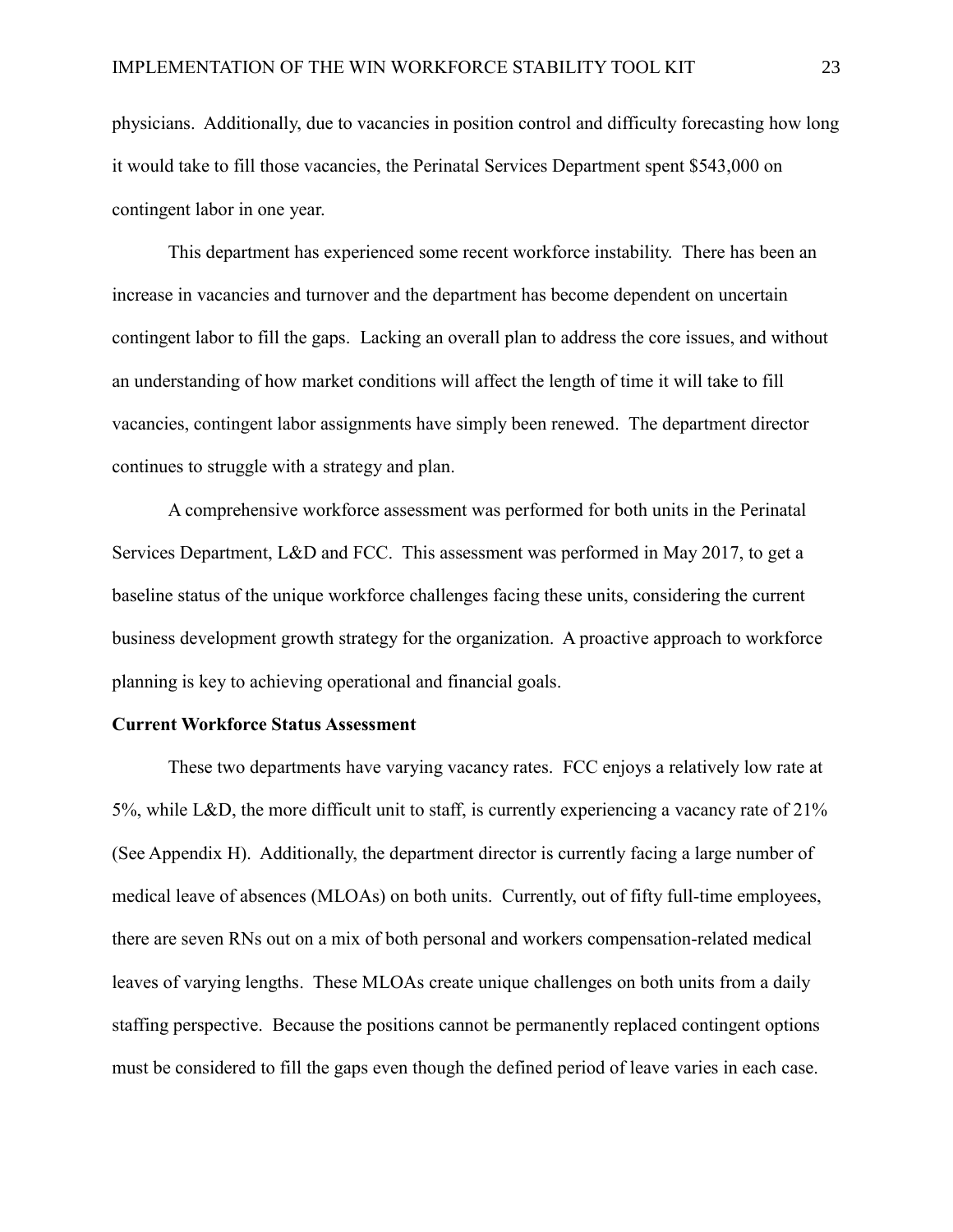Although these units continue to enjoy a relatively low, less than 3% annual turnover rate, the organizational growth targets for these units have strained the current workforce and a reliance on costly and risky contingent labor is not a standard that is desired.

#### **Unique Challenges**

There are unique challenges associated with staffing L&D and FCC. Experienced labor and delivery nurses are difficult to recruit, and training new staff takes a very long period of nonproductive but paid time, approximately six to twelve months. Finding these resources when needed is difficult and when located they usually require long-term commitments, which creates financial and operational challenges. Additionally, this department is facing the retirements of two key long-term charge nurses in the next sixty days, fall of 2017. The two positions will be backfilled internally with promotions; however, those promotions will create two more vacancies in the position control in the coming months.

#### **Organizational Insight**

The department director for the two units is faced with several unique challenges in the overall workforce plan and in meeting daily staffing needs. She is often caught up in the daily tasks of staffing each shift. The department is further strained by the organizational drive for increased business development in these units, while also focusing closely on labor productivity. The Perinatal Department needs a forward-thinking workforce plan to address these issues. This plan needed to aid in managing contingent labor resources, but also provide flexible solutions to supplement core staff. Tools were also needed that would engage the core staff in reducing sick calls and the impact they have on overall operations, additionally keeping staff engaged in unit and staffing operations through technology and self-service. The department committed to implementing tools that will help with better insight into the workforce data and innovative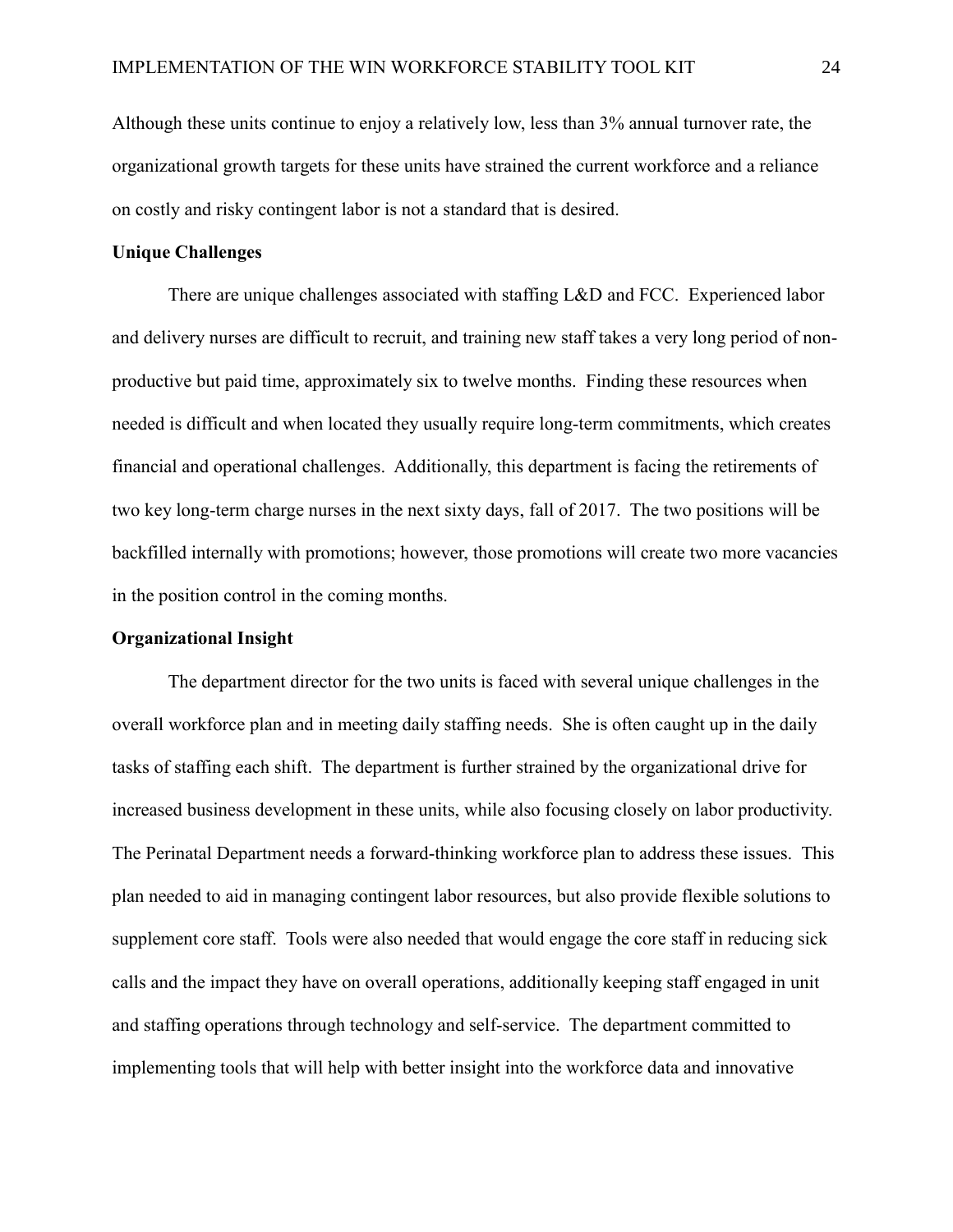options staff and the director can use to address the operational challenges they have faced in the past to continue providing consistent, high-quality patient care.

#### **Identified Gaps**

During the organizational assessment there were many identified areas for improvement. Until some of these challenges are solved, the department would continue to struggle with dayto-day needs and be unable to focus on a long-term plan and a strategy for overall workforce sustainability. By first focusing on a few key areas that could be improved quickly and efficiently the department could then start to focus on a long-term strategic workforce plan that addresses other issues like turnover, vacancy rate and recruitment. Three key areas are outlined below that can had an immediate impact.

- 1. Reduce the use and cost of contract labor, eliminate the use of rapid response staff
- 2. Increase staff engagement for picking up open shifts when there are holes in the schedule or gaps
- 3. Decrease sick calls in both departments to lessen the operational impact they have

The workforce management of the perinatal departments is a fluid and ever-changing situation. Implementation of a workforce planning tool kit helped to drive cost savings and operational changes that will become part of this department's daily operations and culture. Improvement in the metrics would not only help the overall operations of the department but have a positive financial impact on the organization. Once the project was complete, the organization considered adopting the tool kit for use in other departments that are also facing workforce challenges.Three options were considered.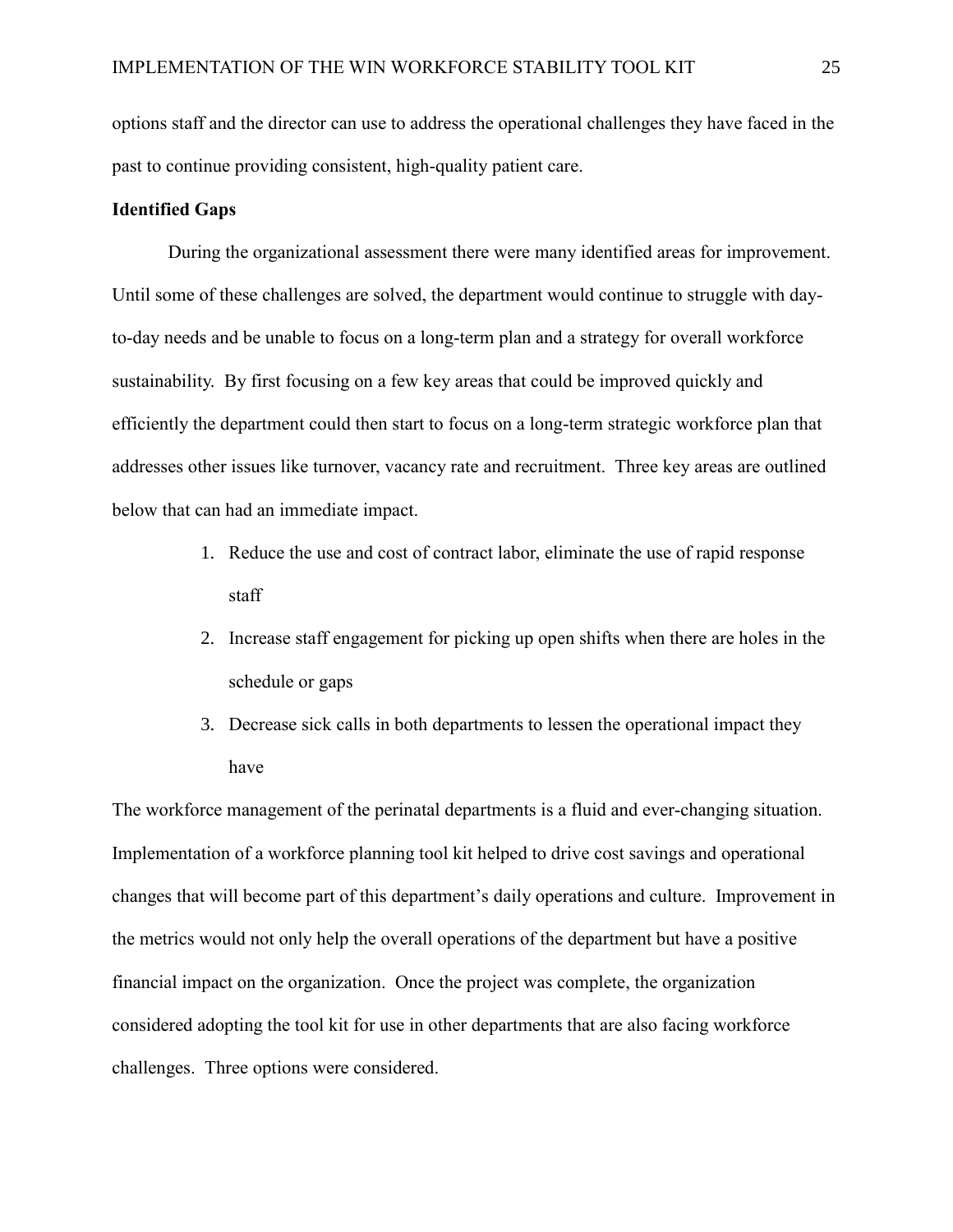#### Option #1

Take no action to change the current workforce challenges in perinatal services. Continue relying on expensive rapid response contract labor to fill the holes in the schedules and gaps in the position control. Continue with a very high number of sick calls from the core staff with very few options other than contract labor to fill those shifts when they arise at the last minute.

#### Option #2

Deploy only the WIN Workforce Analysis Vision and Execution (WAVE) tool with LiquidCompass input, to drive better workforce data and insight with which to drive departmental decision-making. This option would likely result in some decrease in money spent on contract labor monthly but doesn't address the sick calls or core staff shift pick-up as an option to further decrease the dependency on contingent labor.

#### Option #3

This option was full deployment of the WIN Workforce Tool Kit, including the WAVE tool with LiquidCompass input and NurseGrid self-service scheduling application, new agency agreements to allow for flexible assignment lengths, and resource tracking and approval tools. This option is the complete tool kit, which will have a positive impact on both workforce planning for perinatal services and reduce dependence and money spent on contract labor. Additionally, a reduction in sick calls and an increase in staff satisfaction is anticipated.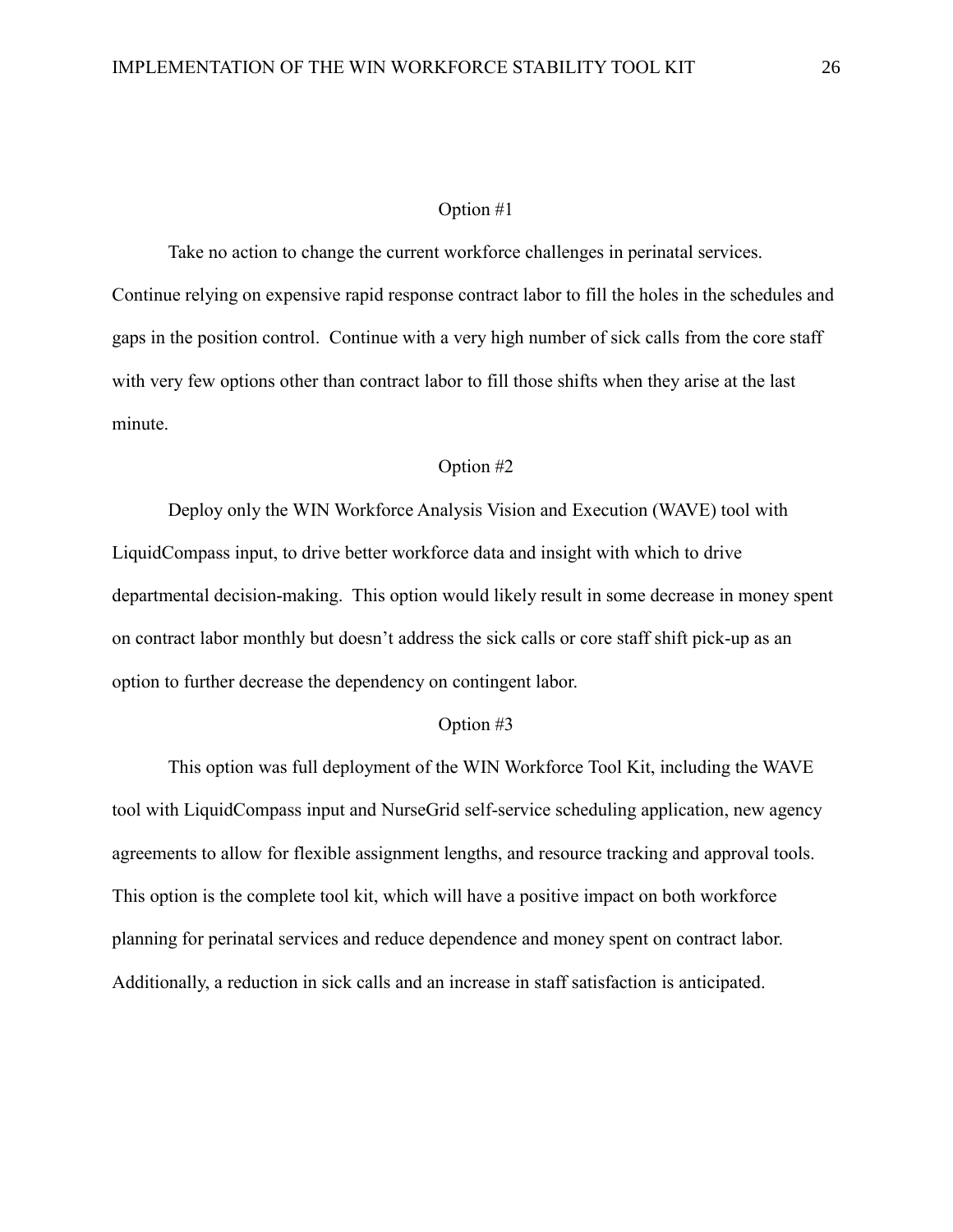#### **Intervention**

#### **AIM Statement**

The aim of this project was to reduce Perinatal Services Department's use of and dependency on supplemental labor through the deployment of the Workforce Innovation Navigators (WIN) workforce stability tool kit, resulting in cost savings, cost avoidance and operational improvements (See Appendix I).

#### **Project Goals**

The goal of the project was to implement a workforce stability tool kit for the Perinatal Services department. Through a consulting partnership with WIN, a nurse-led healthcare workforce strategy company, and the encompassing tools in the WIN tool kit, the department leadership had data and tracking tools that allowed them to focus on stabilizing their current workforce challenges. Market-specific "time-to-fill" data from LiquidCompass was used through the WAVE tool. With these data, the director was better able to forecast options to fill gaps in the schedule and position control, focusing on using less expensive options. The tracking and technology tools assisted in overall visibility and staff engagement through a self-service application called NurseGrid.

A workforce planning assessment, was performed first using the AONE tool as a guide. This was completed prior to the intervention. Based on the assessment results, these specific solutions were crafted to provide the best impact and some short-term solutions; with an overall strategy being the long-term objective. Specific targets were a reduction in the use of and dependence on contract labor, and an application to push out open shifts to core staff to fill holes and reduce absenteeism by increasing overall unit communication. Improving processes in the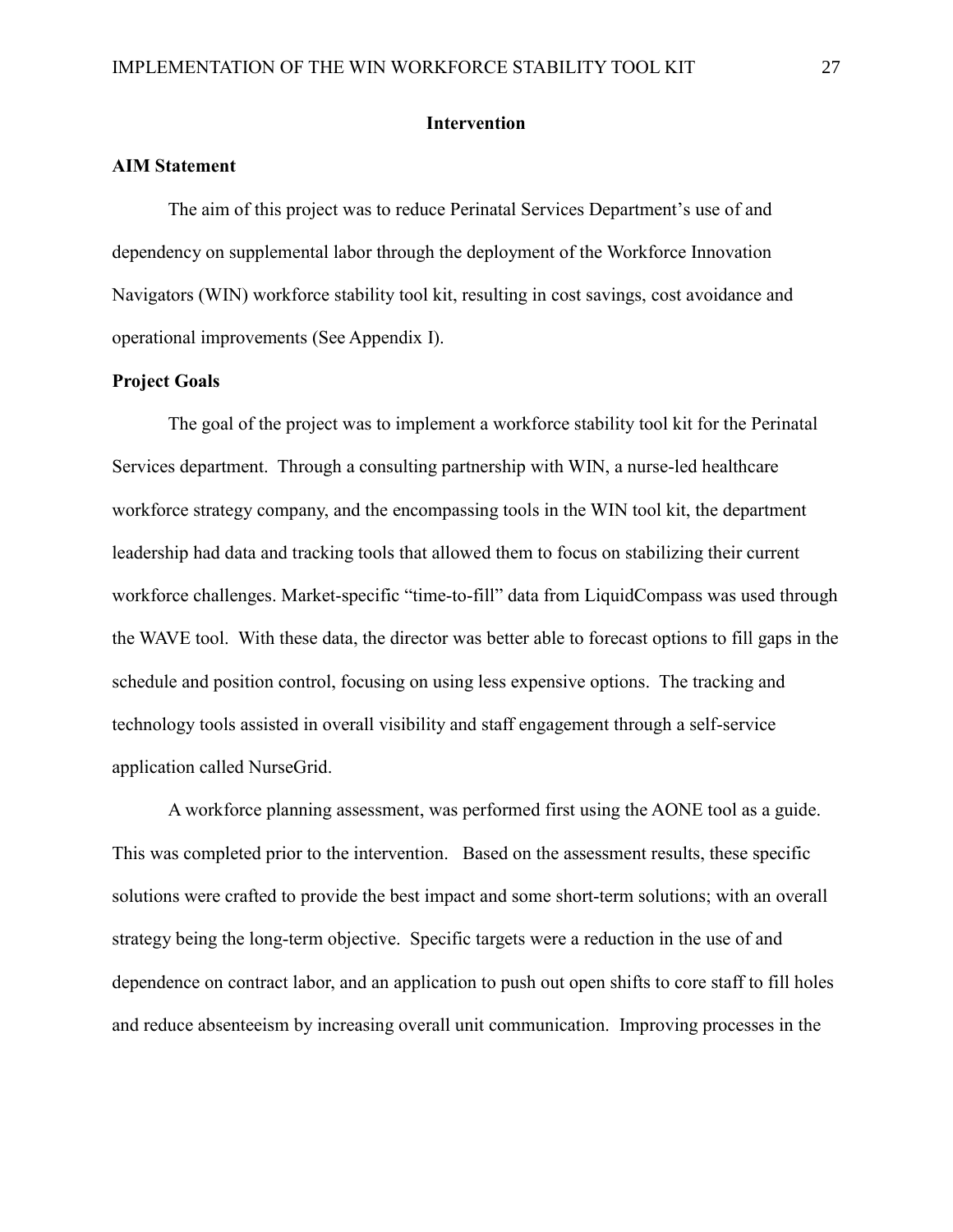control and management of contingent labor through tracking and improved contract language was also essential.

Although other workforce elements such as vacancy rates, turnover, recruitment and retention continue to be challenges for this organization, this project was not specifically focused on impacting those metrics. Applying Peter Drucker's conceptual theory and relating the WHO model to this situation, the first step was a regionally specific toolkit providing tools to the department leadership and driving immediate improvements. A second phase of this project to address the other workforce elements, such as turnover, recruitment, and compensation, not being specifically addressed in this project will be recommended.

#### **Tool Kit Solutions**

#### **Workforce Innovation Navigators**

WIN is a nurse-led consulting firm located in Southern California. This firm, partners with systems, facilities and providers to generate and streamline their workforce stability and sustainability strategies. The primary consultant from WIN was the project lead, DNP student and developer of the Workforce Analysis Vision and Execution tool.

#### **WAVE Tool with LiquidCompass**

The Workforce Analysis Vision and Execution (WAVE) tool was developed to assist leaders in identifying true gap times in position control and scheduling to drive better decisionmaking on filling those gaps (See Appendix J). The WAVE tool was developed by a team of experts in areas including healthcare workforce operations, data management and Excel configuration. This tool gave department leaders historical and geographical workforce data from LiquidCompassin conjunction with hospital metrics, fostering better decisions on filling gaps in schedules.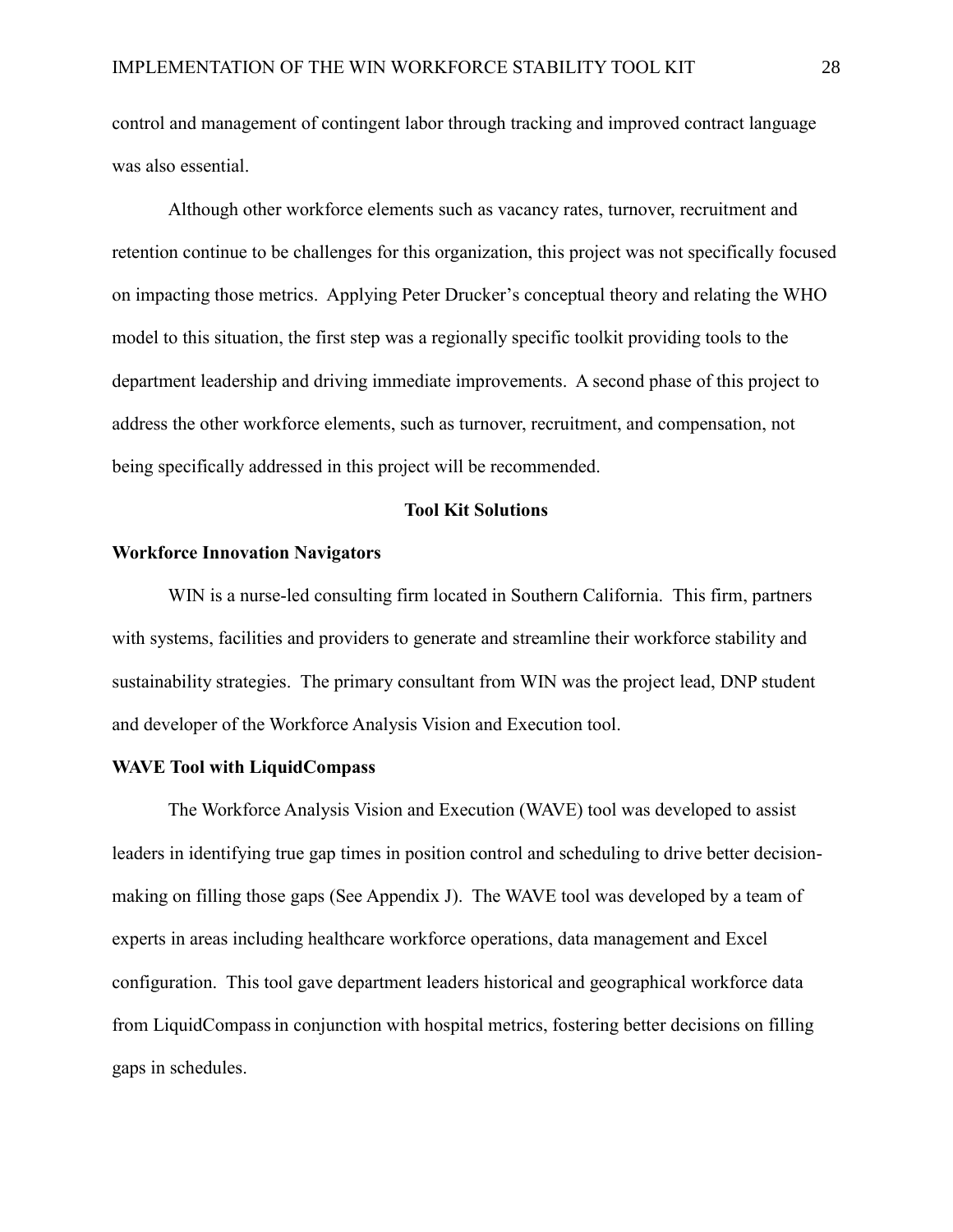LiquidCompass is a leading healthcare recruitment and analytics company. At the core of the company's technology is a data collection and intelligence platform that daily aggregates job openings from healthcare employer websites across the United States, and converts the raw job postings into a standardized, structured data set. This data is then mapped to attributes that are meaningful to both healthcare recruiters and job seekers, including key properties such as job title, specialty, shift, work location, education and experience requirements, as well as salary and bonus offerings and time to fill (See Appendix K). These data show national trends in the market, but also drill down into metric and major indicators, including average time to fill in defined geographic markets.

Fill-time data is often reported in retrospect at the facility and unit level. Using real-time market-specific data leads to better planning. Taking geographic fill-time data averages provided insight into the first piece of the gap equation (See Appendix L). Market level data did not exist until LiquidCompass. The second piece of the equation was time to productivity. This is the time it takes once a position is filled until that resource is fully productive. During the interim period, patients must still be cared for and until the resource is completely prepared to do so, those gaps must be covered. Considering market-specific fill times and hospital-specific data on time-to-productivity gave the department leadership better insight into what resources were needed when, and for how long. Traditionally, travel nurse contract labor assignments tend to be thirteen weeks in length. If total gap time is fewer than thirteen weeks, they may have overcommitted to expensive contingent labor.

Bringing the WAVE tool together with LiquidCompass supported department leadership in evaluating market-specific time-to-fill metrics for identified clinical specialties. The tool also served as a dashboard for some metrics identified by department leaders to use in benchmarking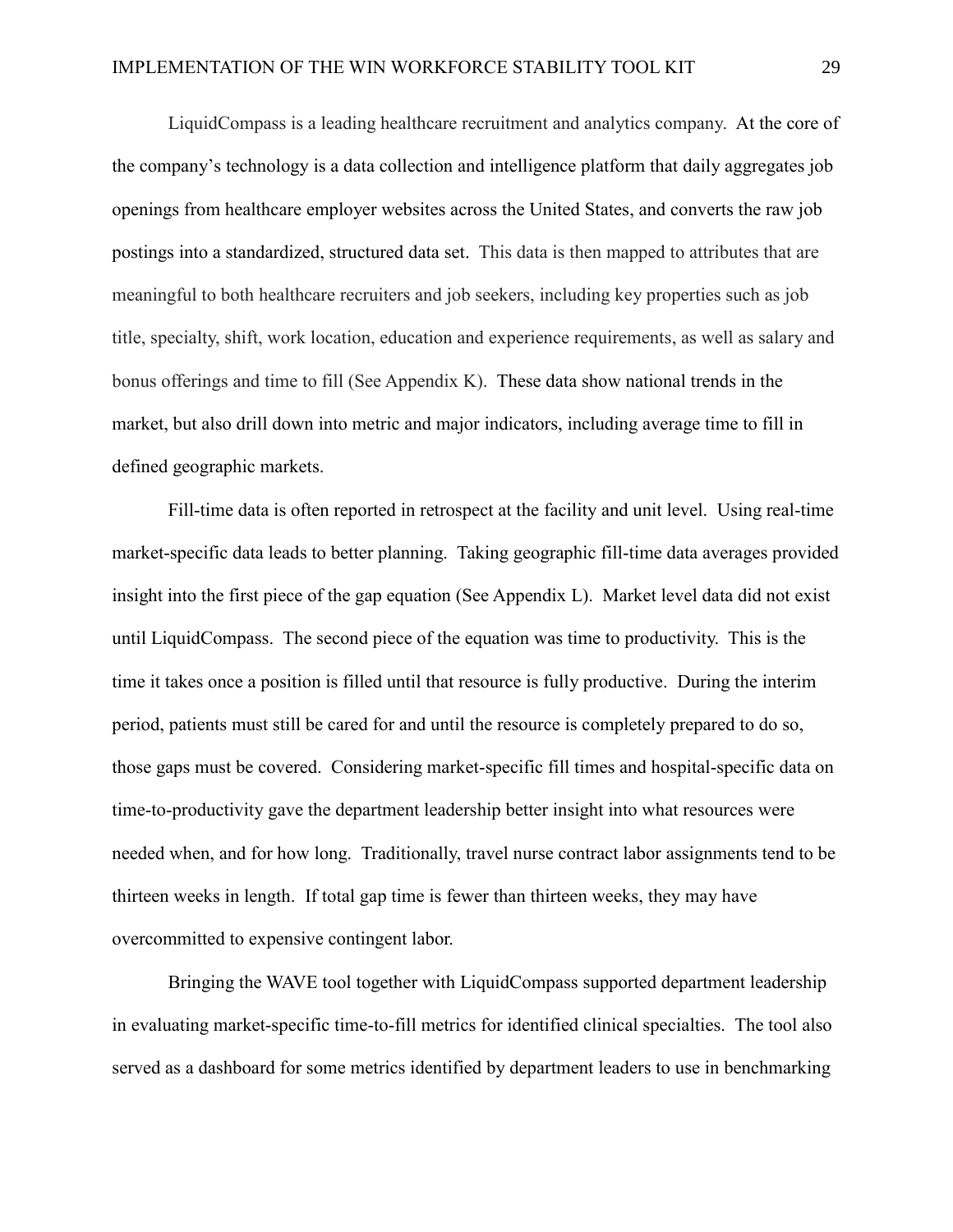themselves and to monitor progress. The benchmarks included turnover and vacancy rates, as those are important care metrics when developing a complete vision of workforce planning; however, this project wasn't specifically focused on improving vacancy and turnover. Placing facility metrics together with data from LiquidCompass brought together critical pieces of the workforce puzzle.

#### **NurseGrid**

The next tool in the kit was the implementation of the NurseGrid application. This application assisted unit leadership and staff in communicating more efficiently and effectively, including being more proactive about filling holes in the schedule and responding to real-time unit demands. This application simplified communication, staffing, and schedule management, making operations more efficient and productive. Each staff member could communicate with each other and the unit leadership through the application. The application was applied to assist in filling holes and last-minute needs in the schedules by using push notifications to staff, improving overall unit communication and effectiveness. The application was used as a first attempt to fill the needed shifts, prior to reaching out to contingent labor agencies. This instrument allowed department leadership to make schedule changes to meet overall unit demands before turning to contract labor, an expensive and inconsistent option. These units need notifications were achieved through easily pushed announcements to staff cell phones and connected the active users on the unit via the platform (See Appendix M). Since the unit schedules, including vacation and non-productive education time, were uploaded into NurseGrid, the application was able recognize and screen out for those who were not available for the extra shifts prior to the notifications going out. The use of applications such as NurseGrid that are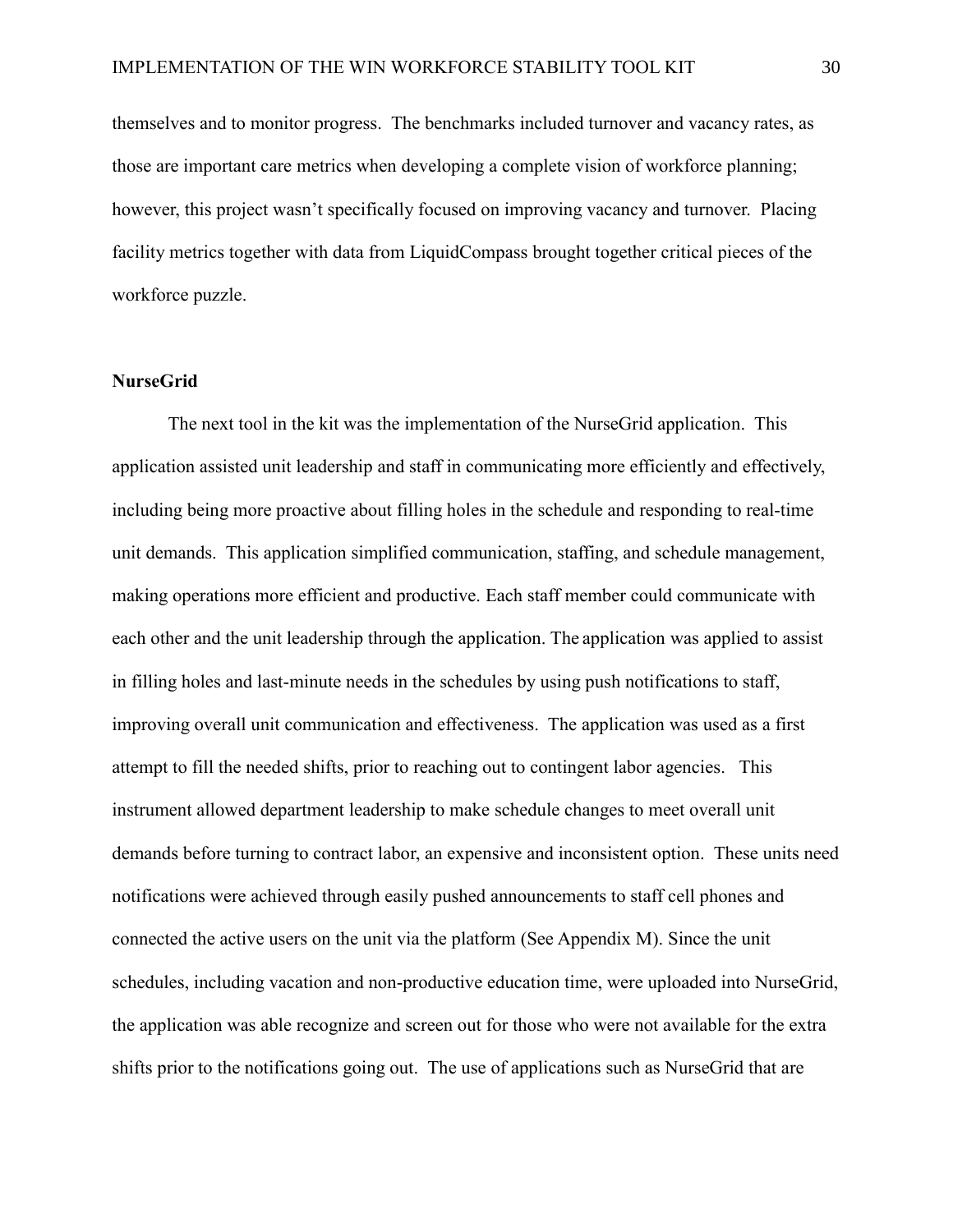helpful in better managing variable units demands can provide additional value and efficiency to an organization.

#### **Contingent Labor Control/Approval Logs**

In the absence of oversight and controls on contingent labor, the pool of resources can grow beyond what is truly needed and have a negative impact on budget and full-time employees' hours. The development of contingent labor control logs was an essential piece of the workforce tool kit (See Appendix N). These logs were designed to be department-specific, enabling the leadership of the department to see exactly how many contingent resources they have currently on contract, and how many are planned for future assignments. Using the logs in conjunction with the WAVE tool and LiquidCompass fill-time metrics will drive more strategic decisions in relation to contingent labor resources and contractual commitments.

#### **New Contracts**

Addressing the contractual needs of the facility with the providers of contingent labor is an essential component of the workforce tool kit. Industry standard assignment lengths of thirteen weeks may not be necessary for all assignments. Having contracts that allow for flexible assignment lengths based on the fill-time metrics from LiquidCompass and the WAVE tool would give the department leadership more options when considering a contingent resource. Identifying agency partners that are willing to work with leadership on flexible solutions will be an important step. Keeping agency rates competitive so the resources are available to the facility is crucial. Coupling that with language that allows assignments to meet the needs of the units will aid in driving cost savings and cost avoidance.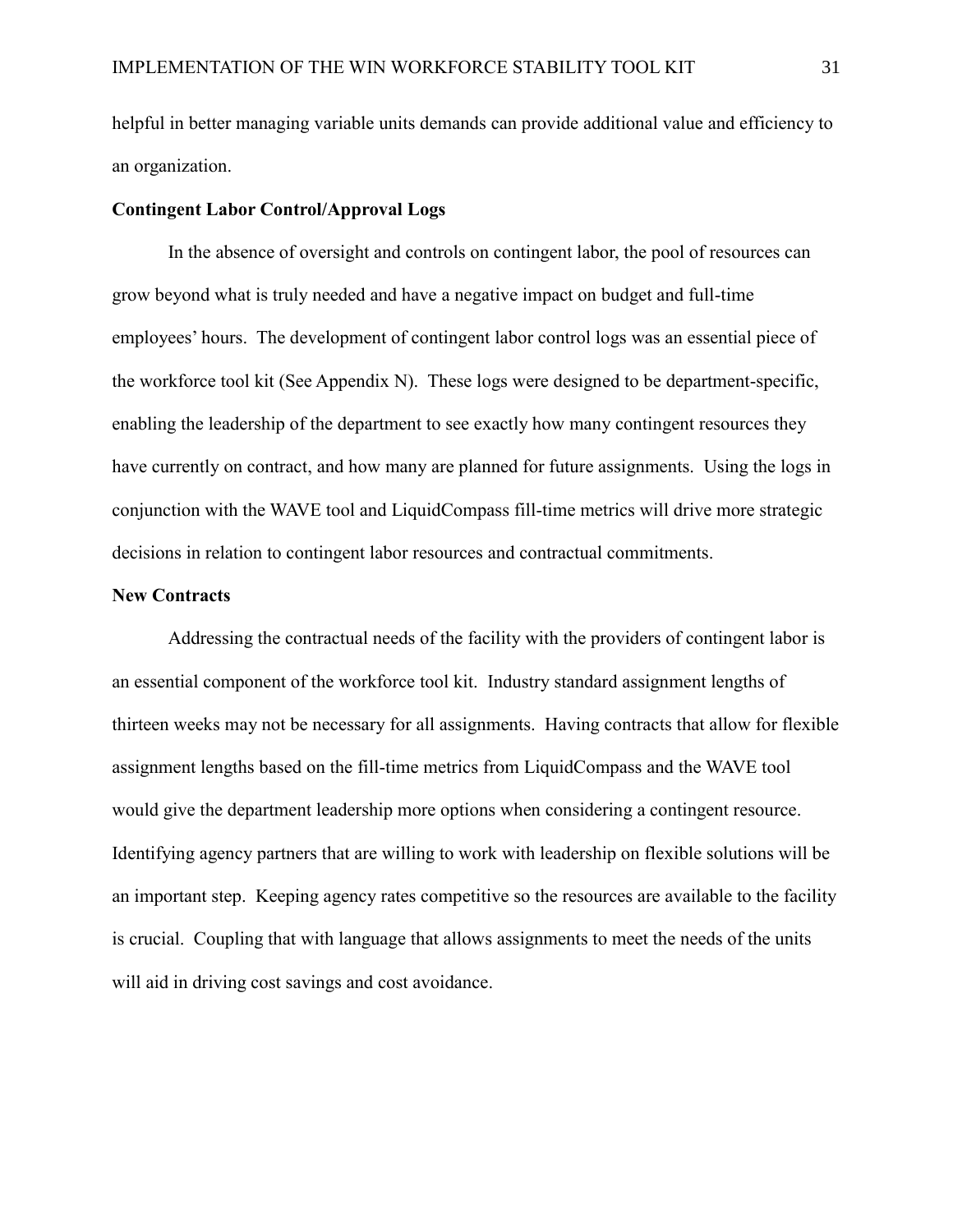#### **Planning the Intervention**

#### **Project Design**

The detailed statement of proposed work is displayed in the work breakdown structure (See Appendix O). The project lead from WIN developed the WAVE tool with LiquidCompass data and configured it for the departments involved with metrics defined by the unit leader. Vacancy data was added to the tool by unit leadership for benchmarking and overall workforce insight. Access was given to the LiquidCompass database. The fill-time metrics were pulled for the Orange County market in Southern CA, for both labor and delivery RNs and post-partum RNs weekly. The WAVE tool was subsequently populated and used in weekly strategy meetings with the department director to drive decisions about labor utilization.

Profiles were created by NurseGrid for each staff member on both units. Adoption of the NurseGrid application was announced to staff and they were encouraged to download the free application to their smart phones in August of 2017. On-unit training and needed support with application download or activation was provided by NurseGrid and the project leadership team. Schedule uploads from the internal staffing system StaffRunner began on September 1, 2017. Active users were able to see their schedules and communicate with others via the application, including receiving push notifications for open shifts or unit needs. The active users could clearly see unit staffing shift by shift and were able to identify who was working and when.

New agency contracts were sent to agency partners in August of 2017 and went live September 1, 2017. These new contracts included flexible assignment lengths that could be used by the facility as needed. Additionally, traveler control logs and approval forms (See Appendix N) were created and went into effect September 1, 2017. These logs included the contingent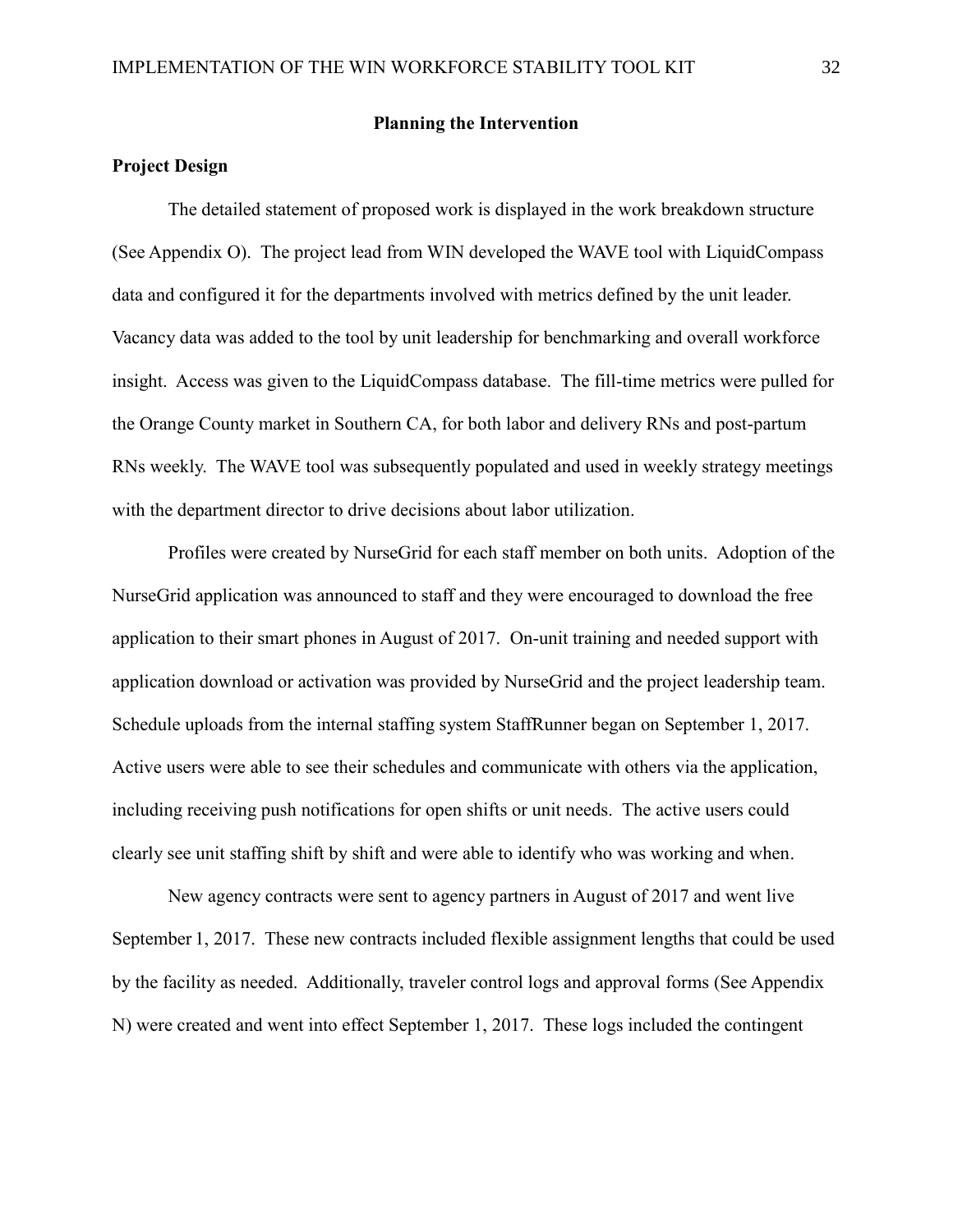labor information such as resource name, agency, specialty and the length of the approved assignment.

#### **Key Stakeholders**

Due to the recognized workforce gaps for these departments, identified in the assessment, and the selected solutions, key stakeholders were named, including organizational leadership for the units involved who all expressed interest in participating in this program. These leaders were the department director, four charge nurses on each unit and the nurse educator for the department. Additional key stakeholders were identified from LiquidCompass, specifically the Chief Executive Officer (CEO), and the lead account manager working on the project from NurseGrid. The lead for the project was a consultant from WIN, who was a DNP student. The staff on each unit were also stakeholders for the use of the NurseGrid application. Although the use of the application was not mandatory, it was highly encouraged, and all staff received a prebuilt profile and log-in information from which they could then customize options for communication.

#### **Strategic Messaging**

Messaging to the staff on the units was purposeful and direct. Through a written communication from the unit director, flyers on the units, and messaging, through the NurseGrid application; staff was made aware of the opportunity to use and benefit from the application. Additionally, on-unit verbal communication at shift change and as time allowed throughout the shift was provided by the charge nurses, unit educator, project lead and director. Communication directed to the staff was aimed at pointing out the benefits and ease of use of the application. Two WebEx training sessions were provided to staff and charge nurses who expressed interest in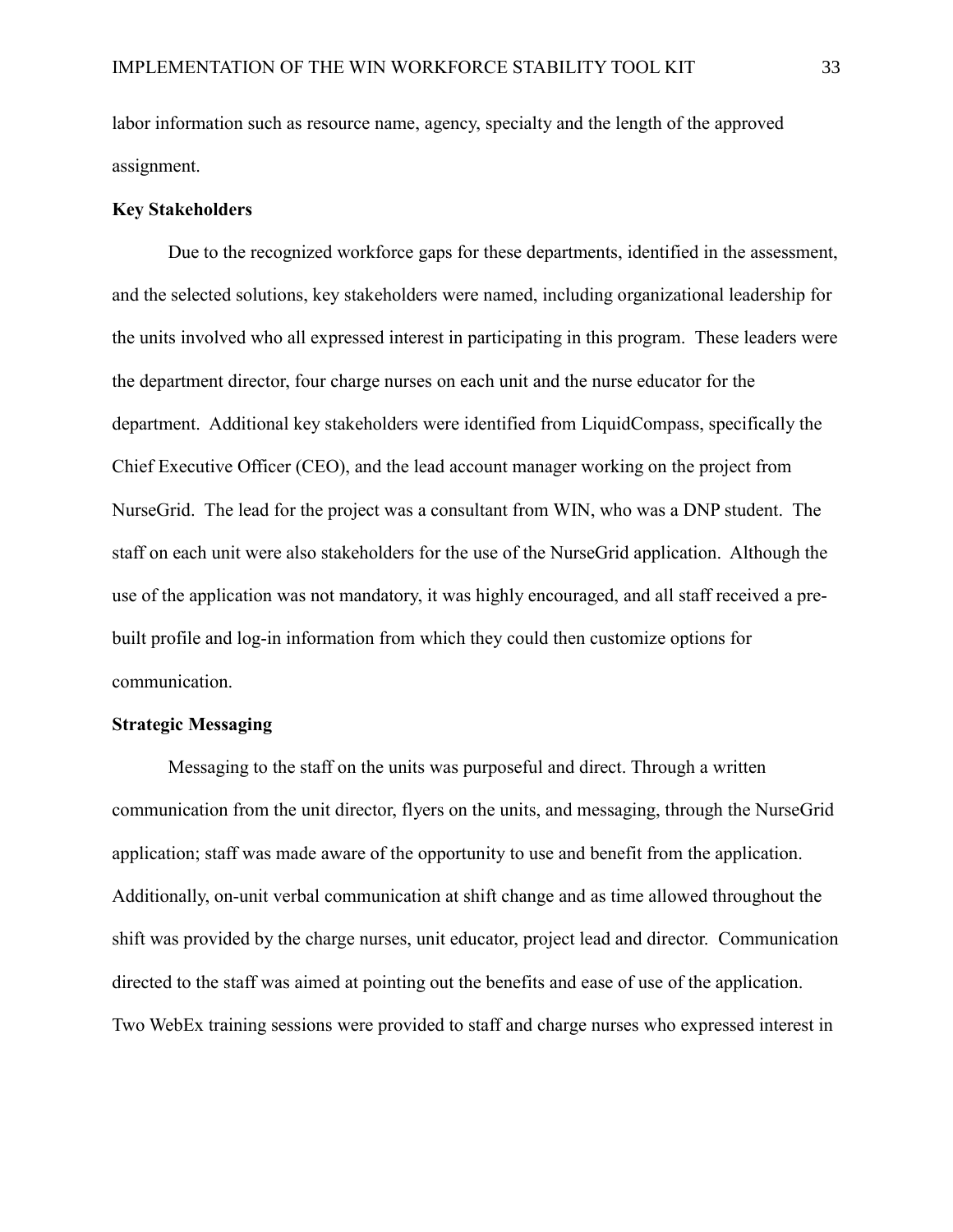them. The application was provided at no cost to the staff and was free for them to download from the application store of their choosing (See Appendix P).

Messaging for the unit leadership was done on two levels. Weekly strategy meetings were held between the department director and the consultant. At these meetings the overall workforce stability plan was discussed, and the WAVE tool was populated with the time-to-fill metrics from LiquidCompass. Contract labor data and sick call data from the prior week was analyzed and considered. The project aims, and results were also discussed at monthly staff meetings and in weekly meetings between the department director and her charge nurses.

#### **SWOT Analysis**

A SWOT analysis is provided herein (See Appendix Q). A specific strength for this project was the baseline workforce assessment, which brought to light current challenges in workforce stability within the departments and identified specific solutions to address them. The solutions were customized to the contexts of the challenges and involved real-time, marketspecific data that propelled decisions around contingent labor. The solutions included in the workforce stability kit were innovative and compelling. Both NurseGrid and LiquidCompass bring forth new data and applications that the department leader had not considered before. Real-time market-specific time-to-fill metrics did not exist in the industry prior to LiquidCompass and NurseGrid provided a streamlined solution for pushing out open shift notification to all eligible staff with a few clicks on a smart phone. Any time processes are changed, or new tools are implemented adoption and acceptance can be both a weakness and a threat. The units have a diverse and multigenerational workforce at varying levels of engagement. Operational priorities, regulatory requirements and changes in leadership were significant threats to the overall success of the implementation.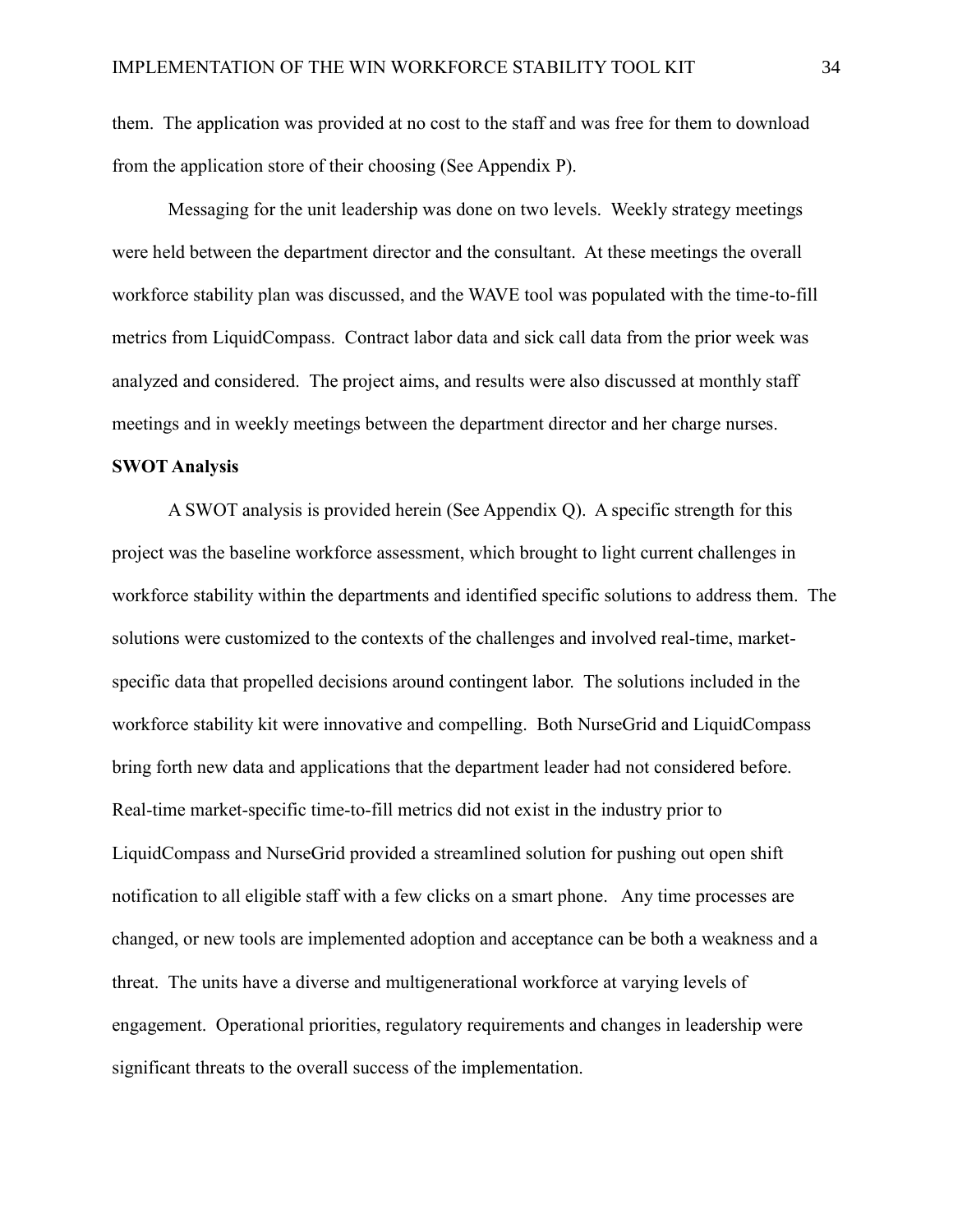#### **Barriers**

Barriers in this environment were abundant. The facility and units concerned have a multitude of challenges including several changes in ownership and leadership over the past three years. This has created a bit of a void in defined processes and workflows. Several key positions remain vacant, and all these conditions have put immense strain on this health system.

Often adoption of a new tool can be challenging due to various factors including time constraints and change in process. Additional work and steps in a process create opportunity for errors and resistance to new steps in a workflow. Dealing with robust data can present challenges from several perspectives. Ensuring that the data was entered timely and available to unit leadership was important. It was also necessary to protect the integrity of these data from the previous month, as new invoices from contract labor agencies streamed in weekly. Processes for data collection, storage and analysis were well-defined and controlled (See Appendix R). Any new concepts and processes face challenges. Shining light on data and potential challenges in an organization can also be met with significant resistance.

#### **Resource Requirements**

Resources and associated responsibilities are listed (See Appendix S). Resources included but were not limited to:

- The project leader, an external consultant from WIN and an EL-DNP student at the University of San Francisco, whose responsibilities included project oversight, coordination of data for the WAVE tool, weekly strategy meetings with the department director, and distribution of new contracts
- The facility resources, including the department director, the department educator, charge nurses and the staffing coordinator. The department director attended the weekly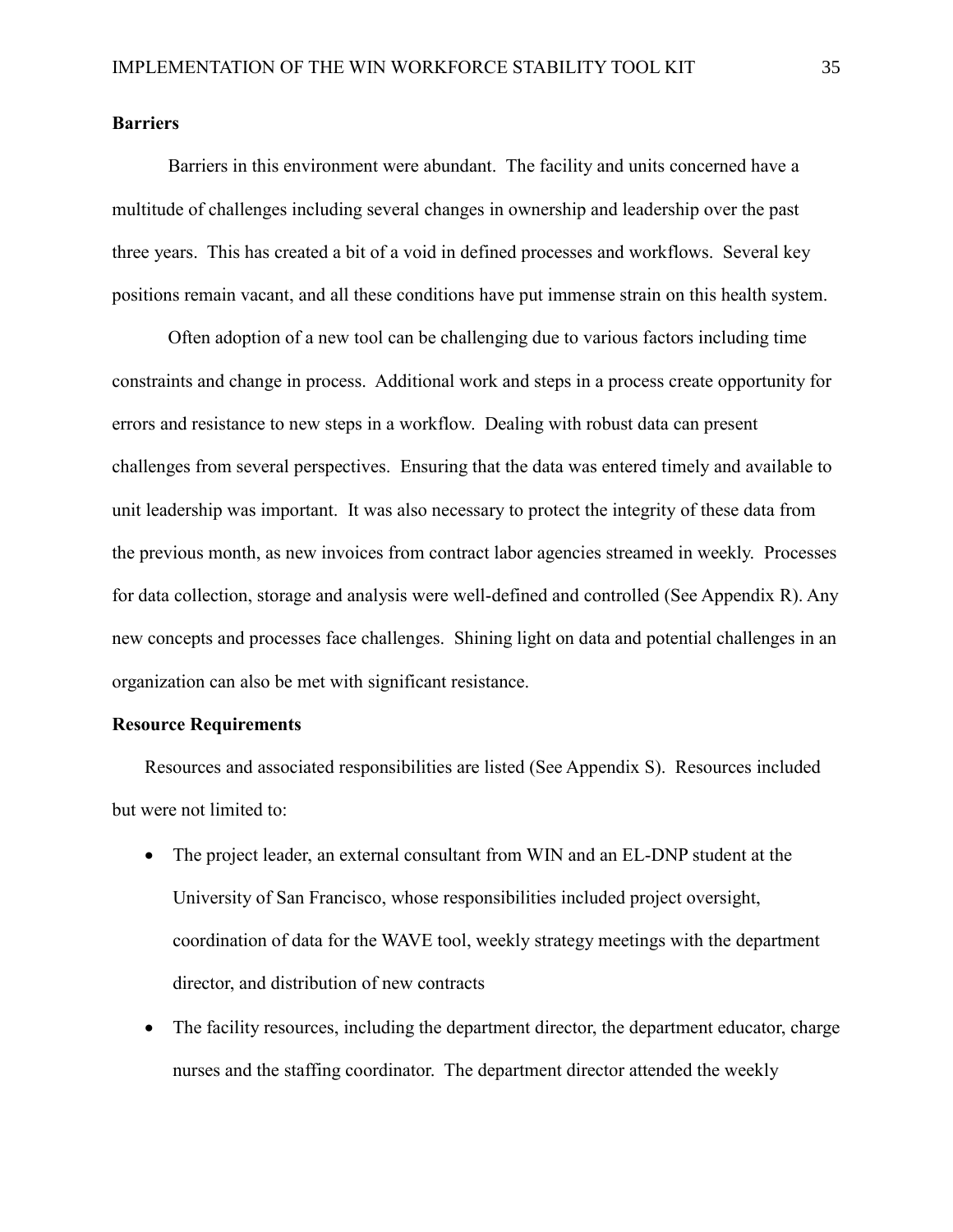strategy sessions, facilitated communication with the staff regarding the project and assisted with oversight of the data. The staffing coordinator facilitated extracting schedules from StaffRunner, faxing agency time sheets weekly and entering and updating invoice data weekly. Training, communication and support was all done during work hours on the unit, so replacement staff was not needed.

- NurseGrid provided a dedicated account manager who built the staff profiles, uploaded schedules into NurseGrid from StaffRunner, provided technical assistance and training as needed.
- LiquidCompass provided access to their database, training and support as needed, and ongoing updates on market analytics as needed.

#### **Project Controls/Lines of Authority**

Project controls helped to foster clear lines of communication and task expectations. Defined responsibilities were communicated to key stakeholders and resources in advance of the project and throughout. The project leader had overall responsibility and oversight during the project. Decision-making was done at the project lead and stakeholder levels as necessary. Support resources provided input, as did faculty as need.

### **Timeline**

The project was carried out over an 8-month period, with data collection taking place monthly on contract labor spend and sick calls (See Appendix T Gantt Chart). Data was collected for the four-month period prior to the implementation of the WIN workforce tool kit and for the four-month period post-execution.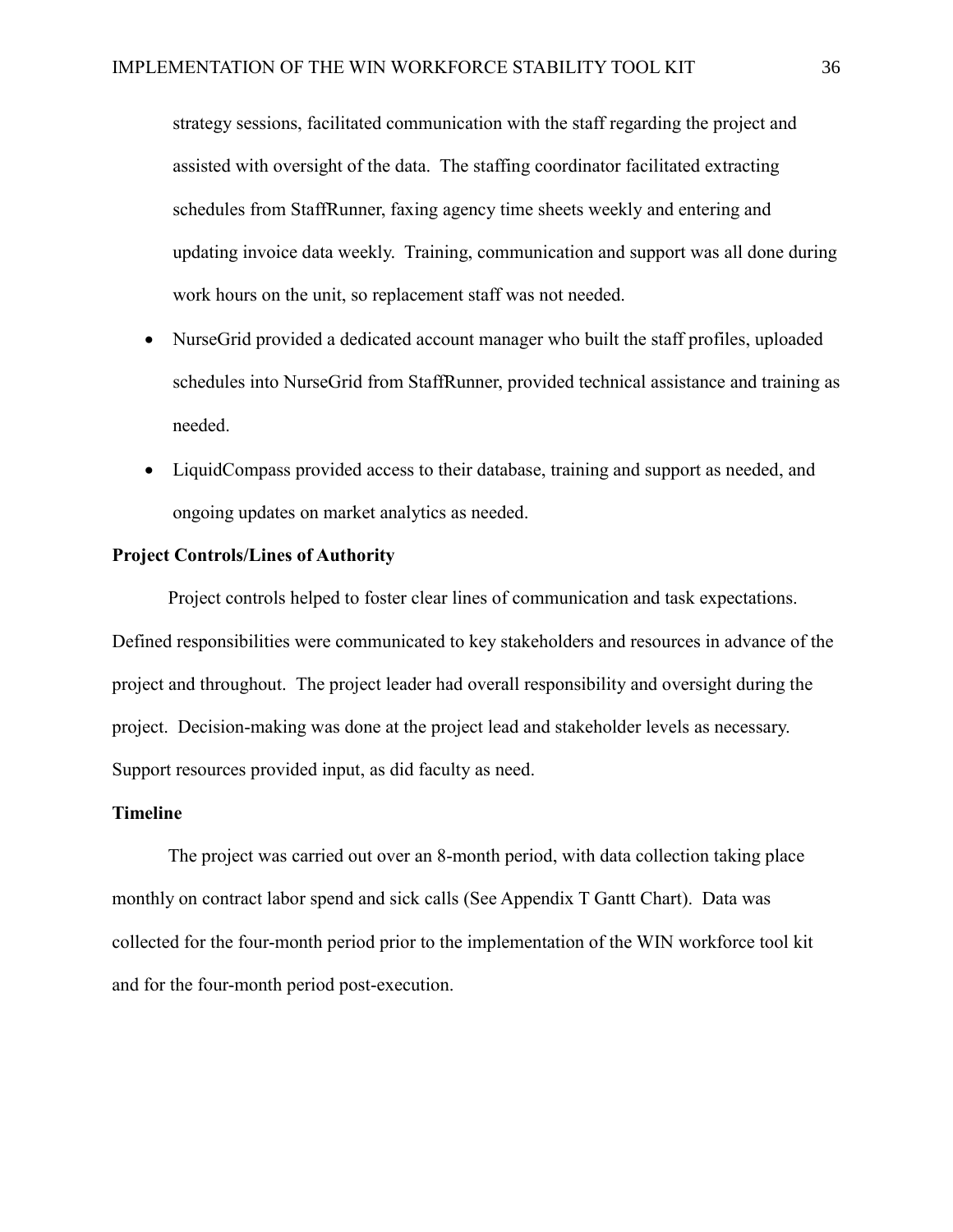#### **Proposed Budget**

NurseGrid and LiquidCompass provided their tools in-kind to the facility, inclusive of the applications and any training or support required. The project lead, an external consultant from WIN, was also provided in-kind to the department leadership. However, a cost benefit analysis was performed and provided for purposes of evaluating the true value of the project if the actual costs (See Appendix U) had been incurred.

#### **Cost Benefit Analysis**

Deployment of the WIN workforce stability tool kit required upfront costs in technology, WIN Workforce Tool Kit Budget and ROI. The WAVE tool and LiquidCompass each cost \$1,200 in the first year, increasing by 6% in year 2 and 10% in year 3. Additionally, the NurseGrid Manager application for the department director costs \$4,300 in the first year, increasing by 10% each additional year. Because the training was done on the unit during shift times with no required replacements, the cost structure for this project was simple. The training for the department director was also done during regular hours, eliminating the cost for any replacement time. The cost for the WIN consultants to implement the project was projected at \$2,000 in the first year, increasing incrementally by \$1,000 in year two and \$2,000 to a total of \$5,000 in year three. There were additional minimal costs considered for copying and, in years two and three, built-in costs for customization to the tool and application, based on the results in year one.

A cost benefit analysis was performed for this project based on the above referenced budget (Appendix V). The Perinatal Services Department spent \$540,000 last year on contract labor, in both rapid response and daily per diem coverage. A modest projected 10% reduction in that spend by using the tools in the workforce tool kit would save the facility \$54,000 in year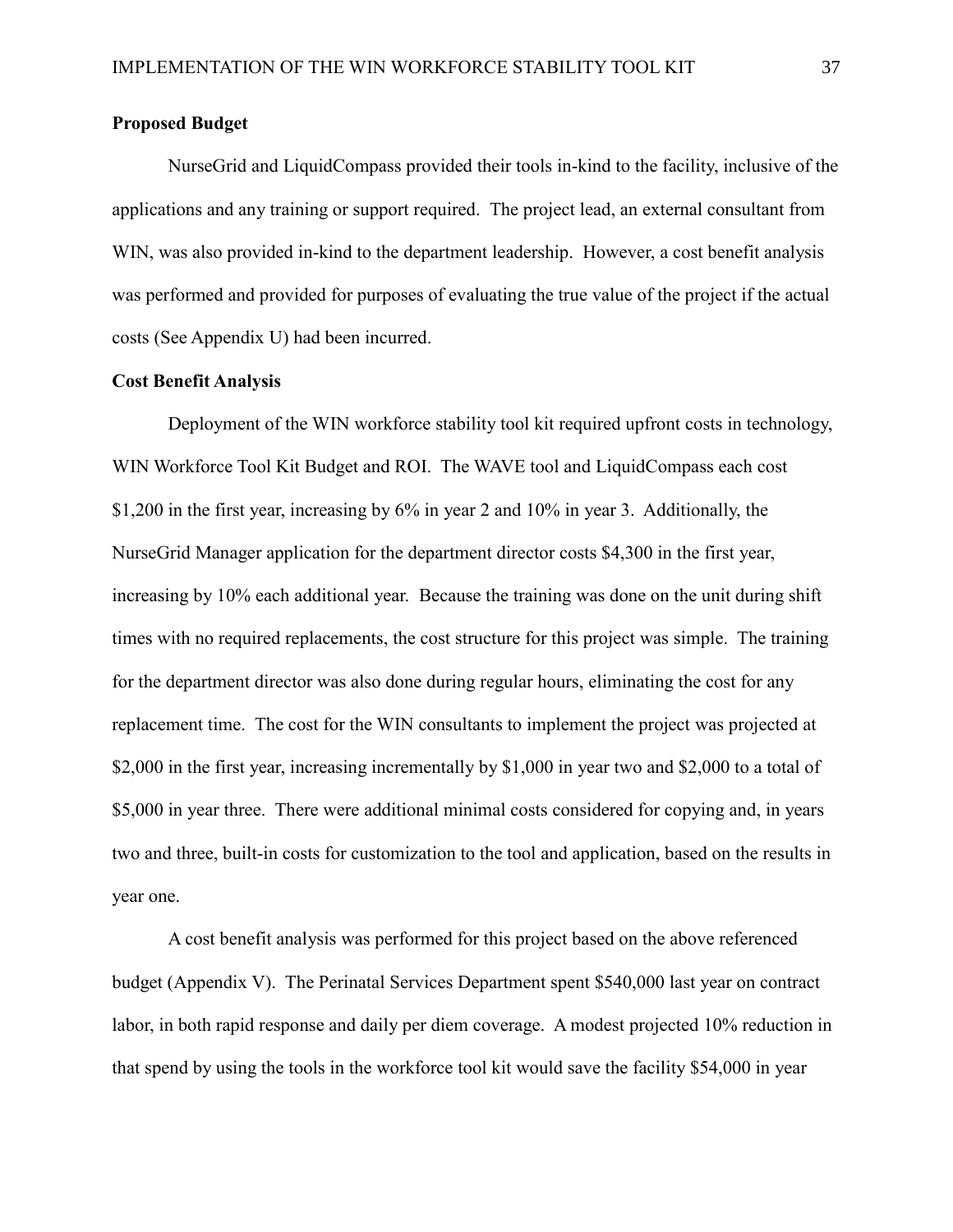one, at a cost of \$8,700, yielding a positive return on investment (ROI). Years two and three will yield additional savings, maintaining a positive ROI for all three years. Open shifts pushed out to active staff via the NurseGrid application, also provided cost avoidance by allowing core staff to work rather than using contingent labor to fill some of the holes and last-minute needs. Additionally, sick calls were tracked, which have a negative impact on operations and staff satisfaction. A reduction in sick calls and increased staff satisfaction have an overall positive impact and provide cost avoidance to the organization.

#### **Project Evaluation**

Data collected prior to the use of the WAVE tool with LiquidCompass, NurseGrid and the overall workforce assessment planning model was to be compared to the data collected during use of the tools for the defined time frame. The project lead, broke down the analysis by month, and a comparative analysis of the data pre and post implementation ensued. Additional and incidental findings have been included and discussed in the results section. With these data and results comparison, the project lead from WIN evaluated whether the combination of the overall workforce assessment WAVE tool with LiquidCompass and use of NurseGrid was effective in assisting nursing operations in these departments in decreasing dependence on contract labor, overall spend and cost avoidance.

#### **Implications for Practice**

Integrated workforce planning models are a crucial element of healthcare delivery. Healthcare leaders have more of the critical data they need to drive better staffing decisions. When this data is paired with support tools, we will have superior insight and analysis that has been long needed. Having the right amount of resources in the right places at the right times is a challenge but is also linked to good quality outcomes and safe care. Engagement at the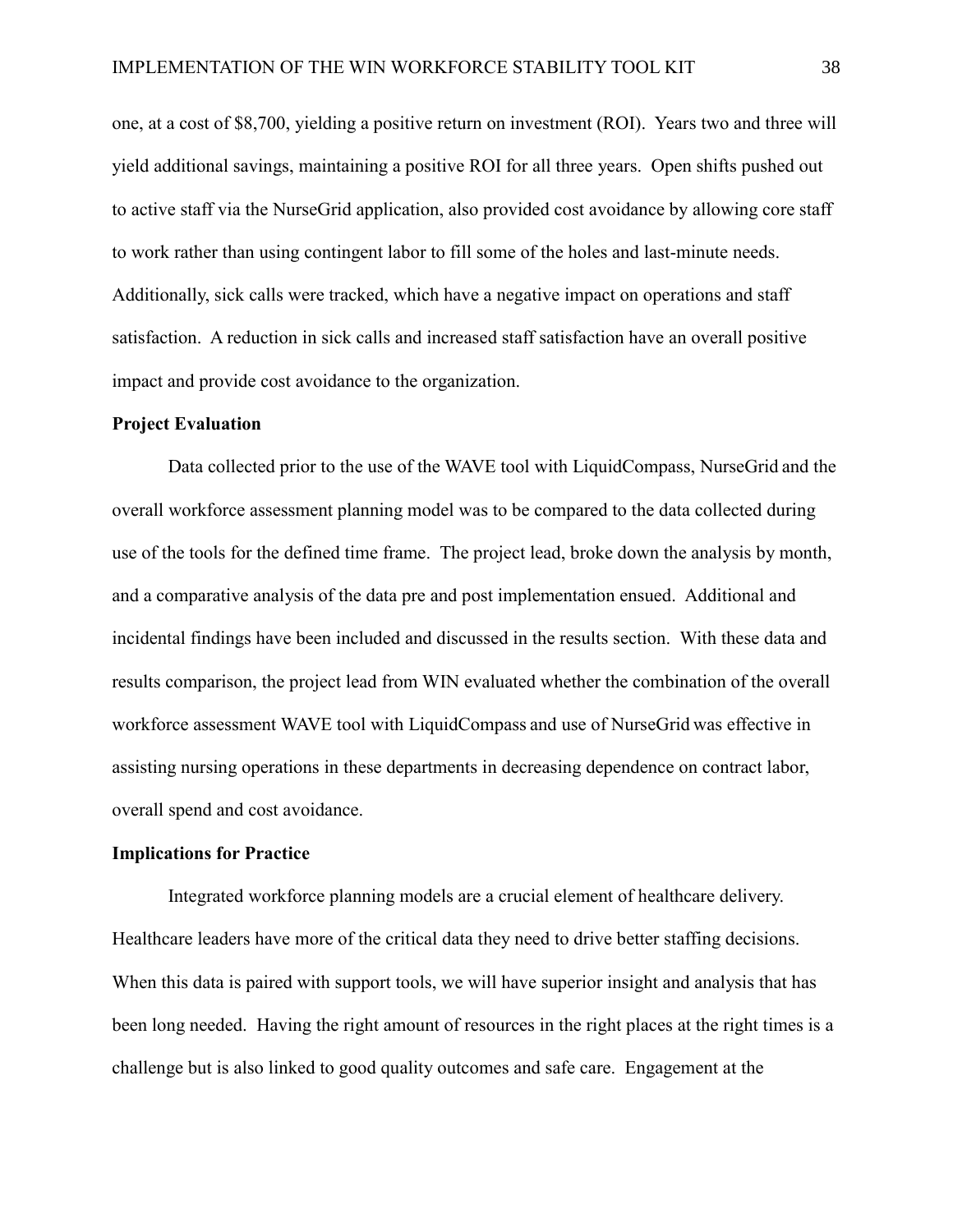leadership level is an important element in comprehensive workforce planning (AONE, 2013). A tool to assist in evaluating and analyzing the empirical inputs available, including market and competitive metrics for healthcare, is needed. Industry leaders that use the data that exists to guide the development and practice of workforce planning and sustainability applications will undoubtedly be ahead of the curve. The use of this workforce planning tool kit can potentially help to significantly reduce fill times and drive variable resource decisions that affect operations in critical clinical areas, thereby affecting good quality outcomes and safe care delivery.

#### **Ethical Considerations**

Organizational approval for this practice change, process improvement project was obtained by key stakeholders involved in the project. Leadership from WIN, NurseGrid and LiquidCompass also approved of the project and supported it. A Doctor of Nursing Practice (DNP) statement of non-research determination was submitted to the University of San Francisco School of Nursing and Health Professions and approved by faculty in the fall semester of 2016. The project received approval as a non-research change in practice process improvement project (See Appendix W). Additional ethical considerations were taken in reflection with the Jesuit Catholic values of the University of San Francisco. Specifically striving for excellence during the project and helping this facility by educating and changing practice through evidenced-based critical thinking and responsible behavior changes.

#### **Section IV. Results**

#### **Method of Evaluation**

The method of evaluation for this project was mixed method, quantitative and qualitative. Contract labor data is reported monthly and tracked by unit, agency and staff type. Baseline data was collected for the four months preceding the implementation of the Workforce tool kit, and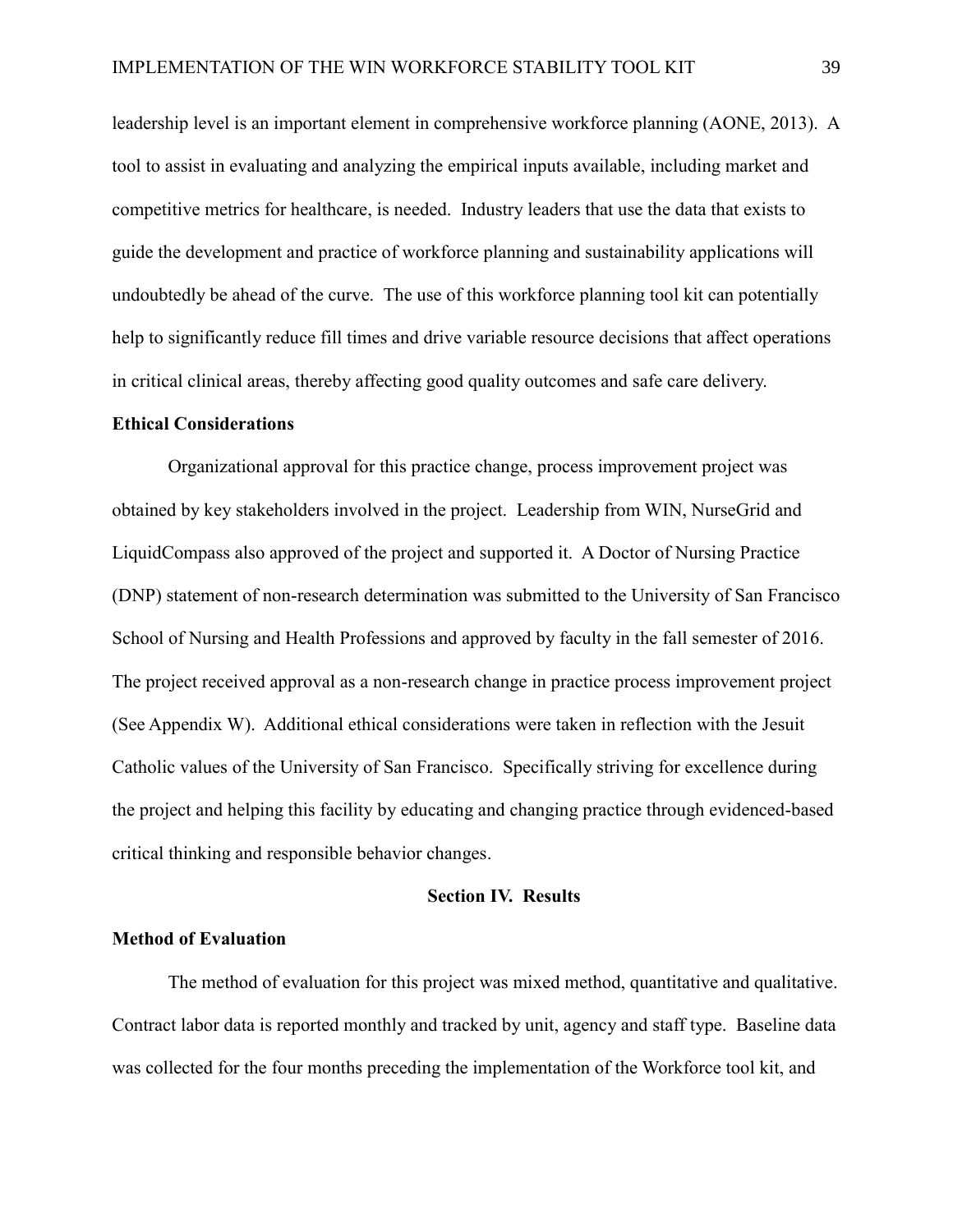subsequently also collected for four months post-implementation. The pre-and post-data was analyzed and compared by the project leader. Additionally, sick calls, the number of rapid response contract staff, and average length of contract assignments was tracked, collected and compared post-implementation. Cost avoidance was calculated for sick calls and contract labor spend data was compared in actual invoice and paid data.

#### **Baseline Data**

Trends in the baseline data for L&D and FCC prompted this improvement project. Both units were showing upward trends in spend and total number of rapid response contract labor staff. Rapid response contract labor was brought in to fill critical openings in each unit, but contracts were commonly extended every 13 weeks in early 2017. The contracted hourly bill rates for Rapid Response staff is significantly higher than traditional travel nurse bill rates. For L&D they were 29.2% higher and for FCC, 32% respectively. This type of staff had been continually renewed by the department and not replaced with the lower hourly bill rate travel nurses. The baseline data revealed \$268,840 in contract labor spend for L&D and \$12,360 for FCC between May-August 2017. Sick calls totaled 32 for L&D and 33 for FCC. The average assignment length for each of the contract labor staff was 13 weeks. The vacancy rate was 21% for L&D and 5% for FCC. The market-specific time-to-fill rate for specialty nurses was 64 days for L&D and 33 days for FCC, therefore 13-week assignments or 91 days, was 27 days greater than the projected fill time for L&D and 58 days for FCC.

#### **Administration of the Tool Kit**

Baseline contract labor data was collected from actual agency invoices from May 2017- August 2017. A spreadsheet was created for tracking spend by agency, unit and month. This spreadsheet was populated by the staffing coordinators upon receipt of invoices from contract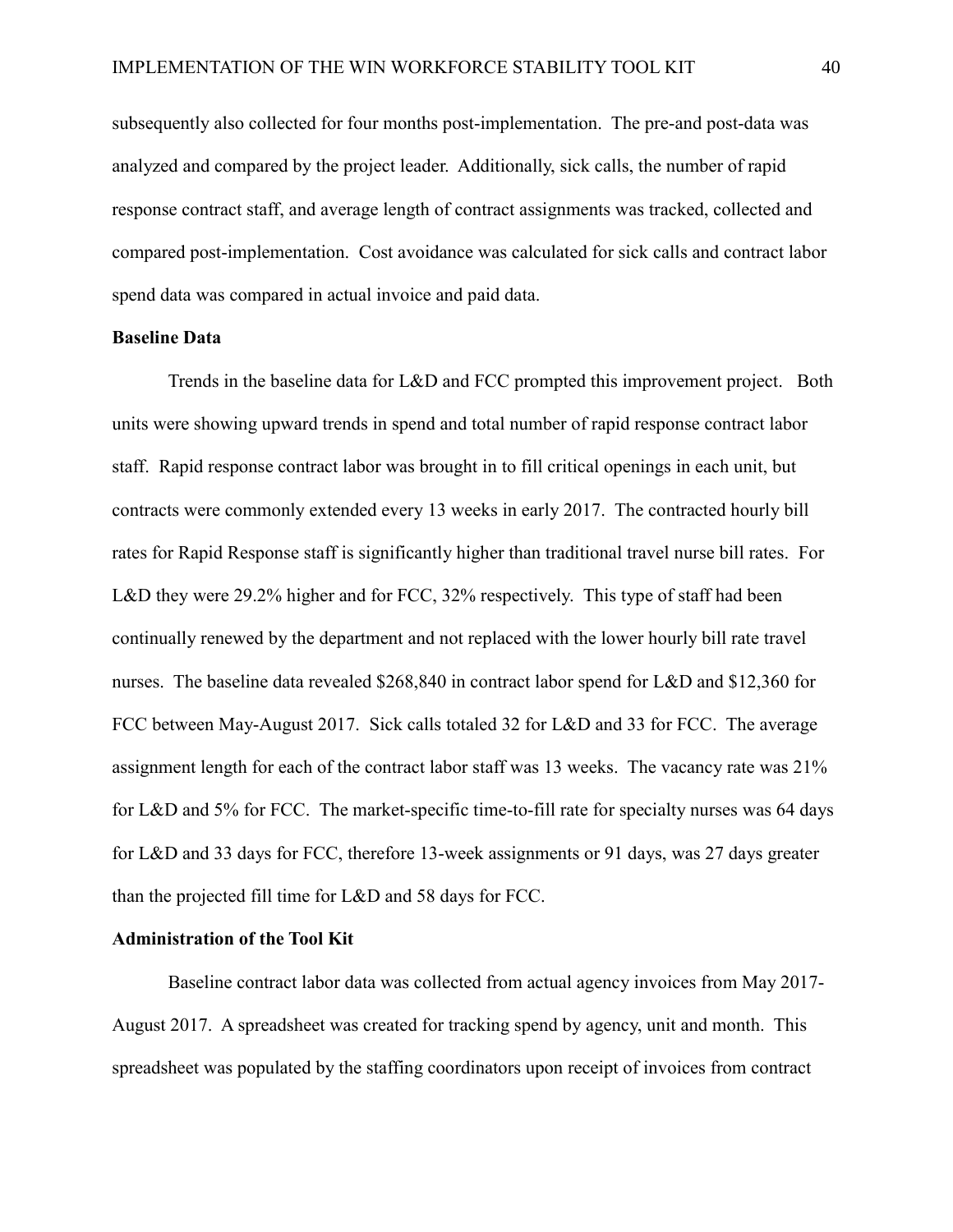labor agencies. The spend data was recorded in the month the shifts were worked rather than the month the actual invoice was paid, to ensure that spend data was accurate month to month even if an invoice was tied up in accounts payable waiting to be paid.

Sick calls were entered into StaffRunner, the nurse staffing system. Sick calls are initially recorded on the daily staffing records and then entered back into StaffRunner the following day by the staffing coordinators. Sick calls are tracked and recorded by staff member name and unit for the date and reason if one was given. This data was then pulled out of StaffRunner on a sick call report for both L&D and FCC. The baseline data was collected for the four months preceding the tool kit implementation and then again for four months postimplementation. The sick call report was run monthly and tracked in an additional spreadsheet. Implementation of the NurseGrid application began September 1, 2017 and continues to be downloaded and activated by staff in both Labor and Delivery and Family Centered Care.

The number of rapid response travelers was also tracked monthly based on contract requirements. Additionally, assignment length for active and new travelers for both units were tracked pre-and post-tool kit implementation. This information was tracked on a traveler control log, as part of the tool kit, along with a new traveler approval form and new contracts with each agency allowing for flexible assignment lengths executed September 1, 2017.

Vacancy and time-to-fill data from LiquidCompass were entered on the WAVE tool monthly. The vacancy rate was provided to the project lead by the department's director, based on position control Excel logs. The time-to-fill market-specific data by specialty was entered on this tool monthly after taking an average of the daily fill-time metrics for the preceding month. Vacancy rate and time-to-fill metrics were discussed with the department director in a weekly meeting and strategy planning session.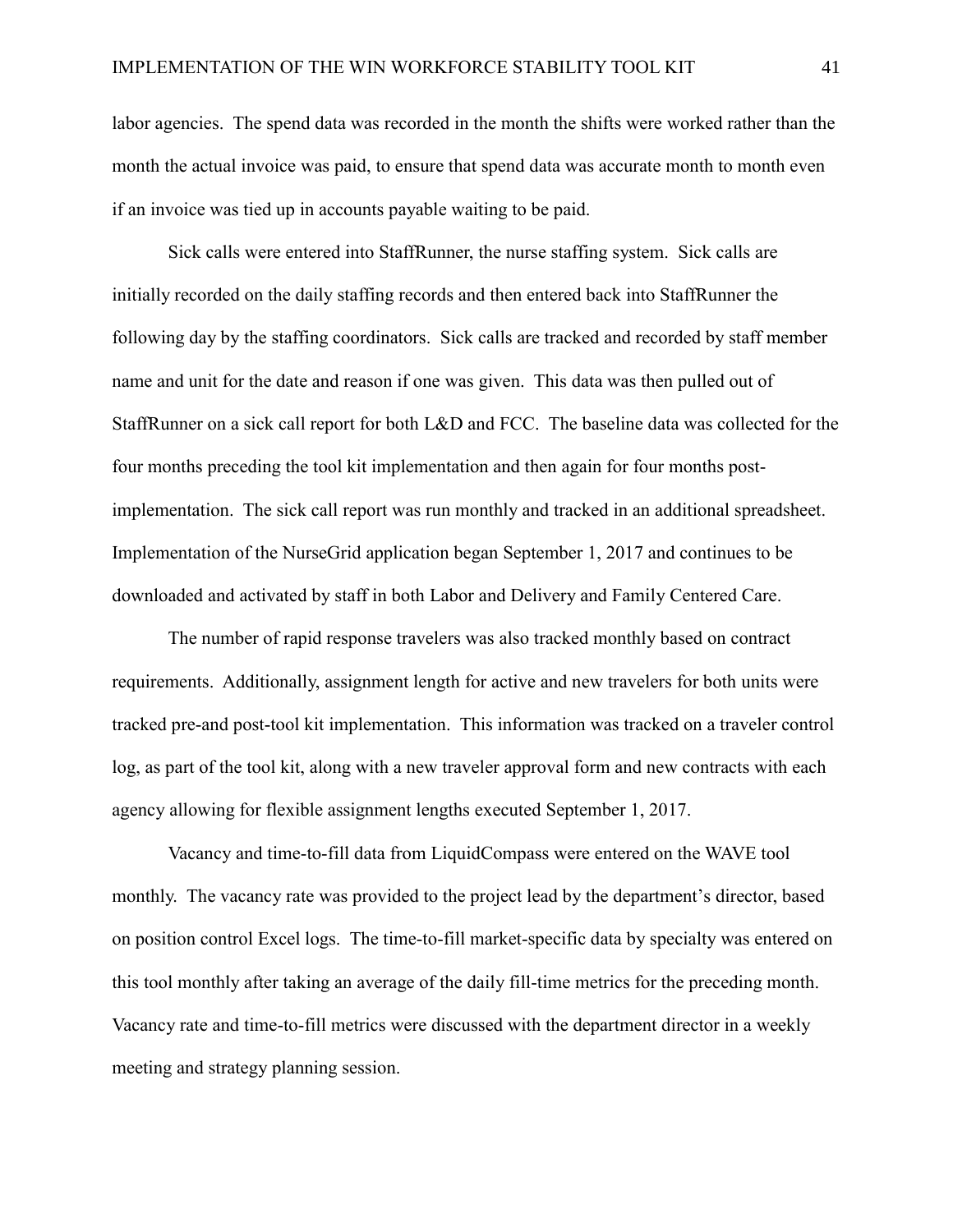The NurseGrid application was one of the tools in the workforce tool kit. This tool is a two-way application designed to be used by staff and unit leadership to communicate scheduling needs, propose open shifts that need to be filled and trade shifts between staff members. The initial launch of the application took place on September 1, 2017, and training was provided on the units and via two WebEx sessions on October 7, 2017 at 6pm for the day shift and 8pm for the night shift. Additional assistance was provided to staff on an ongoing basis as needed and with the unit leadership in weekly touch-base meetings. This application was used in one phase during the four-month period of the project and Phase II is planned for mid-2018. Phase I included the use of the application for communication and pushing out open shifts. Phase II of the rollout in the coming year will include the ability to trade shifts through the application and obtain charge nurse approval.

#### **Results**

#### **Quantitative Contract Labor Spend**

This project utilized a mixed methods approach. The quantitative results were measured by comparing contract labor spend for both units, L & D and FCC, for four months prior to the implementation of the WIN strategic workforce tool kit and four months post-implementation. Additionally, sick calls were tracked and measured for the same time pre-and postimplementation. The Labor and Delivery unit spent \$268,840 on contract labor in the four months preceding implementation and \$239,202 in the four months post-workforce tool kit. FCC spent \$12,360 in the four months prior to implementation and \$3,458 post-tool kit. These results showed an 11.02% reduction in contract labor spend for Unit A and a 72% reduction in contract labor spend for Unit B (See Appendix X). Unit A reduced total contract labor dollars by \$29,638 and Unit B by \$8,902. The initial goal for this project was to reduce cost by 10%.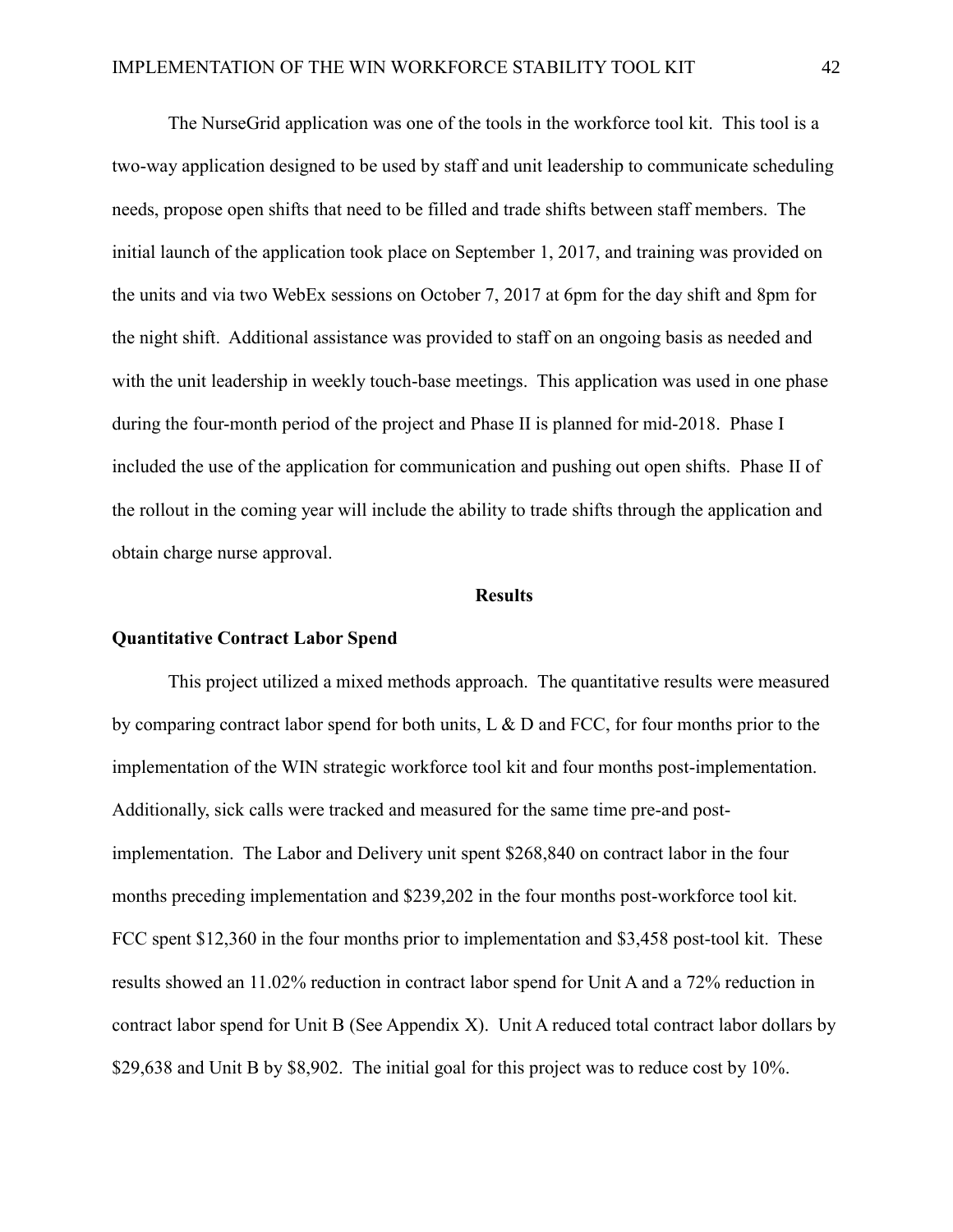Results exceeded this goal. Additionally, the department was able to focus on an exit strategy for the rapid response staff and replace them over time with less expensive contract labor by using traditional travelers for eight and ten-week contracts versus the industry standard thirteen weeks.

#### **Quantitative Sick Calls**

During the four-month pre-implementation period measured, L&D experienced 32 sick calls and FCC recorded 33 sick calls. After implementation of the workforce tool kit that included the NurseGrid application that number was decreased by 12.5% to 28 for L&D and 17% to 27 for FCC. The cost avoidance associated with the reduction in sick calls was calculated as the \$1,200 per shift average cost of a contract labor nurse, used to fill the gap associated with sick calls. The total reduction in sick calls for the four months post-tool kit implementation helped the units avoid \$10,800 in costs (See Appendix Y).

The NurseGrid application had both units'schedules uploaded every four weeks. L&D had 1,319 scheduled shifts loaded into the application for staff to view via smart phones or computer access and FCC had 1,986 shifts loaded into the application. A total of 18 open shifts were pushed out through the application for both units during the four-month trial period. Pushing those openings out to staff allowed core staff to pick up those shifts when openings arose either due to census spikes or sick calls, avoiding the use of contract labor coverage for those shifts. The \$1,200 average cost of a contract labor shift was used to calculate cost avoidance of \$21,600 by use of the application from the tool.

#### **Additional Metrics**

Additional metrics were tracked throughout this project as important factors in the consideration of comprehensive workforce planning. With the use of the WAVE tool, unit leadership and the project lead were able to compare the average length of current contract labor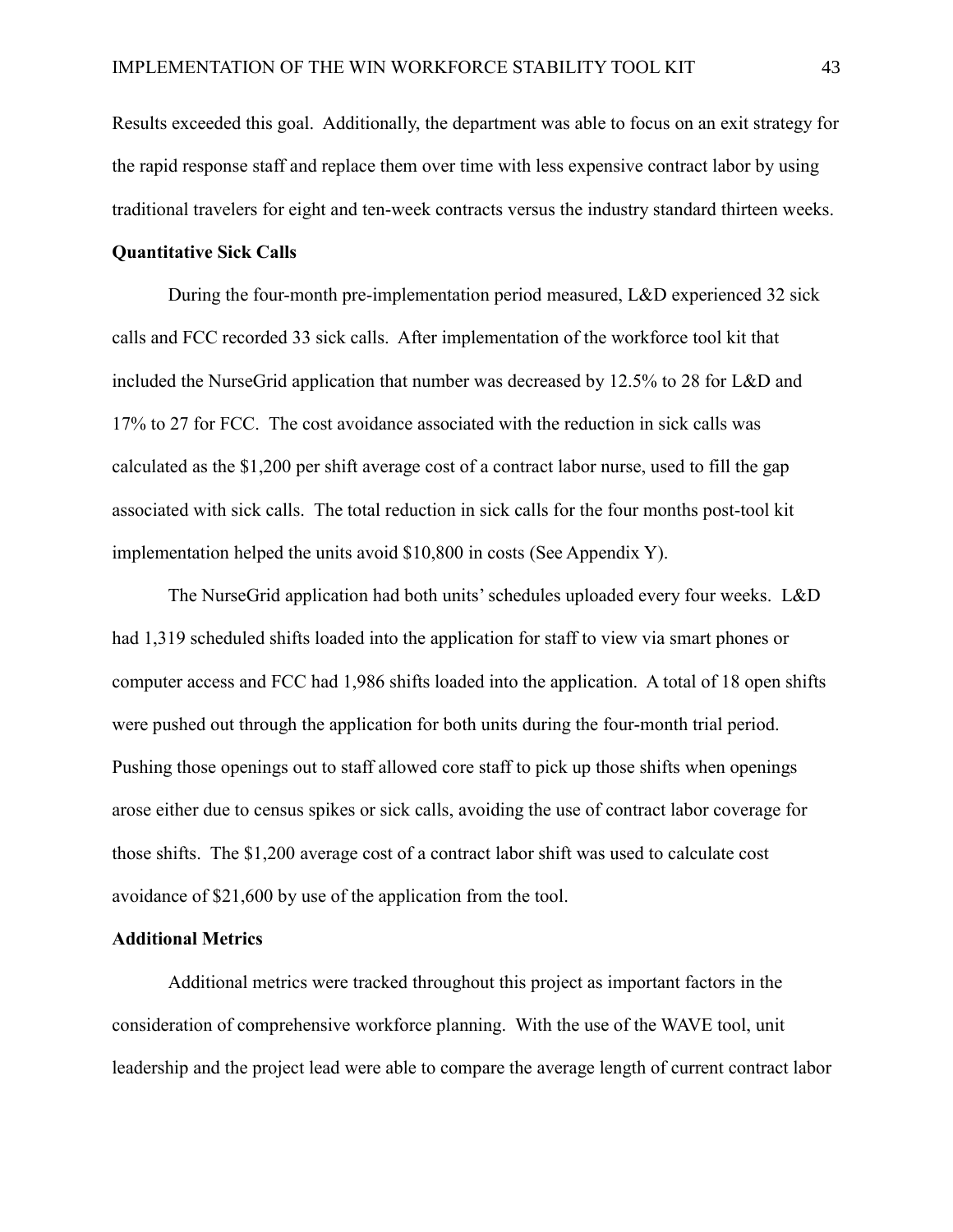assignments on the units versus the average market-specific time-to-fill metric for each unit's specialty. At the inception of the project in September of 2017, the average length of each contract labor assignment was 13 weeks or 91 days. The metrics gathered from LiquidCompass showed a market average time-to-fill of 64 days for L&D and 33 days for FCC. This information, along with each unit's respective vacancy rate for open positions, allowed unit leadership to decrease the average assignment lengths committed to for contract staff from 91 days or 13 weeks to 70 days or 10 weeks, allowing time to fill open positions and coverage for overall gap time in onboarding new nurses to the unit. Onboarding time for experienced staff averaged two weeks. Through this project all rapid response staff was eliminated and replaced with traditional contingent labor at significantly lower bill rates, a reduction of 29% for L&D and 32% for FCC.

The WAVE tool also assisted the units' leadership in tracking and understanding how vacancy rates can affect the plan for filling gap times. Vacancy rates for both units were calculated monthly and discussed during weekly strategy sessions with unit leadership. Vacancy rates for L&D started at 21% and were decreased to 17% in December of 2017, and for FCC started at 5% and increased to 7% in December of 2017. Both units strove for a less than 10% vacancy rate. L&D experienced a slight decrease of 3% but did not hit the goal of 10%; FCC had a slight increase but remained well below 10%.

#### **Organizational Measures**

As noted prior to the implementation of this workforce planning tool kit, the two units involved had experienced a gradual increase in contract labor spend and sick calls on both units. Reliance on rapid response contract labor became the norm, resulting in increased spend. Overall this facility struggles to keep pay rates in a market-competitive range, thereby making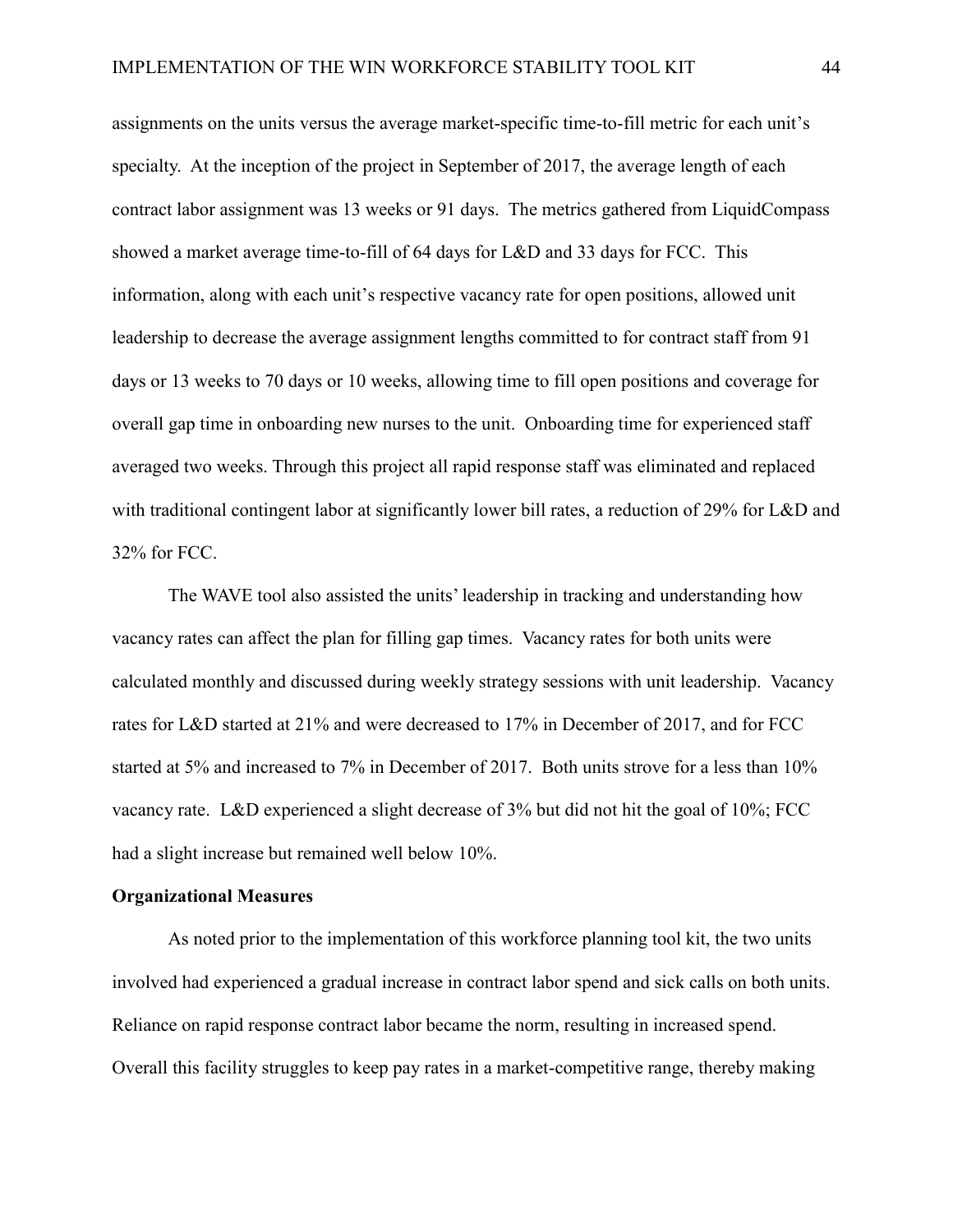recruitment and retention of core staff a challenge. The goal of this project was to provide unit leadership with tools for overall workforce planning to drive better decision-making, reducing contract labor spend and the operational impact of sick calls on the organization. The project did not focus on recruitment and retention challenges, but leadership and the project lead do recognize that those challenges affect this overall picture. The facility has taken on a comprehensive salary review for all units and is currently undergoing task force work to improve salaries in identified areas of extreme shortages and hard-to-fill areas. This task force has not yet completed its work; however, once the review is complete and salary adjustments are implemented the hope is that recruitment and retention will be less of a challenge for these units. Unit leadership understands these factors and how they will need to be monitored and considered in the plan going forward. Additionally, during this project, there were two Joint Commission surveys requiring department leadership's attention and resources for preparation and follow-up. A critical crash of patient monitoring equipment occurred during the same period, and unit leadership resources were allocated to that project full-time.

#### **Qualitative Findings**

Although this project was focused on cost saving and cost avoidance, it is important to note some of the qualitative findings. The project was well received by department leadership, including the charge nurses on each unit. Unit leadership expressed gratification with the project for shedding light on some of the workforce challenges they were experiencing. Prior to the rollout of the NurseGrid application, a brief survey was conducted with Unit A and Unit B staff to assess their current level of satisfaction with notifications of open shifts and being called to pick up extra shifts (See Appendix Z). There were 18 respondents to the survey, and 13 of those or 72% rated being called to work extra shifts as very bothersome, or 5 on a scale of 1-5. Sixty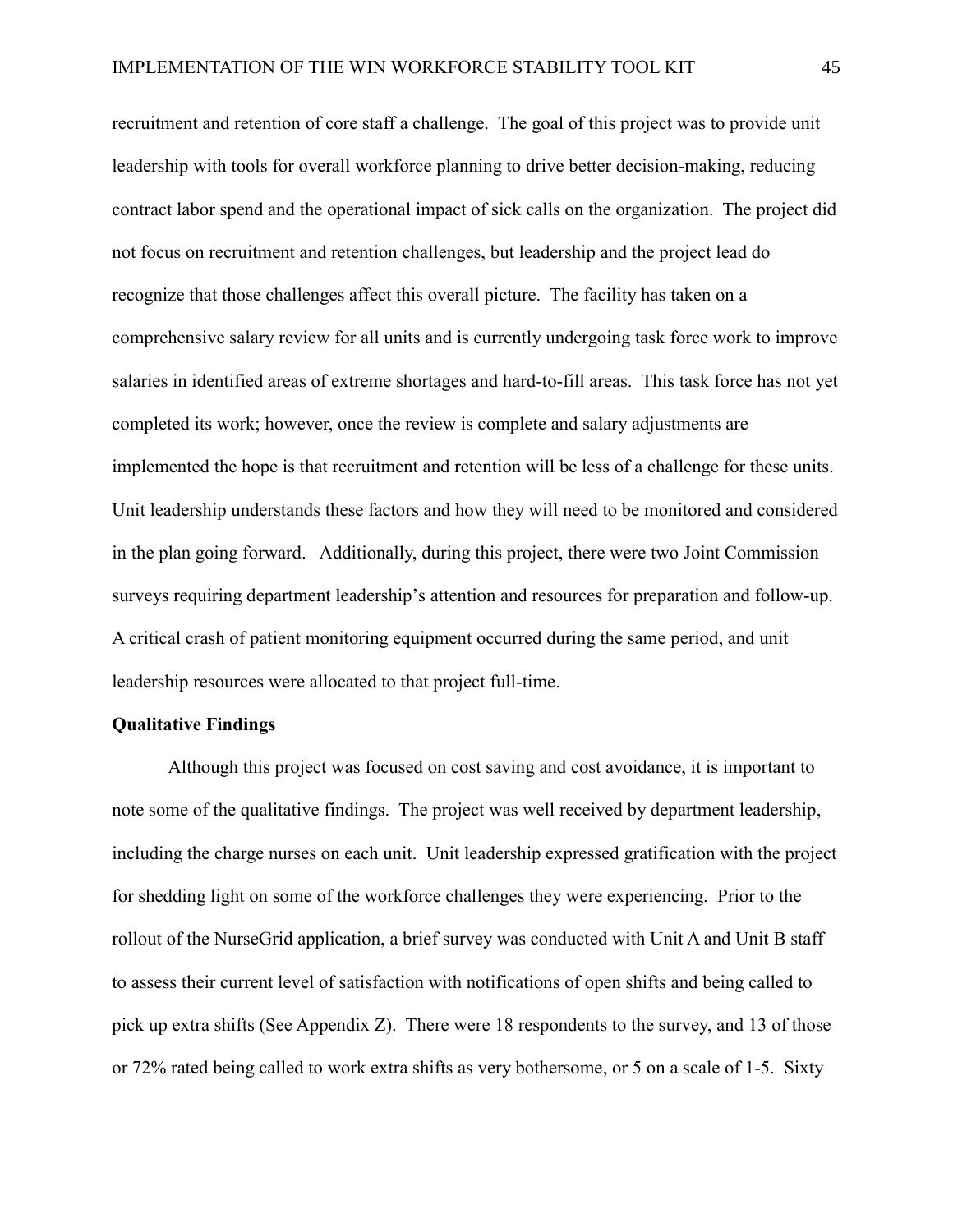percent of those responding to the survey ranked their satisfaction with the current unit technology as 1, or not satisfied at all.

Four months after the NurseGrid application was introduced to the staff on both Perinatal Services units, a general overall satisfaction survey was conducted with staff that had activated their profiles and were using the NurseGrid application (See Appendix AA). Of the staff that responded to the post-implementation survey, 83% ranked their satisfaction with using NurseGrid at 5 on a scale of 1-5, with 5 being very high. Participant impressions of the tool were captured in the following quotes:

- *I wish more of my colleagues would use the platform*
- *This really streamlines the process for extra shift notifications and trades*
- *This has been a great addition and tool for the unit to use*

#### **Section V. Discussion**

#### **Summary**

A strategic workforce planning tool kit was implemented within two units at an inner-city Level II Trauma Center in Southern California. Use of the tool kit was intended to help the two units achieve cost reduction and cost avoidance in the use of clinical contract labor to fill vacant positions and backfill sick calls. A growing dependence on contract labor to fill vacancies had been noted in the prior twelve-month period, with L&D spending \$257,727 and FCC \$21,000 in the six months prior to tool kit implementation. This was a 50% increase year over year in spend and it became the driving factor for improving the overall process and data utilization to drive awareness and decision-making. The expense of contract labor had been increased by a dependence on rapid response contract labor, which can cost a facility significantly more than traditional contract labor rates. Rapid response is designed for short periods of time to fill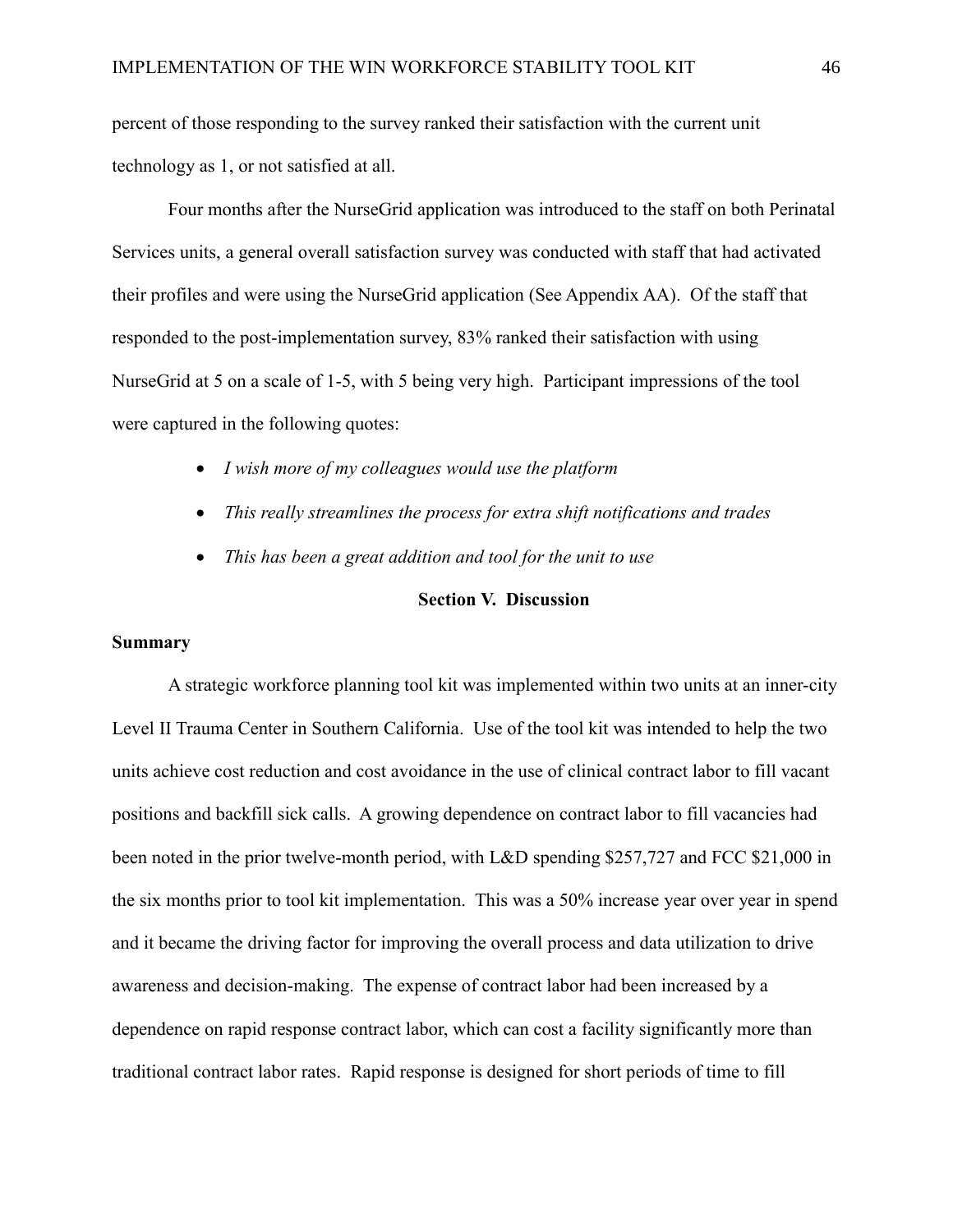critical needs, but these resources were being kept for full 13-week assignments and often renewed for an additional 13 weeks, increasing costs and spend. Further impacting the workforce structure within these units were the large number of sick calls on each unit in the preceding 12 months (93 on L&D and 98 on FCC), amounting to 13% of shifts either falling short or being backfilled by agency staff at a premium rate.

The tool kit consisted of the WAVE tool, which assisted unit leadership in understanding and benchmarking market-specific fill-time data from LiquidCompass, traveler control logs, new agency agreements, and the NurseGrid application, to assist staff to communicate about their schedules and push out open shift notifications through the application.

Baseline data for both units was collected for a four-month period prior to the tool kit implementation and aggregated in a spreadsheet for post-implementation comparison. These data points included total contract labor spend, total number of sick calls per unit, the number of rapid response and traditional contractors on each unit, average length of each contract assignment, unit vacancy rates, and time-to-fill metrics from LiquidCompass. Data was collected monthly and entered to the tracking spreadsheet. Monthly meetings were held with unit leadership to discuss the ongoing project data collection. Weekly meetings were held with the department director to review data and the WAVE tool metrics, and discuss strategy based on current data points such as time-to-fill metrics.

Data was collected for a four-month period from September 1, 2017 to January 1, 2018. All data collected during this period was aggregated and compared to data from May 2017- August 2017, the four-month period prior to implementation. The data points were reviewed and analyzed for pertinent trends and findings.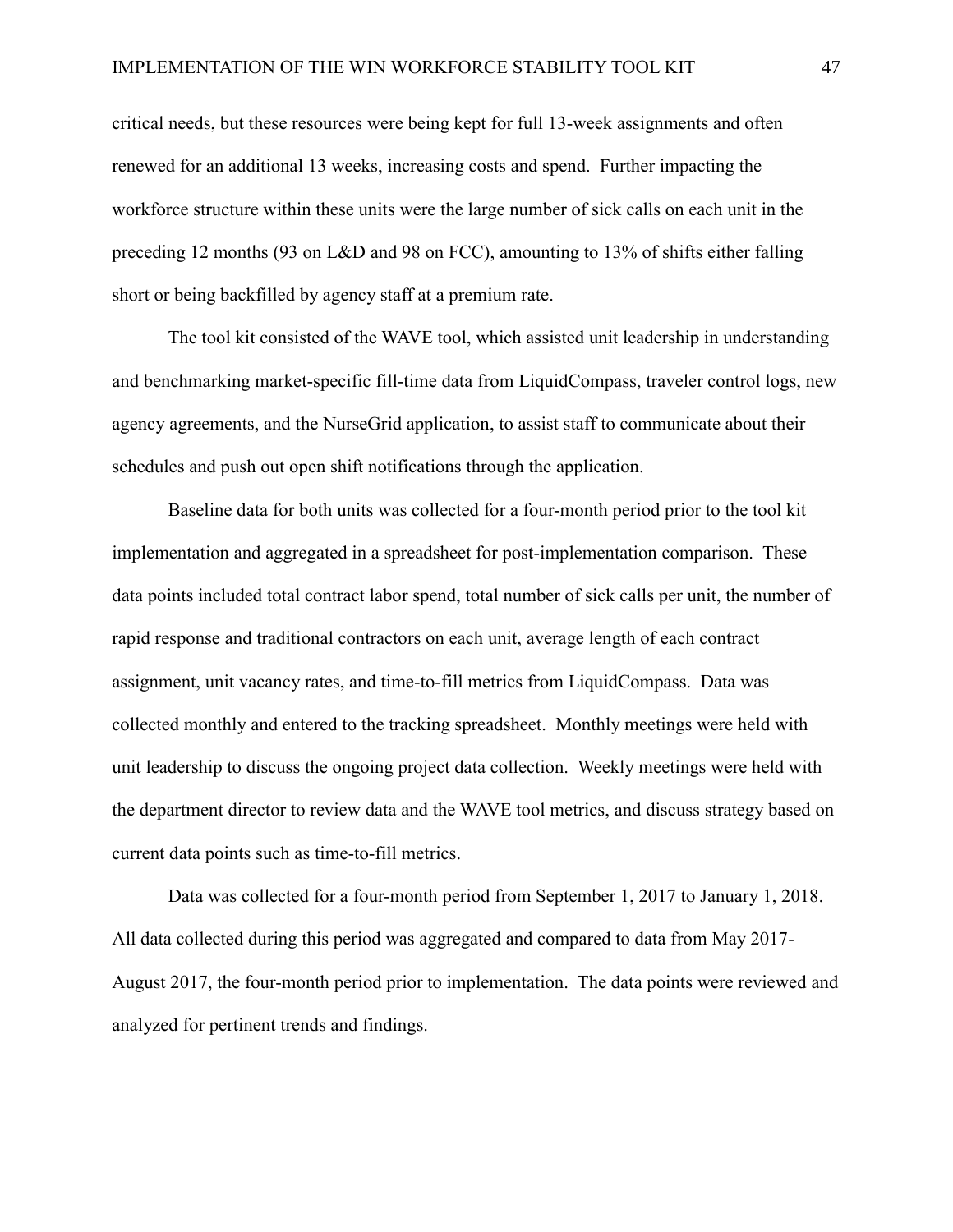#### Interpretation

Implementation of the Workforce tool kit met and exceeded the goals set for the project, as evidenced by a decrease in total contract labor spend for the four months following implementation and a decrease in the number sick calls each unit experienced. Prior to implementation the Perinatal Services units were spending significantly more money than desired on contract labor and a high number of sick calls was further contributing to staffing challenges and affecting operations. Implementing this tool kit shined a light on these issues and focused attention on data that can provide better visibility into steps that could be taken to minimize contract labor spend and the operational impact of sick calls. By utilizing the tool kit, the department director was able to focus on data to drive decision-making as it relates to the use of contract labor and communication among staff to fill gaps in the schedules. An additional benefit from the project was the education for the department director and charge nurses on workforce metrics and planning.

Contract labor spend on L&D was reduced by \$29,638 or 11.02%, and on FCC by \$8,902 or 42%. This was accomplished by decreasing assignment lengths for contract positions by three weeks, based on fill-time data from LiquidCompass, and execution of new agency agreements allowing for flexible lengths. A decrease in sick calls also contributed to the reduction, by cutting down on the number of shifts that needed to be backfilled by agency staff for last minute call-ins. The use of the NurseGrid application from the tool kit aided in this endeavor by facilitating communication among staff as it related to the schedule and covering gaps in addition to providing a platform to push out open shifts and unit needs in a blast communication to eligible staff, alerting them of the needs. The NurseGrid application had begun to spread to other units in the facility by the end of Phase I of the project. In January of 2017, it was noted that use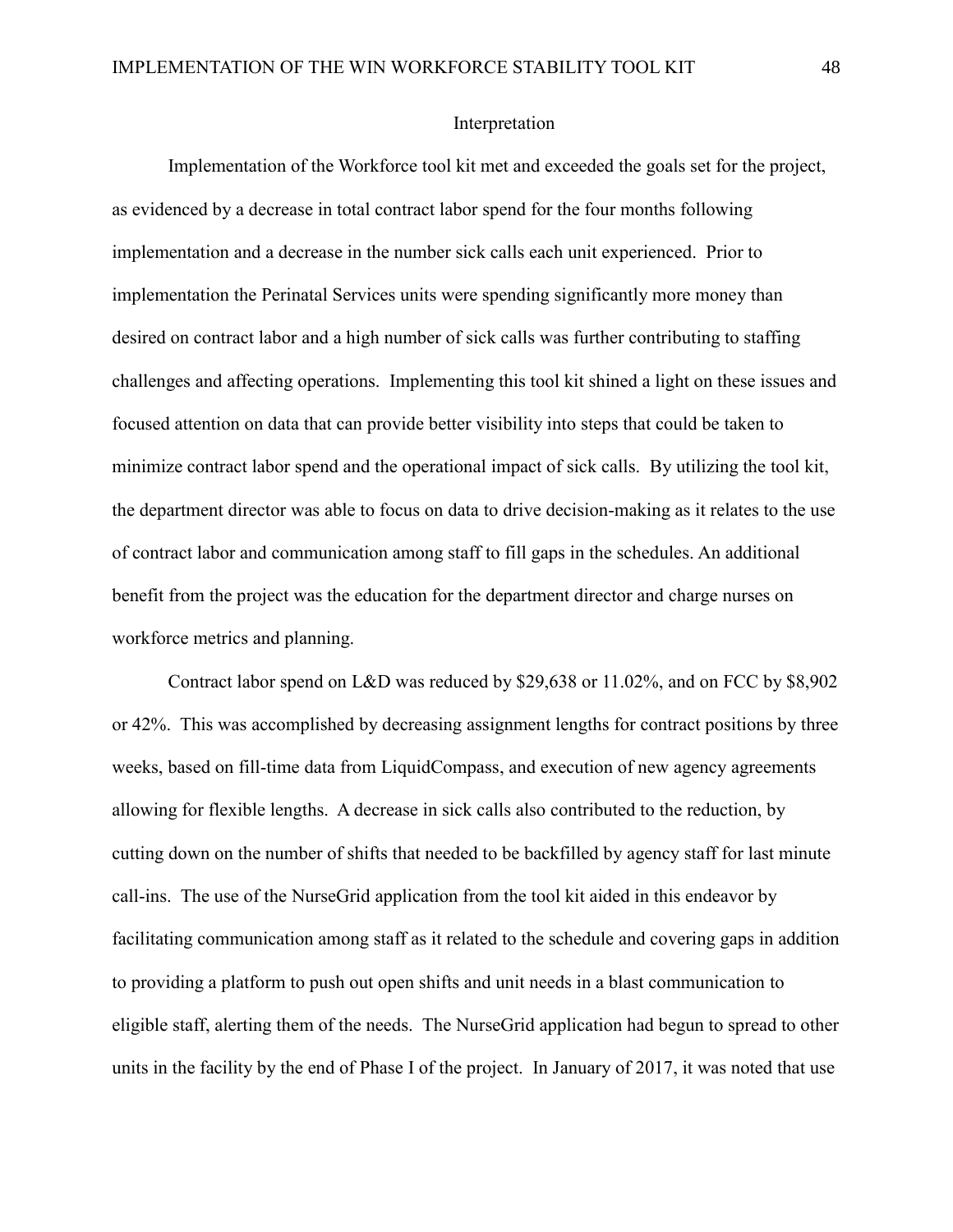of the application had spread to the Emergency department and the Intensive Care unit with 88 and 38 active users respectively in those areas.

#### Limitations

Limitations of the project included the small sample size: one hospital and two units were utilized for the project. As this was a non-research project, a non-test unit was not used to compare, and this limits the ability to conclude that implementing this tool kit will produce positive results at every facility or for other departments. The elements and the implementation of the tool kit were highly customized to the organization and targeted specific department processes and metrics. Each hospital has a different philosophy and strategy as relates to workforce planning. These factors would need to be considered when attempting to implement measures focusing on cost and dependency on contract labor. The intervention was designed to assist two units at a hospital to decrease their dependence and dollars spent on contract labor and did not involve control groups. The results of this project may or may not have been affected by concurrent organizational projects or surveys, which necessitates some caution in interpreting the results and applicability to other units and or institutions.

Additional limitations include the fact that we attained only a 50% adoption of the NurseGrid application among the staff. Use of the technology was optional. Access was provided to all and profiles were created for each staff member; however, customization of the notifications received and the activity within the accounts was at user discretion. This was for various reasons, including factors that we had not anticipated, including staff who did not own smart phones. Although the platform can also be used from a desktop or laptop computer by staff who do not have smart phones, the extra step proved challenging and these staff did not receive the benefits of real-time open shift notifications or communications with others about the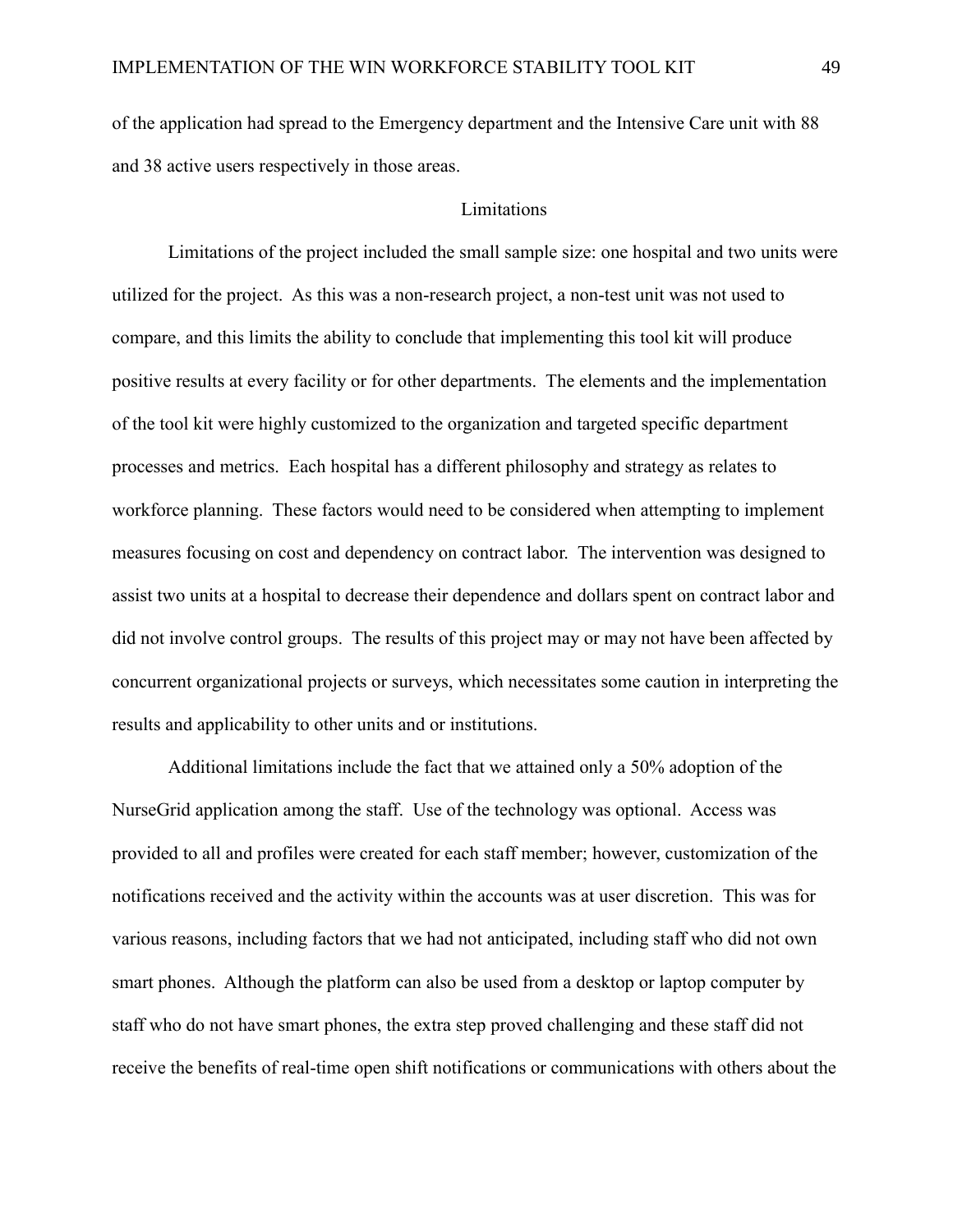schedule. Additionally, it was not possible to process and approve shift trades through the application. NurseGrid does include this functionality; however, due to the inability to interface with the StaffRunner technology that drives the schedules at the facility level, paper tracking and approval had to continue as a process rather than using the application for this purpose. The facility does plan to upgrade to a different schedule platform in Q3 of 2017, which will allow this functionality to integrate with NurseGrid.

There were also challenges in getting the schedules from StaffRunner into NurseGrid. The first upload of the schedules in September had to be done manually by the project lead and the team from NurseGrid. NurseGrid did not have the ability to read the StaffRunner format, so the team developed an Excel template that translated the schedules each month after they were pulled from the staffing technology for NurseGrid upload. The process proved successful and the Excel template was used for the rest of the project.

An interesting age-related contrast was observed during the NurseGrid implementation. Some staff, even though they owned smart phones, were reluctant to activate and use the application because they preferred the paper process: they did not embrace the real-time connectivity the application offered. We found this reluctance particularly prevalent among older nurses. The application was embraced and used by younger staff, who expressed a desire that more staff be connected through the platform. This brought to light some challenges these units face in uniting a multigenerational workforce. The current nursing workforce is comprised of four distinct generations, including veterans, baby boomers, generation X and millennials (Moore, Everly & Bauer 2016). Each generation within the workforce has developed different sets of values and attitudes. Leaders in organizations where these types of differences are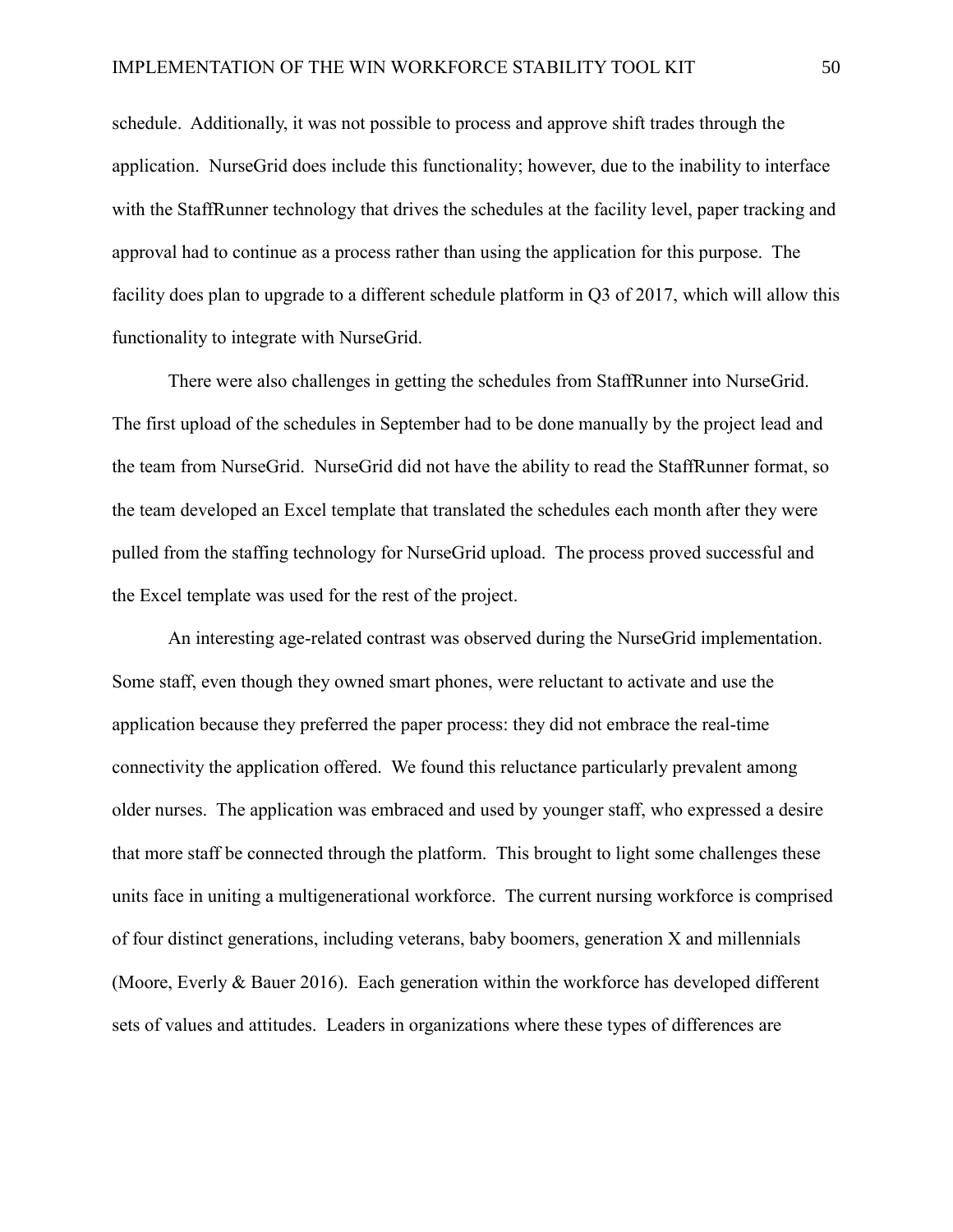abundant need to understand each generation's values and ideals to customize an approach that can reach all involved (Al-Asfour, Lettau, 2014).

#### Conclusions

Healthcare facilities across the country face workforce planning challenges every day. There is no one solution to addressing all aspects of these challenges, but there are tools that can aid in proactively managing the workforce issues and embedding these tools into everyday leadership practice can create wins. We know that there are correlations between outcomes and resources, and nursing executives have an ethical obligation to ensure they have the resources needed to provide care to the populations they serve. Vacancies and turnover of staff are inevitable in healthcare. How leaders manage the gaps they create on schedules, and last-minute holes like sick calls, is crucial to the health of the organization.

Visibility into data is the first step in understanding workforce resource challenges. Peter Drucker said, "What gets measured, gets managed" (Wallman, P. 485, 2010). A critical piece of this workforce tool kit is the WAVE tool, which brings together vacancy information and realtime, market-specific fill-time data. These two data points shine a light on the true gap time the unit leaders are facing. Actively measuring and analyzing data on a regular basis helps to keep these issues top of mind and ensure they assist in driving more strategic decisions at the unit and hospital level.

Adding additional measures to help leaders track and understand how they are managing contingent workers is vital and necessary. The addition of contingent labor control logs and a formal approval process for each request adds extra controls on how many resources are brought in and for how long. Overcommitting to contingent resources is a common problem in healthcare but it can be avoided if metrics are measured and understood. These tools help to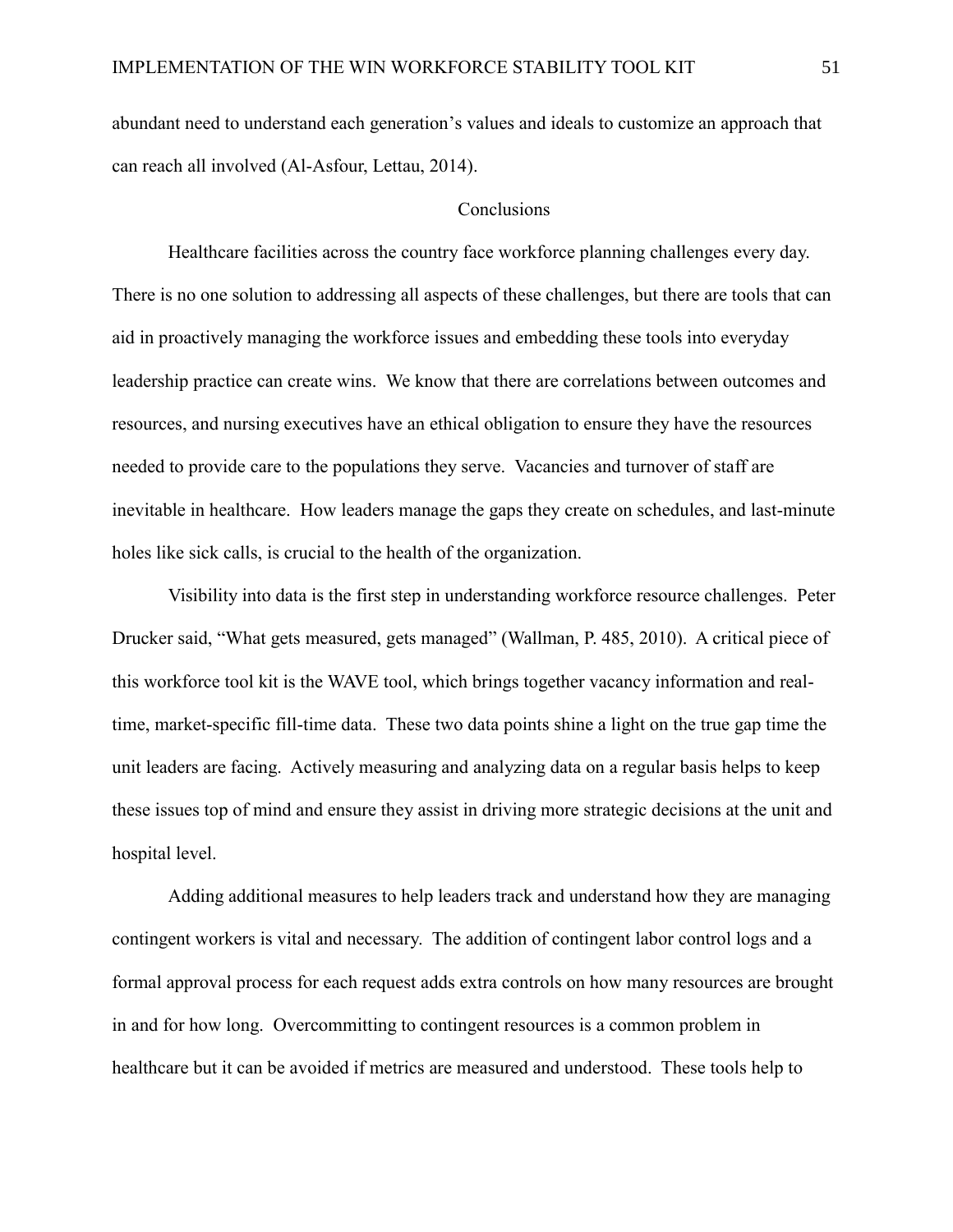create a clearer picture of who is coming in and for how long. Managing these metrics can drive cost savings and cost avoidance.

Managing the operational impact of sick calls on an organization adds to potential and actual cost savings as well. Last minute holes in the schedules and lack of resources to care for patients has significant consequences for both patient safety and staff morale. Technology should assist in access and communication, enabling staff to schedule and pick up additional shifts. Streamlining this into an application that is simple for staff to use drives better staff communication, reduces sick calls and assists leadership in pushing out open shifts and getting them filled, thereby decreasing dependence on contingent labor. Those staff that embrace the technology will find it to be a useful tool for communication and ease of picking up open shifts, driving overall satisfaction. Healthcare has a multigenerational workforce and a tailored approach to rolling out new technology is imperative so that each generation appreciates the value it brings.

An inability to cover gaps in schedules and core staffing increases stress levels for staff and can contribute to low morale, resulting in higher turnover. Striking a balance between filling gap times and working efficiently is key to workforce planning. Healthcare leaders need workforce data that provides visibility and actionable intelligence to drive evidence-based workforce planning. Developing and implementing tools that aid in this decision-making process is essential to the overall success of the organization (Bryce & Christensen, 2011). Healthcare leaders should use the data that currently exists to guide and benchmark outcomes to their workforce planning models, strategies and key performance indicators. Having evidence and data to support decision-making gives key stakeholders visibility and credibility when facing future workforce demands.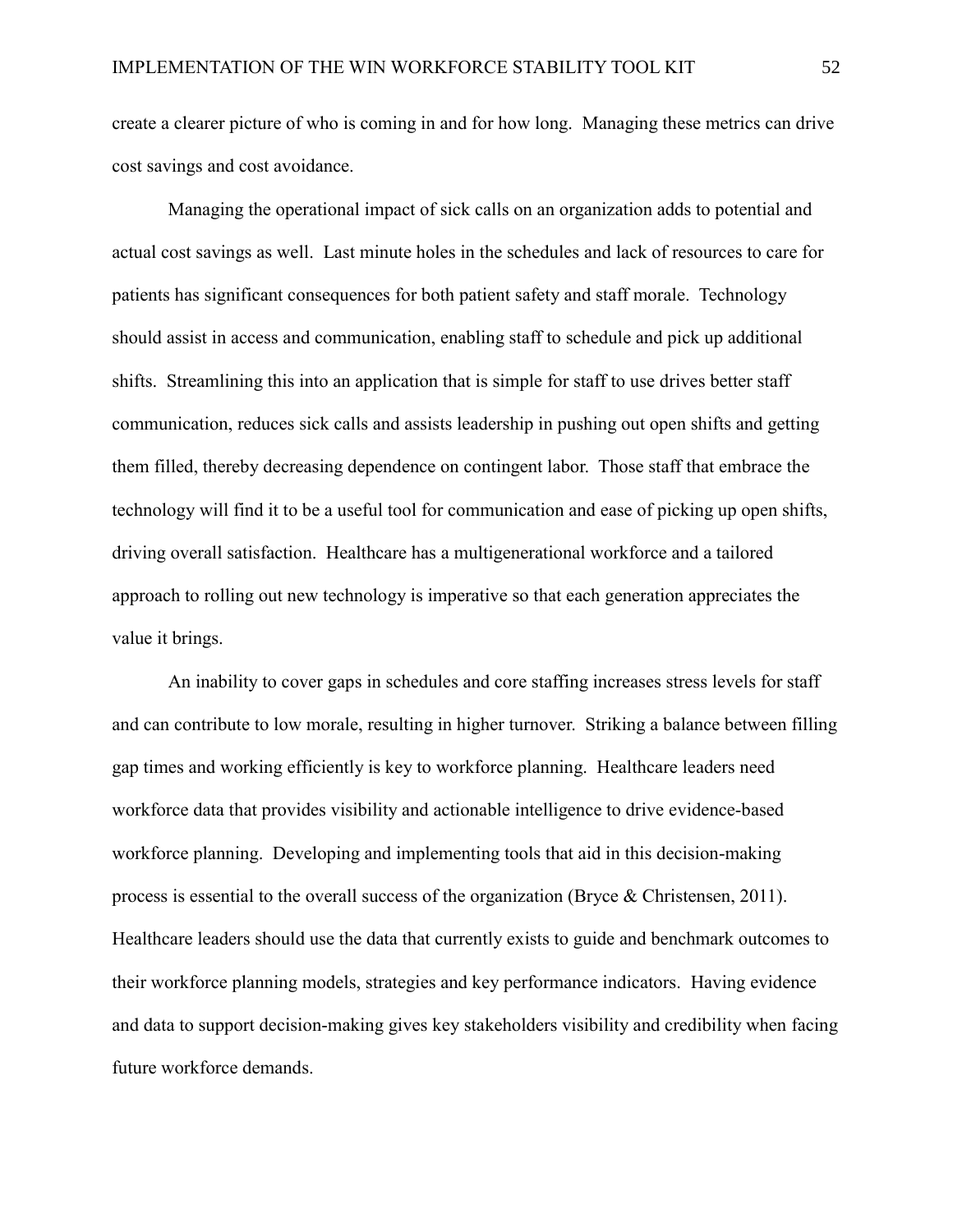## **Section VI. Other information**

## Funding

The tools in this toolkit were provided in kind by WIN, LiquidCompass and NurseGrid. A budget was provided with real costs that would have been incurred had this not been the case. The Return on Investment was calculated based on the real costs of the project and driven by the savings and cost avoidance achieved.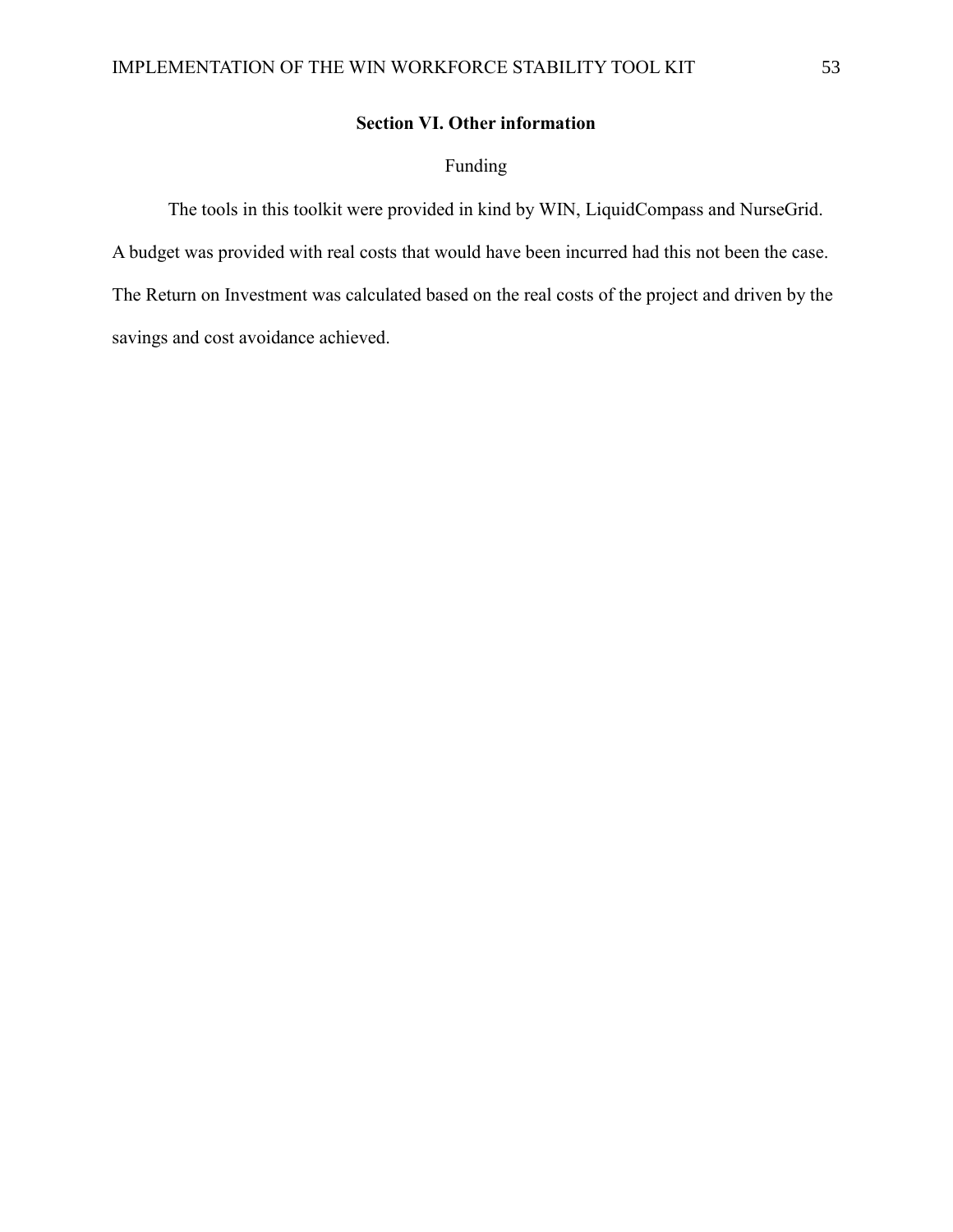#### **Section VII**

#### References

- Adams, J., Kaplow, R., Dominy, J., & Stroud, B. (2015). Beyond a Band-aid approach: An internal agency solution to nurse staffing. *Nursing Economics*, *33*(1), 51-58.
- Al-Asfour, A., & Lettau, L. (2014). Strategies for Leadership Styles for Multi-Generational Workforce. *Journal of Leadership, Accountability and Ethics*, *11*(2), 58-69.
- American Nurses Association (ANA): Code of Ethics for Nurses with Interpretive Statements. (2017). Retrieved from http://www.nursingworld.org/code-of-ethics
- Bienemy, C. (2015). Developing a multi-regional statewide nursing workforce forecast requires innovation and collaboration. *Journal of Nursing Regulation*, *6*(1), 14-19.
- Bryce, D., & Christensen, T. (March 2011). Finding the sweet spot: How to get the right staffing for variable workloads. *Healthcare Financial* Management.
- Daly, P., & Walsh, J. S. (2010). Drucker's Theory of the Business and Organizations: Challenging Business Assumptions. *Management Decision: London*, *48*(4), 500-5011.
- Davis, A., Mehrotra, S., Holl, J., & Daskin, M. (2014). Nurse Staffing Under Demand Uncertainty to Reduce Costs and Enhance Patient Safety. *Asia-Pacific Journal of Operational Research*, *31*(1), 1-20.
- Dearholt, S. L., & Dang, D. (2012). *Johns Hopkins nursing evidence-based practice: Model and guidelines* (2nd ed.). Indianapolis, IN: Sigma Theta Tau International.
- Dent, B. (2015). Nine principles for improved nurse staffing. *Nursing Economics*, *33*(1), 41-44, 66.
- Gavigan, M., Fitzpatrick, T., & Miserendino, C. (2016). Effective staffing takes a village: Creating a staffing ecosystem. *Nursing Economics*, *32*(2), 58-66.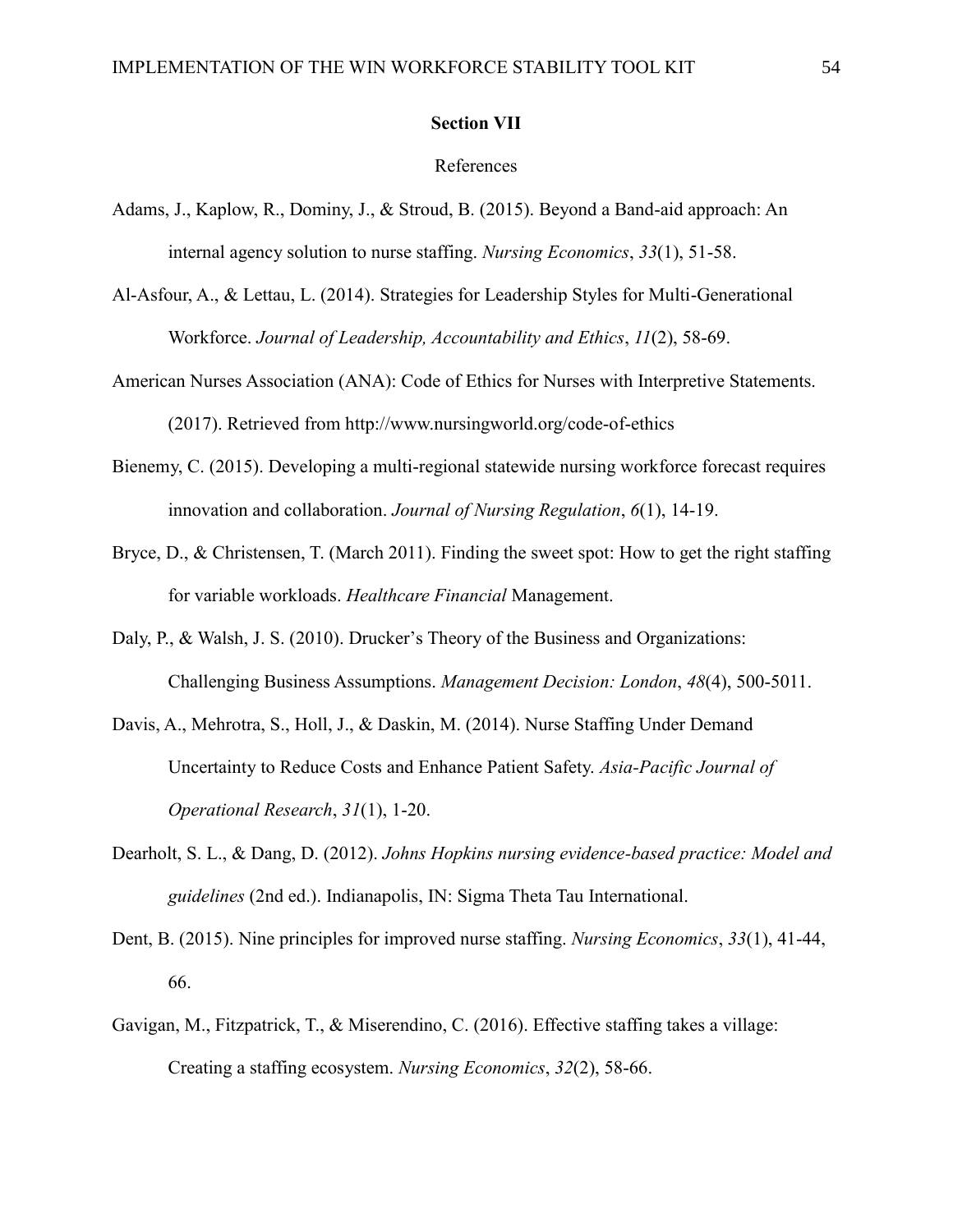- Griffiths, P., Ball, J., Drennan, J., Dall'Ora, C., Jones, J., Maruotti, A., … Simon, M. (2016). Nurse staffing and patient outcomes: Strengths and limitations of the evidence to inform policy and practice. A review and discussion paper based on evidence reviewed for the National Institute for Health and Care Excellence Safe Staffing guideline development. *International Journal of Nursing Studies*, 63, 213-225. http://dx.doi.org/dx.doi.org/10.1016/j.ijnurstu.2016.03.012
- Guillot, C. (2016). What Business Leaders Can Learn from the Airline Industry. Retrieved from http://chiefexecutive.net/business-leaders-learn-airline-industry/
- Health Resources Services Administration (HRSA), Supply and Demand Projections of the Nursing Workforce: 2014-2030. (2017). Retrieved from http://bhw.hrsa.gov/healthworkforce/index.html
- Institute of Medicine-Future of Nursing Report. (2010). Retrieved from http://nationalacademies.org/hmd/reports/2010/the-future-of-nursing-leading-changeadvancing-health.aspx
- Jeffs, L., Grinspun, D., Closson, T., & Mainville, M. (2015). Identifying strategies to decrease overtime, absenteeism, and agency use: Insights from healthcare leaders. *Nursing Leadership*, *28*(3), 24-30.
- Johnson, W. G., Butler, R., Harootunian, G., Wilson, B., & Linan, M. (2016, March 28, 2016). Registered Nurses: The Curious Case of a Persistent Shortage. *Journal of Nursing Scholarship*, *48*(4), 387-396. http://dx.doi.org/doi:10.1111/jnu.12218
- Martin, C. J. (2016). The Effects of Nurse Staffing on Quality Care. *Academy of Medical Surgical Nurses*, *24*(2), 4-6.